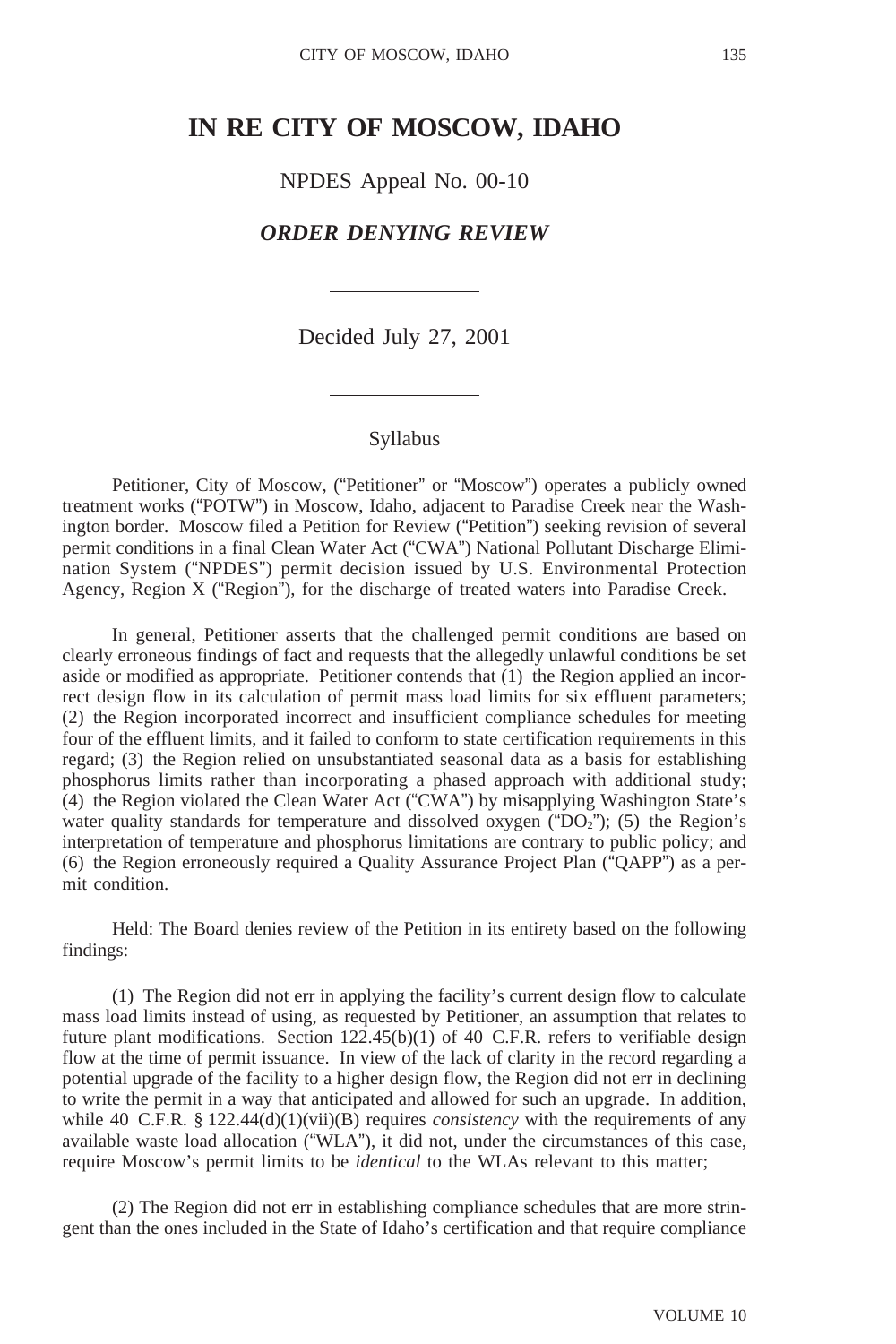within the term of the permit. The Region can provide compliance schedules only to the extent such schedules are authorized under state law. Given the problems inherent in the interpretation of State law reflected in the State's certification, the Region did not clearly err in requiring compliance within the term of the permit;

(3) The Region did not err in establishing the contested seasonal constraint for phosphorous as a permit limitation. The seasonal constraint is consistent with the applicable Total Maximum Daily Load ("TMDL") and is intended to apply for the present, until site-specific data become available. Furthermore, to the extent that Petitioner's claim entails a challenge to the underlying TMDL, the challenge is not one the Board will entertain. The Board has often emphasized that it will not review predicate regulatory decisions in the context of Board cases unless the circumstances are exceptional, and nothing in the record justifies deviation from the Board's general practice in this regard;

(4) The Region did not misapply Washington State's water quality standards ("WOSs") for temperature and  $DO<sub>2</sub>$ . The fact that there is some indication that Washington State has in practice applied its own WQSs in a less stringent manner than that contemplated by the applicable standard does not provide a basis for the Region to deviate from the standard in establishing a permit limit;

(5) Petitioner's argument that the permit conditions are so stringent that they could require Petitioner to cease discharging, and that the cessation of Moscow's discharge would harm the receiving water body, are appropriately viewed as a challenge to the TMDL and the Region's decision to incorporate TMDL-based limitations, and as a claim of technological and/or economical infeasibility. Absent exceptional circumstances, the Board will not entertain a challenge to predicate regulatory decisions. In addition, under the CWA, technological and economical infeasibility do not excuse compliance with state WQSs;

(6) The Region did not abuse its discretion in requiring a QAPP as a permit condition. The CWA confers broad authority on the Region to impose monitoring requirements in NPDES permits. Because consistent and accurate monitoring are pivotal to the integrity of NPDES permits, a permit limitation that requires an organized approach to data monitoring, such as the QAPP requirement here, is not unreasonable.

# *Before Environmental Appeals Judges Scott C. Fulton, Ronald L. McCallum, and Edward E. Reich.*

 *Opinion of the Board by Judge Fulton:*

### **I.** *INTRODUCTION*

In a petition dated August 10, 2000, which was timely filed on August 11, 2000, the City of Moscow ("Petitioner" or "Moscow"), seeks review of several limitations and conditions in the final National Pollutant Discharge Elimination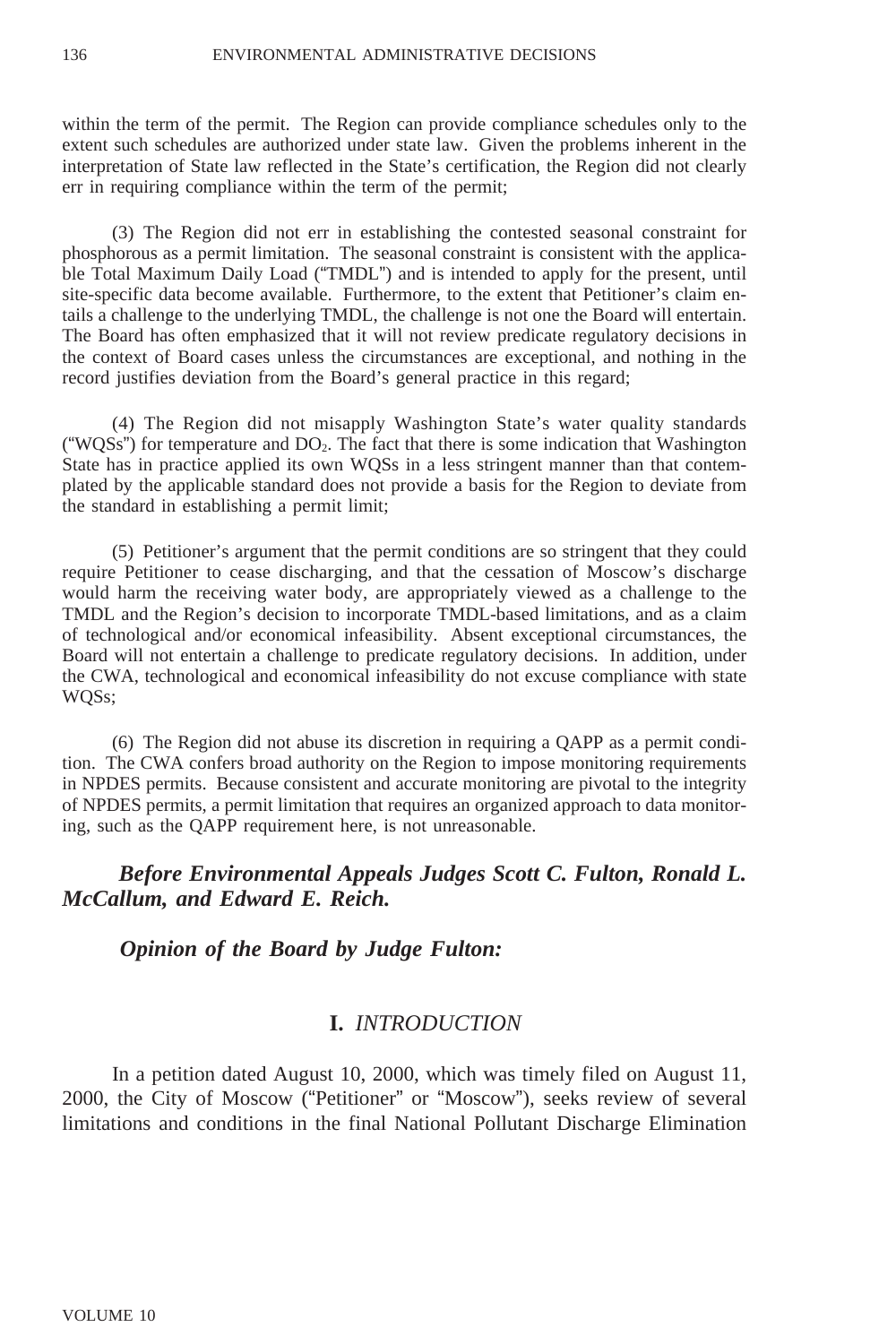System ("NPDES") permit<sup>1</sup> ("permit") issued by U.S. EPA Region  $X$  ("Region  $X$ ") on March 12, 1999, which regulates discharges from Moscow's publicly owned treatment works ("POTW") into Paradise Creek. In general, Petitioner alleges that a number of conditions incorporated into the permit are based on clearly erroneous findings of fact and conclusions of law and requests that review be granted and that the allegedly unlawful conditions be set aside or modified as appropriate. Petition for Review ("Petition") at 1.

Moscow's principal arguments can be summarized as follows: (1) the Region applied an incorrect design flow in its calculation of permit mass load limits for six of the effluent parameters;<sup>2</sup> (2) the Region incorporated incorrect and insufficient compliance schedules for meeting four of the effluent limits, and it failed to conform to state certification requirements in this regard; $3(3)$  the Region relied on unsubstantiated seasonal data as a basis for establishing phosphorus limits rather than incorporating a phased approach with additional study;<sup>4</sup> (4) the Region violated the CWA by misapplying Washington State's water quality standards for temperature and dissolved oxygen;<sup>5</sup> (5) the Region's interpretation of temperature and phosphorus limitations are contrary to public policy;6 and (6) the Region erroneously required a Quality Assurance Project Plan ("QAPP") as a permit condition.<sup>7</sup>

In its response, Region X requests that this Board dismiss the petition, arguing, in essence, that: (1) the Region used the POTW's current design flow to calculate the permit's mass load limits and therefore did not err in applying 3.6 million gallons per day ("mgd") to calculate the permit effluent limits; $8(2)$  schedules are neither incorrect nor insufficient, and the Region is not required to follow the state certification to the extent that the certification provides less stringent requirements than the requirements in the permit;<sup>9</sup> (3) the permit's phosphorus limit is dictated by the available Paradise Creek Total Maximum Daily Load

- <sup>3</sup> *Id.* at 5-9.
- <sup>4</sup> *Id.* at 10-11.
- <sup>5</sup> *Id.* at 12-16.
- <sup>6</sup> *Id.* at 16-18.
- <sup>7</sup> *See id.* at 19-20.
- <sup>8</sup> *See* Response to Petition ("Response") at 6-9.
- <sup>9</sup> *Id.* at 10-16

<sup>&</sup>lt;sup>1</sup> Under the Clean Water Act ("CWA"), persons who discharge pollutants from point sources into waters of the United States must have a permit in order for the discharge to be lawful. *See* CWA § 301, 33 U.S.C. § 1311. The NPDES is the principal permitting program under the CWA. *See* CWA § 402, 33 U.S.C. § 1342.

<sup>2</sup> *See* Petition at 3-5.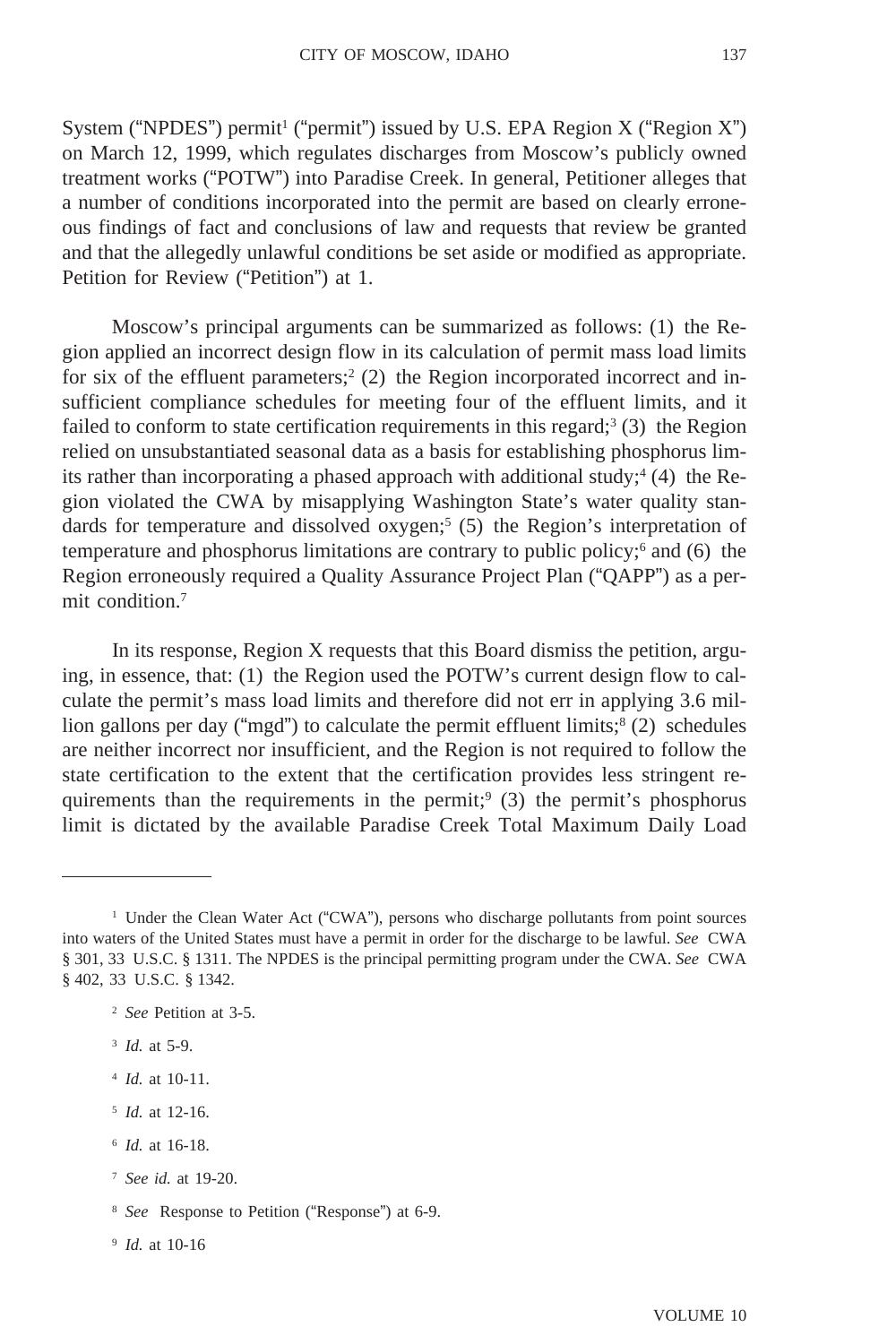("TMDL"), and an administrative appeal is not the proper forum for challenging a TMDL;<sup>10</sup> (4) the Region did not misapply Washington State's water quality standards for temperature and dissolved oxygen;<sup>11</sup> (5) the permit's effluent limits on phosphorus and temperature cannot be avoided by arguments that they contravene public policy;<sup>12</sup> and (6) the permit's provision for a QAPP does not constitute error.13

### **II.** *FACTUAL BACKGROUND*

Petitioner operates a POTW in Moscow, Idaho, adjacent to Paradise Creek near the Washington border. In 1997, Moscow submitted an application for the renewal of its existing NPDES permit to discharge from its POTW to Paradise Creek. Petition Exhibit ("Pet. Ex.") 3 (Permit Renewal Application). In August of 1998, Region X issued a draft permit and sought public comments on the draft permit. By letter dated September 22, 1998, Petitioner submitted its comments on the draft permit. *See* Pet. Ex. 5 (Comments). A public hearing on the draft permit was conducted on November 17, 1998, in which Petitioner participated. *See* Pet. Ex. 9 (Public Hearing).

After reviewing comments made in response to the draft permit and at the public hearing, the Region proceeded with the preparation of the final permit, and on March 11, 1999, issued the final NPDES permit to become effective 30 days after issuance. *See* Pet. Ex. 1 (Final Permit). On April 8, 1999, Petitioner filed a timely request for Evidentiary Hearing with the Regional Administrator contesting several conditions and limitations of the final NPDES permit. Pet. Ex. 6 (Request for Evidentiary Hearing). Pursuant to the applicable NPDES regulations,14 Moscow thereafter filed a timely appeal with this Board.

 *Id.* at 18. *Id.* at 19-22. *Id.* at 22-23. <sup>13</sup> *Id.* 23.

<sup>14</sup> On May 15, 2000, the U.S. Environmental Protection Agency published "Amendments to Streamline the National Pollutant Discharge Elimination System Program Regulations: Round Two." *See* 65 Fed. Reg. 30,886 (May 15, 2000). The rules, effective July 14, 2000, revised the procedures for decisionmaking with respect to NPDES permits. 40 C.F.R. pt. 124. Section  $124.21(c)(3)$ , as amended by 65 Fed. Reg. 30,886, 30,911, provides that for "any NPDES permit decision for which a request for evidentiary hearing was filed on or prior to June 13, 2000 but was neither granted nor denied prior to that date, the Regional Administrator shall no later than July 14, 2000 notify the requester that the request for evidentiary hearing is being returned without prejudice. \* \* \* The requester may file an appeal with the Board, \* \* \* no later than August 13, 2000." 40 C.F.R. § 124.21(c)(3) (2000). On July 7, 2000, Region X returned Moscow's request for an evidentiary hearing as required by the amendments, leading to Moscow's filing an appeal with the Board.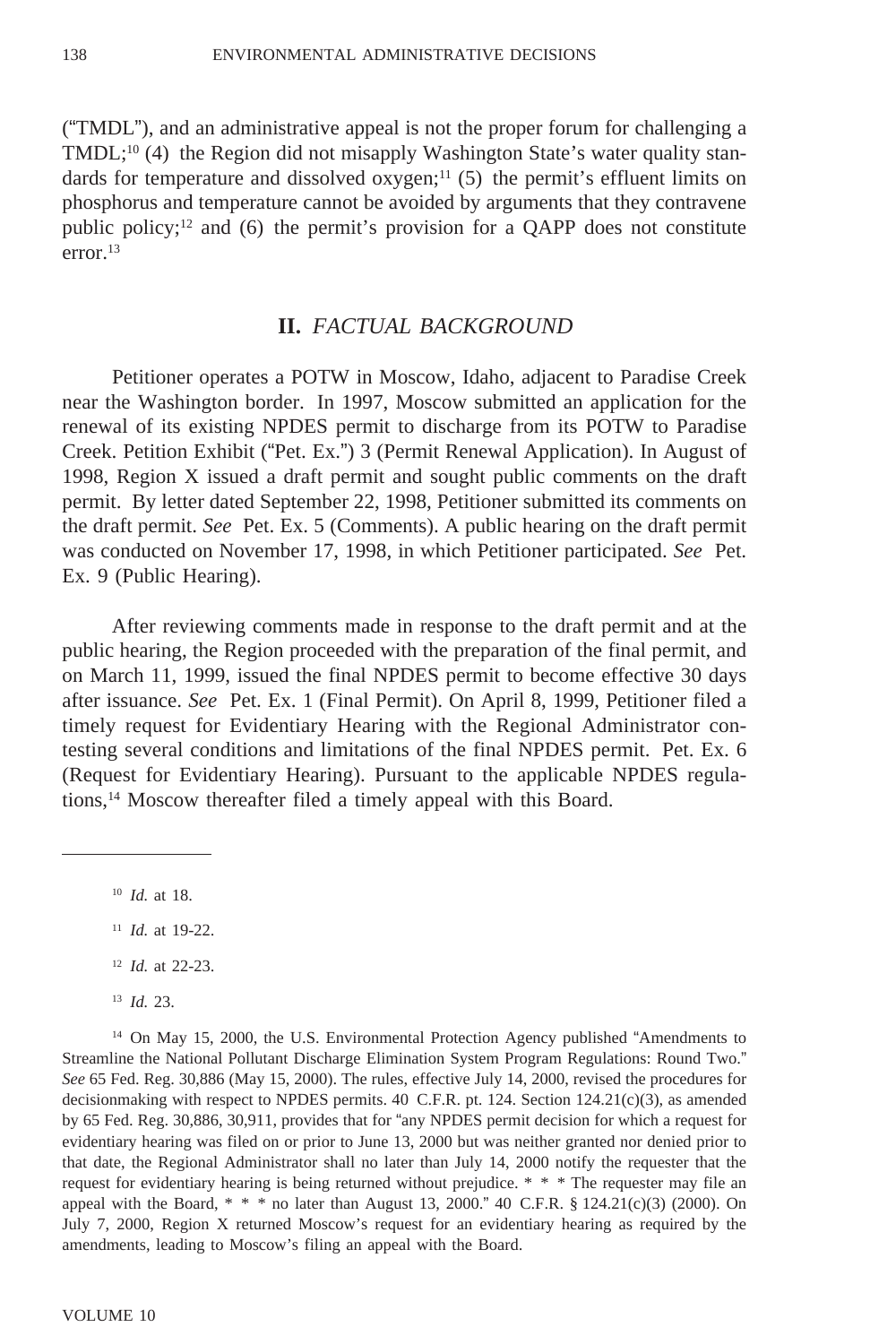For the reasons stated below, Petitioner's request for review is denied.

### **III.** *STATUTORY BACKGROUND*

The CWA provides for two different kinds of permit effluent limits: those based on the technology available to treat a pollutant and those necessary to protect the designated uses of the receiving water body. More specifically, the first variety — technology-based limits — reflects a specified level of pollutant-reducing technology required by the CWA for a given type of facility. *See* CWA § 301(b)(1)(A)-(B), 33 U.S.C. § 1311(b)(1)(A)-(B). An example relevant to the case at hand is the requirement in section 301 of the CWA that, as a class, POTWs meet performance-based requirements based on available wastewater treatment technology. *See* CWA § 301(b)(1)(B), 33 U.S.C. § 1311(b)(1)(B). The performance level for POTWs is referred to as "secondary treatment." Secondary treatment is comprised of technology-based requirements expressed in terms of five day biochemical oxygen demand (" $BOD<sub>5</sub>$ "), total suspended solids ("TSS"), and pH. *See* 40 C.F.R. pt 133.

Technology-based effluent treatment requirements "represent the minimum level of control that must be imposed in a permit." 40 C.F.R. § 125.3(a). When technology-based effluent limitations ("TBELs") are not sufficient to meet the applicable State water quality standards,15 more stringent effluent limits are called for. Water quality-based effluent limits ("WQBELs") are designed to ensure that the applicable state water quality standards are met. *See* CWA § 301(b)(1)(C), 33 U.S.C. § 1311(b)(1)(C). Thus, ordinarily NPDES permits will incorporate TBELs unless more stringent controls are required to protect the designated uses of the receiving water body, in which case, the permit will incorporate more stringent WQBELs.

Under section 303(d) of the Clean Water Act, states are required to identify those water segments where technology-based controls are insufficient to implement the applicable water quality standards, and which are therefore "water quality limited." *See* 33 U.S.C. § 1313(d)(1)(A). Once a segment is identified as water quality limited the state is further required to establish total maximum daily loads ("TMDLs"). CWA § 303(d)(1)(C), 33 U.S.C. § 1313(d)(1)(C); 40 C.F.R.

<sup>&</sup>lt;sup>15</sup> Water quality standards are "provisions of State or Federal law which consist of a designated use or uses for the waters of the United States and water quality criteria for such waters based upon such uses." 40 C.F.R. § 131.3(i). Water quality criteria are, in turn, "elements of State water quality standards, expressed as constituent concentrations, levels or narrative statements" aimed to attain and maintain each designated use. 40 C.F.R. § 131.3(b).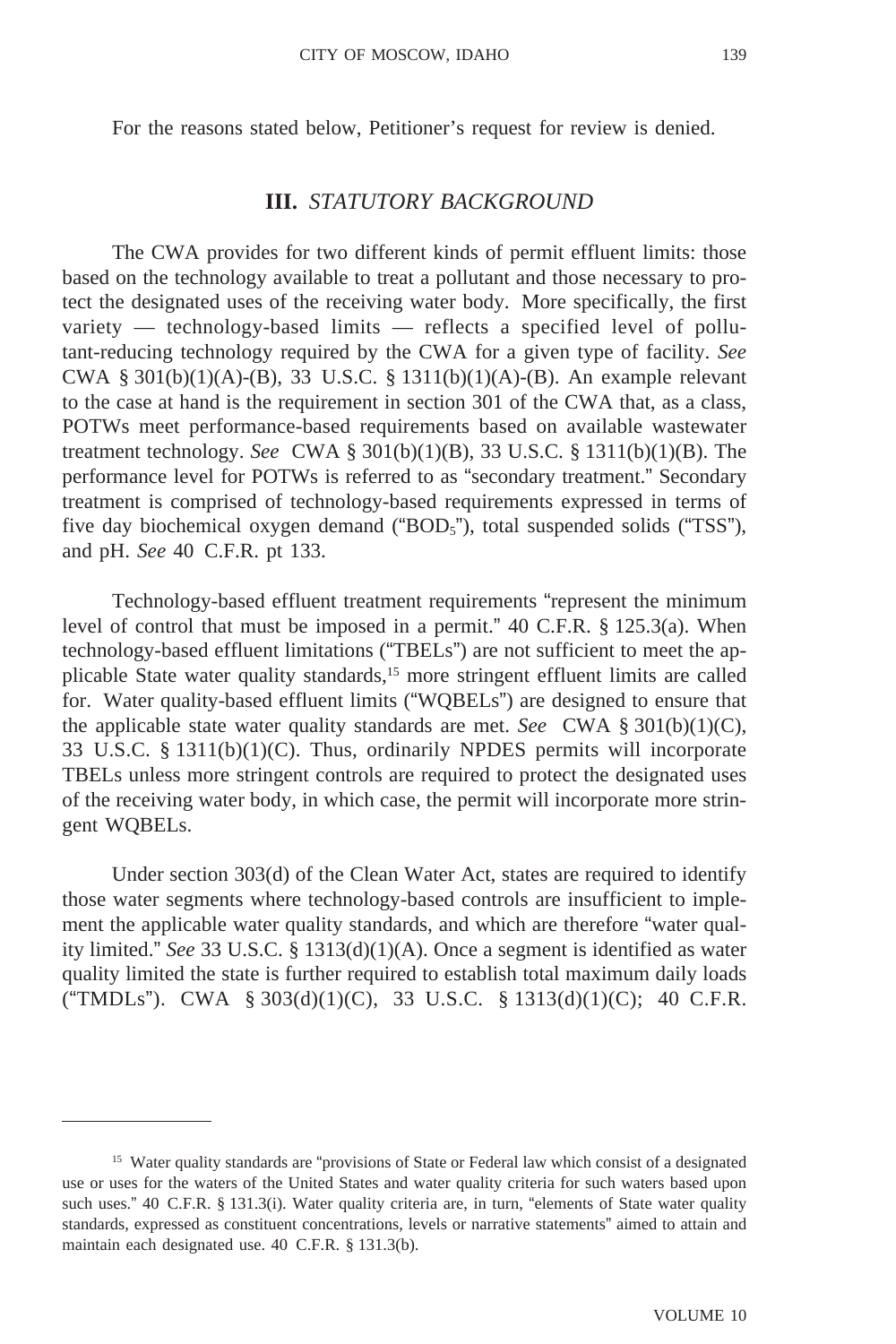§ 130.7. A TMDL is the sum of waste load allocations ("WLAs")<sup>16</sup> for point sources discharging into the impaired segment, and load allocations ("LA")<sup>17</sup> for nonpoint sources and natural background. A TMDL is a measure of the total amount of a pollutant from point sources, nonpoint sources and natural background, that a water quality limited segment can tolerate without violating the applicable water quality standards. *See* 40 C.F.R. § 130.2(i). The concept behind the development of TMDLs is to provide a rational basis for developing water quality-based controls for discharges into already impaired waters.18

WQBELs are to be derived from WLAs, when WLAs are available for a given discharge. Section 122.44(d) requires each NPDES permit to include "any requirements *in addition to or more stringent* than promulgated effluent limitations guidelines  $* * *$ ." 40 C.F.R. § 122.44(d) (emphasis added).<sup>19</sup> The same regulatory provision further requires that "[e]ffluent limits developed to protect a narrative water quality criterion, a numeric water quality criterion, or both, [be] consistent with the assumptions and requirements of any available wasteload allocation." 40 C.F.R.  $\S$  122.44(d)(1)(vii)(B).

### **IV.** *DISCUSSION*

Ordinarily, in appeals under 40 C.F.R. § 124.19(a), the Board will not grant review unless it appears from the petition that the permit condition in question is based on a clearly erroneous finding of fact or conclusion of law or involves an important policy consideration which the Board, in its discretion, should review.20

<sup>19</sup> Effluent limitation guidelines are regulations promulgated by EPA under Section 304 of the CWA that establish national technology-based effluent requirements for specific industrial categories. *See* CWA § 304(b), 33 U.S.C. § 1314(b).

<sup>&</sup>lt;sup>16</sup> The term waste load allocation is defined as "[t]he portion of a receiving water's loading capacity that is allocated to one of its existing or future point sources of pollution. WLAs constitute a type of water quality-based effluent limitation." 40 C.F.R. § 130.2(h).

<sup>&</sup>lt;sup>17</sup> A load allocation is "the portion of a receiving water's loading capacity that is attributed either to one of its existing or future nonpoint sources of pollution or to natural background sources." 40 C.F.R. § 130.2(g).

<sup>18</sup> *See* U.S. EPA Office of Water, NPDES Permit Writers' Manual § 6.4.1 at 105 (1996).

<sup>&</sup>lt;sup>20</sup> Prior to the amendments to streamline the NPDES regulations, the rules governing petitions for review of NPDES permitting decisions were set out in 40 C.F.R. § 124.91. These rules did not provide for an appeal directly to the Board. Instead, a person seeking review of an NPDES permitting decision was required to first request an evidentiary hearing before the Regional Administrator. The outcome of the request for an evidentiary hearing or the outcome of an evidentiary hearing — if the request was granted — was then appealable to the Board. However, under those rules there was no review as a matter of right from the Regional Administrator's decision or the denial of an evidentiary hearing. *See In re City of Port St. Joe*, 7 E.A.D. 275, 282 (EAB 1997); *In re Florida Pulp & Paper* Continued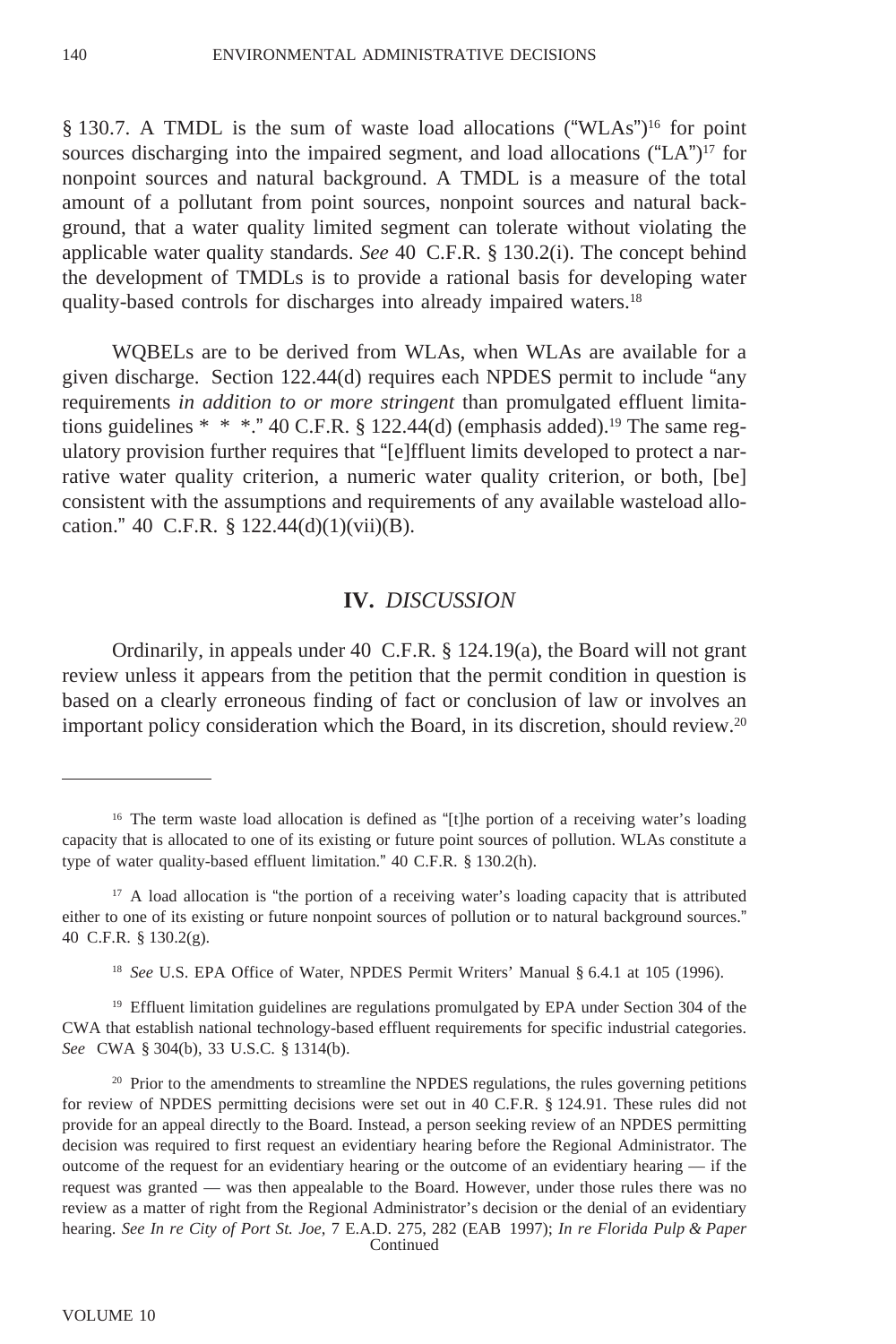40 C.F.R. § 124.19(a) (2000). While the Board has broad power to review decisions under section 124.19, the Agency intended this power to be exercised "only sparingly." 45 Fed. Reg. 33,290, 33,412 (May 19, 1980); *In re Rohm & Haas Co.*, 9 E.A.D. 499, 504 (EAB 2000); *In re AES P.R. L.P.*, 8 E.A.D. 324, 328 (EAB 1999), aff'd sub nom. *Sur Contra La Contaminación v. EPA*, 202 F.3d 443 (1st Cir. 2000). Agency policy favors final adjudication of most permits at the Regional level. 45 Fed. Reg. at 33,412. On appeal to the Board, the petitioner bears the burden of demonstrating that review is warranted. *AES P.R.*, 8 E.A.D. at 328; *In re Hawaii Elec. Light Co.*, 8 E.A.D. 66, 71 (EAB 1998); *In re Kawaihae Cogeneration Project*, 7 E.A.D. 107, 114 (EAB 1997).21

Persons seeking review must demonstrate to the Board, *inter alia*, "that any issues being raised were raised during the public comment period to the extent required by these regulations  $* * *$ ." 40 C.F.R. § 124.19(a). Participation during the comment period must conform with the requirements of section 124.13 which requires that all reasonably ascertainable issues and all reasonably available arguments supporting a petitioner's position be raised by the close of the public comment period. 40 C.F.R. § 124.13 (2000); *see, e.g., In re New England Plating*, 9 E.A.D. 726, 732 (EAB 2001); *In re City of Phoenix*, 9 E.A.D. 515, 525 (EAB 2000) ("Those persons seeking to appeal based on their status as commenters or public hearing participants must also demonstrate to the Board, *inter alia*, 'that any issues being raised were raised *during* the public comment period (including

<sup>21</sup> Standing to appeal a final permit determination is limited under section 124.19 to those persons "who filed comments on [the] draft permit or participated in the public hearing." Any person who failed to comment or participate in the public hearing on the draft permit can appeal "only to the extent of the changes from the draft to the final permit decision." 40 C.F.R. § 124.19(a); *see In re City of Phoenix*, *Ariz. Squaw Peak* & *Deer Valley Water Treatment Plants*, 9 E.A.D. 515, 525 (EAB 2000). As noted previously, Moscow submitted general and specific comments on the draft permit and also participated in the public hearings.

<sup>(</sup>continued)

*Ass'n*, 6 E.A.D. 49, 51 (EAB 1995); *In re J & L Specialty Prods. Corp.,* 5 E.A.D. 31, 41 (EAB 1994). Petitions for review of NPDES permits are now regulated by 40 C.F.R. § 124.19, as amended by 65 Fed. Reg. 30,886, 30,911 (May 15, 2000). Even though the regulations governing NPDES appeals changed in the sense that the evidentiary hearing provisions were eliminated, the standard of review has not changed. *See In re Town of Ashland Wastewater Treatment Facility*, 9 E.A.D. 661, 667 n.11 (EAB 2001). The standard of review under 40 C.F.R. § 124.91 was similar to that under 40 C.F.R. § 124.19. For instance, under section 124.91 a petition for review was not granted unless the Regional Administrator's denial or Administrative Law Judge's decision was clearly erroneous or involved an exercise of discretion or important policy that merited review by the Board. This same principle applies under section 124.19. *See* 40 C.F.R. § 124.19(a)(1)-(2) (2000). Likewise, other principles such as exercising the power of review only sparingly, the burden of demonstrating that the petition warrants review, and that most permits should be adjudicated at the Regional level, are still applicable to petitions for review of NPDES permitting decisions under section 124.19. *Compare* 44 Fed. Reg. 32,854, 32,887(June 7, 1979)(preamble to § 124.101, former § 124.91) *with* 45 Fed. Reg. 33,290, 33,412 (May 19, 1980) (preamble to § 124.19).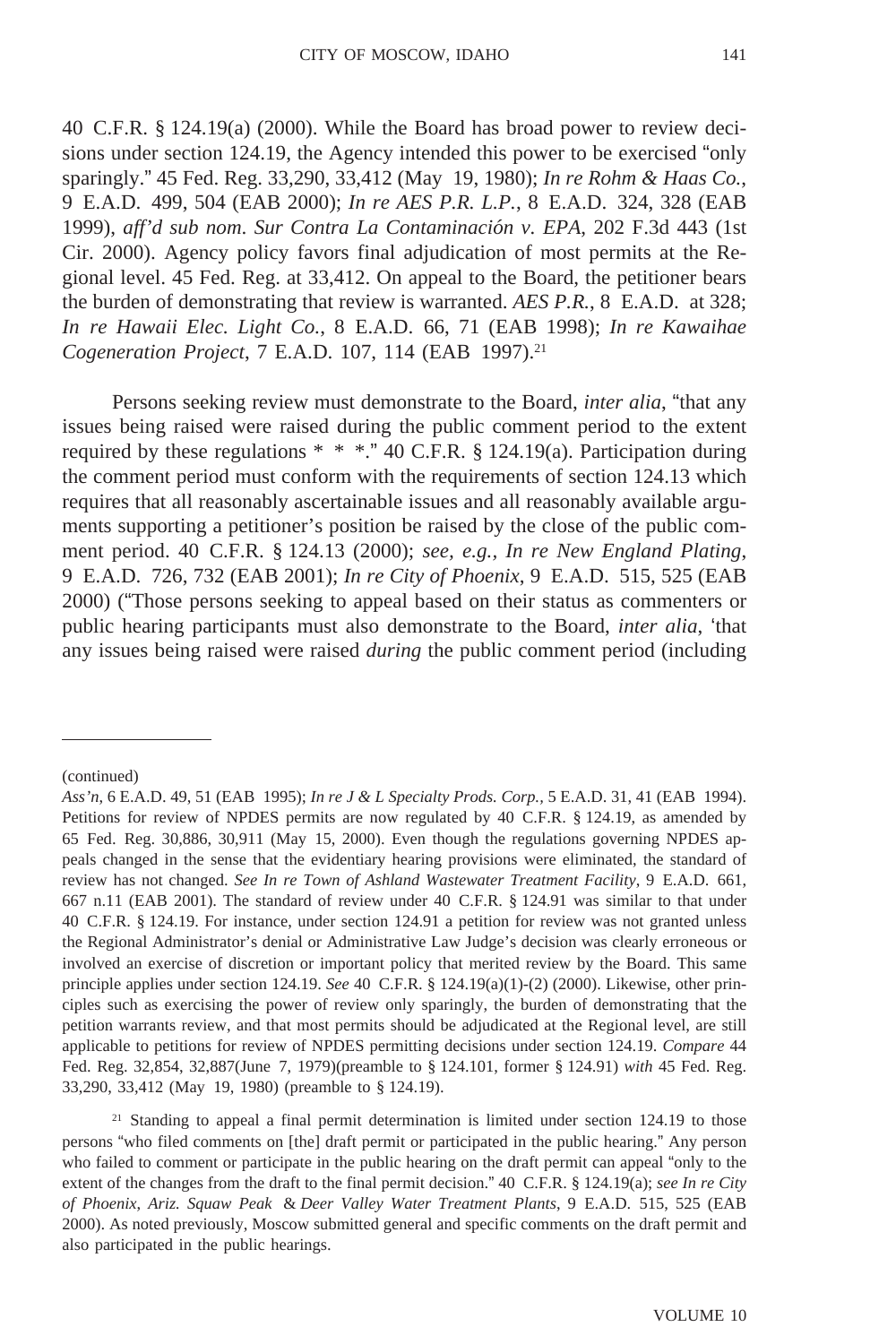any public hearing) to the extent required by these regulations \* \* \*.'")*, appeal filed*, No. 01-70263 (9th Cir. docketed Feb. 17, 2001).

The Board traditionally assigns a heavy burden to petitioners seeking review of issues that are essentially technical in nature. *In re Town of Ashland Wastewater Treatment Facility*, 9 E.A.D. 661, 667 (EAB 2001); *In re NE Hub Partners, L.P.*, 7 E.A.D. 561, 567 (EAB 1998). When the Board is presented with technical issues we look to determine whether the record demonstrates that the Region duly considered the issues raised in the comments and whether the approach ultimately adopted by the Region is rational in light of all the information in the record. *NE Hub*, 7 E.A.D. at 568. If we are satisfied that the Region gave due consideration to comments received and adopted an approach in the final permit decision that is rational and supportable, we typically will defer to the Region's position. *Id.*

With these considerations as background, we will now proceed to the analysis of Moscow's claims.

#### A. *Design Flow*

Moscow first maintains that the Region made an incorrect assumption regarding design flow in its calculation of mass load limits for  $BOD<sub>5</sub>$ , TSS, total residual chlorine ("RC"), total ammonia ("TA"), and total phosphorous ("TP"). Petition at 3-5. Petitioner raises two arguments in support of its position. Moscow's first argument is that the design flow of the POTW is 4.0 mgd and that Region X erroneously used a design flow of 3.6 mgd to calculate the mass load limits. Petition at 4. Petitioner's second argument is that because the TMDL provides WLAs for Moscow's POTW, the Region was required to use 4.0 mgd — the effluent flow rate used in the TMDL — instead of 3.6 mgd, to be consistent with the applicable allocations. *See* Petition at 4-5. Based on these arguments, Petitioner requests that the permit mass load limits for  $BOD<sub>5</sub>$ , TSS, RC, TA, and TP be recalculated using a design flow of 4.0 mgd. We consider Petitioner's arguments in turn.22

<sup>&</sup>lt;sup>22</sup> We note that the TMDL applicable here establishes WLAs only for TSS, TA and TP, which means that Moscow's allegation about consistency with the TMDL applies only to TSS, TA and TP, and not also to  $BOD<sub>5</sub>$  and RC as Petitioner claims.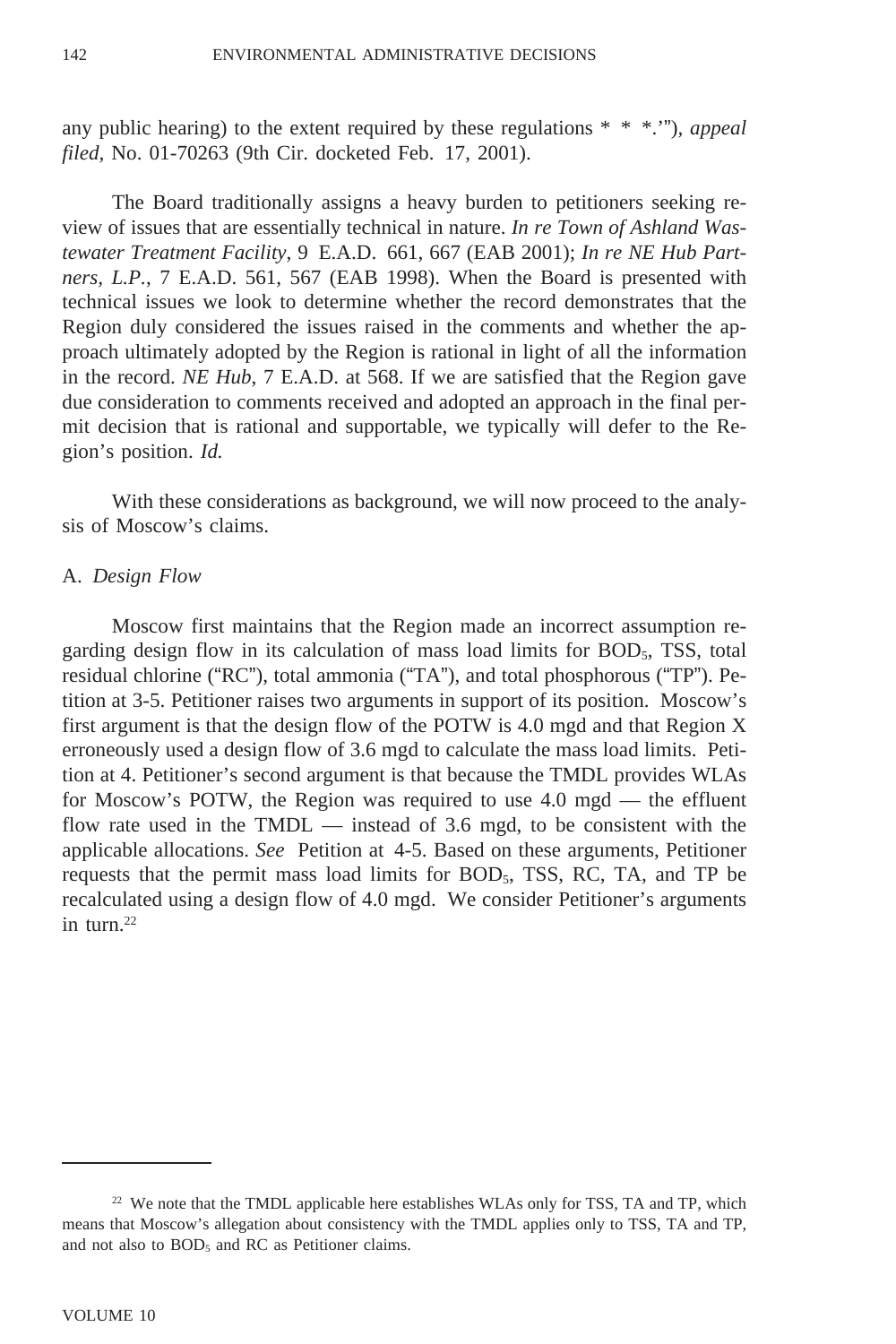# 1. *What Constitutes* "*Design Flow*" *Within The Meaning of EPA's Regulations?*

As stated, the Regional permit writer used a design flow figure of 3.6 mgd, based on the current design flow of the facility, $2<sup>3</sup>$  instead of 4.0 mgd as proposed by Moscow. The Region's position is that it used the correct design flow figure to calculate the permit's mass load limits because 4.0 mgd only represents a proposed facility upgrade and not the facility's design flow at the time of permit issuance. *See* Response at 6-9.

Section 122.45(b)(1) of 40 C.F.R. establishes general guidelines applicable to the calculation of effluent limitations for POTWs. With respect to design flow, Section 122.45(b)(1) provides, "permit effluent limitations \* \* \* shall be calculated based on design flow." 40 C.F.R. § 122.45(b)(1). The term "design flow" is not defined in the regulations; we are thus left to its plain and ordinary meaning, as used in the context of section 122.45(b)(1), in addressing the issue at hand. *See In re Odessa Union Warehouse Co-op, Inc.*, 4 E.A.D. 550, 556 (EAB 1993) (need to consult the ordinary meaning of words absent any statutory or regulatory definition)*; see also Rucker v. Wabash R.R. Co.*, 418 F.2d 146, 149 (7th Cir. 1969) (same rules of construction apply to administrative regulations as apply to statutes); *Perrin v. United States*, 444 U.S. 37, 42 (1979) ("A fundamental canon of statutory construction is that, unless otherwise defined, words will be interpreted as taking their ordinary, contemporary, common meaning.").

The issue, in essence, concerns the temporal meaning of the phrasing in section  $122.45(b)(1)$ , the question being whether it was intended to refer to the design flow of a facility at the time of permit issuance, or rather requires consideration of the design flow implications of potential facility upgrades. In this regard, we find nothing in either the term "design flow" itself or in its usage in section  $122.45(b)(1)$  that connotes anything other than the design flow at the time of permit issuance. Presumably, if planned but unrealized upgrades were to be considered in the analysis the text of the regulation would have made reference to such a consideration. Absent some language indicating a prospective focus, we will in-

<sup>23</sup> The 3.6 mgd figure is based on information provided by Moscow in its permit renewal application. The Region acknowledges that Moscow's permit renewal application was actually predicated on a design flow of 3.5 mgd and that the Region's use of 3.6 mgd in writing the permit was erroneous. The Region also indicates, however, that this slightly higher flow assumption benefits Moscow and that the error is thus harmless. *See* Response at 7 n.7. We agree.

Notably, a permittee is not necessarily bound by representations made in its permit application. *See In re City of Yankton*, 5 E.A.D. 376, 387 (EAB 1994)*.* Thus, we proceed to analyze the merits of Petitioner's claims that 4.0 mgd is the correct design flow.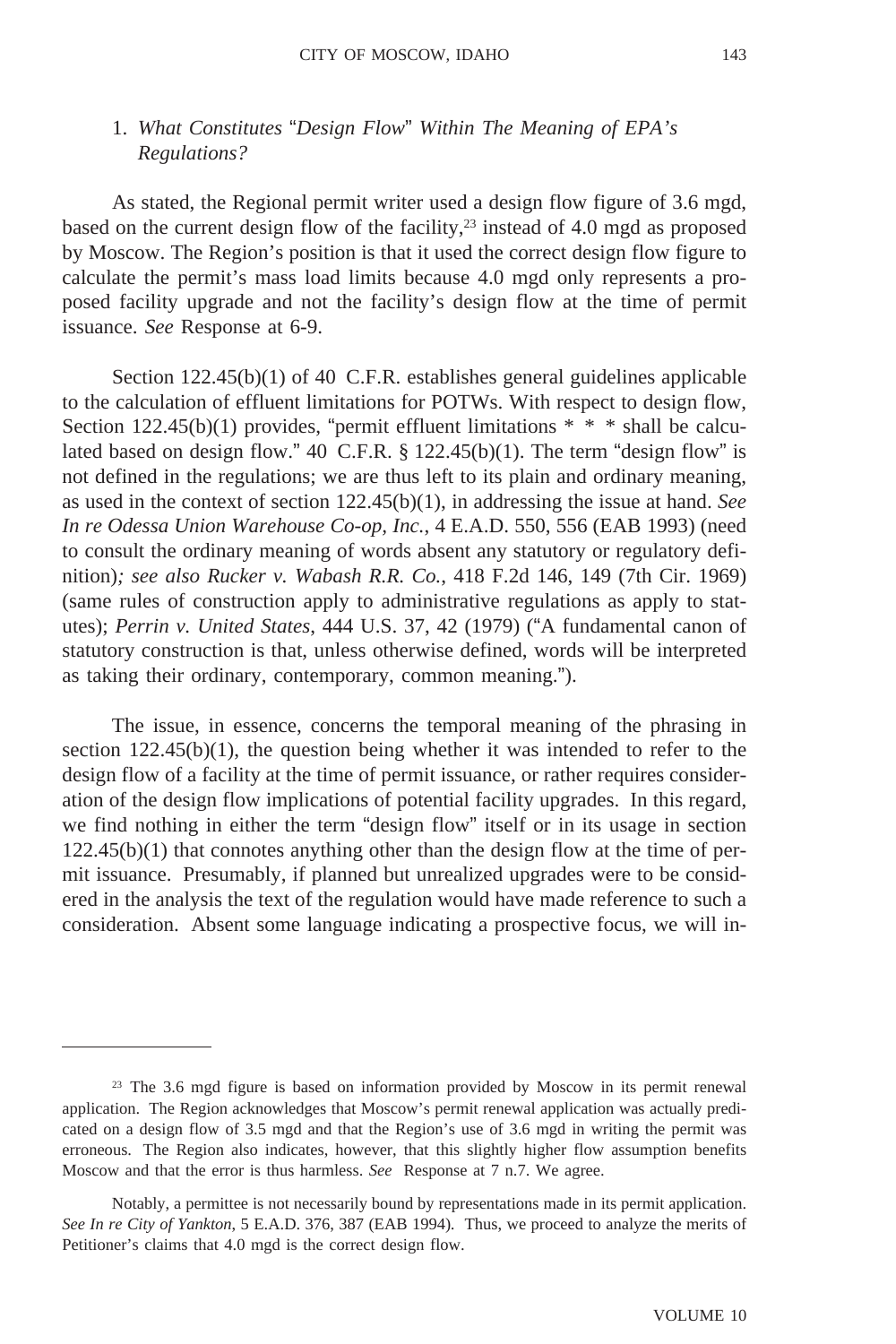terpret the language as referring to the known and verifiable design flow.24

The record before us does not provide any evidence that 4.0 mgd was the design flow of the facility at the time the permit was issued. The record is rather supportive of the Region's position that the 4.0 mgd figure relates to a proposed but unrealized plant upgrade.<sup>25</sup>

Because we read section  $122.45(b)(1)$  to contemplate that POTWs' effluent limitations be calculated based on design flow at the time of permit issuance and not on changes in design flow anticipated in the future, and because the Petitioner did not provide any evidence showing that the facility's design flow at the time of permit issuance was 4.0 mgd, we conclude the Region did not err in applying the 3.6 mgd figure. $2627$ 

One additional related argument by Moscow bears mention. Moscow claims that condition I.F in the final permit concedes that the POTW's design

<sup>25</sup> *See, e.g.*, Pet. Ex. 5 at 6 (Specific Comments) ("[T]he design criteria in the draft permit was based on the '94 Wastewater Facility Plan. The *proposed flow* in the updated Wastewater Facilities *will be based* on a population of 28,479 versus 25,429 in the 1994 Plan. Accordingly, the flow, and loading *will be increased* by 12%. The average flow needs to be changed to 4.0 mgd.") (emphasis added); *see also* Region's Exhibits ("Reg. Exs.") 8 & 9 (Region X contacted Moscow's contractor to determine the current design flow of the facility; the contractor indicated that the Facility Design Plan recommends that the design flow be increased to 4.0 mgd, but if the City decides to upgrade to 4.0 mgd it will not be effective until late 2001).

<sup>26</sup> In *Town of Ashland*, 9 E.A.D. at 670, we denied review on one of the issues raised on appeal because of petitioner's failure to do more than reiterate previous comments it made on the draft permit without addressing the Region's previous response to those same comments. In the instant case, the Region noted in its Response to Comments that the administrative record did not have any information indicating that actual steps had been taken by Moscow to increase the facility's design capacity, and Moscow has failed to rebut the Region's Response to Comments with evidence to the contrary. *See* Pet. Ex. 8 at 1 (Response to Comments). Petitioner thus does little more in its Petition than echo the same concerns that the Region addressed in the Response to Comments. Accordingly, we deny review on this ground as well.

<sup>27</sup> As the Region has observed, if the design flow is increased in the future, Moscow can request a permit modification under 40 C.F.R. § 122.62. *See* Response at 8. Section 122.62(1) provides for the modification of permits when "material and substantial alterations or additions to the permitted facility \* \* \* [that] occurred after permit issuance \* \* \* justify the application of permit conditions that are different or absent in the existing permit". 40 C.F.R. § 122.62.

<sup>&</sup>lt;sup>24</sup> This is not to say that the Region could not have written the permit in a way that anticipated and allowed for an upgrade of the facility to 4.0 mgd in the event that the planned upgrade had become sufficiently certain to warrant such provision. In this regard, we note that the record is at best unclear in terms of the likelihood and timing of an upgrade of Moscow's facility. In view of the lack of clarity regarding any planned upgrade and the fact that Moscow can in any event and at an appropriate time seek a permit modification calibrated to a 4.0 mgd facility, we do not find the Region's decision to construct the current permit around a 3.6 mgd flow assumption to be clearly erroneous.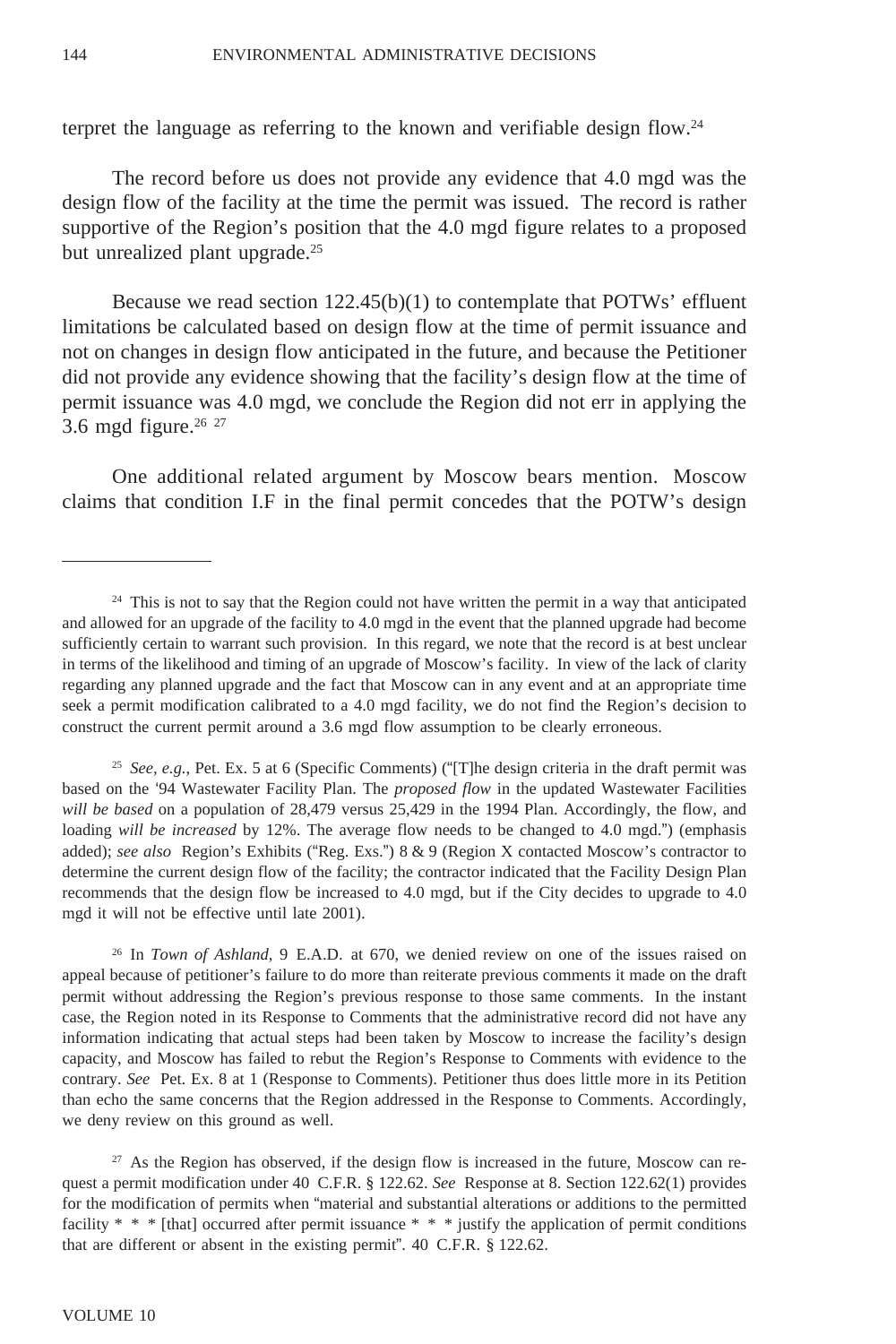flow is 4.0 mgd.28 *See* Petition at 4 n.1. The Region responded to this claim by asserting that Moscow has misapprehended the meaning and purpose of permit condition I.F. Response at 8. According to the Region, provision I.F only specifies requirements that will apply if and when Moscow increases its design flow to 4.0 mgd.

Permit condition I.F was apparently not in the draft permit; rather, it surfaced for the first time in the final permit. The provision includes a table that references 4.0 mgd as one of the "Design Criteria Requirements." The reference is not otherwise explained or qualified. If anything, the remainder of the text in condition I.F tends to suggest that the conditions described in the table are the *current* plant conditions. Pet. Ex. 1 at 11 (Final Permit) ("If the facility performs plant upgrades that affect *design criteria listed in the table* \* \* \*.") (emphasis added). We find nothing in the permit itself, or the record upon which the permit is based, that corroborates the argument the Region is making on appeal that the table describes a future contingency.

While we find the unqualified reference to 4.0 mgd in condition I.F awkward and somewhat odd, we stop short of concluding that the Region should be estopped by condition I.F from arguing that the facility's current design flow is anything other than 4.0 mgd. The reason is fairly plain: the record clearly reflects that there simply has never been any question that the Region was basing the permit's effluent limitations on a design flow of 3.6 mgd. The Region held to this premise from the draft permit through the response to comments. The fact that Petitioner has likewise challenged this premise at each stage of the permit pro-

<sup>28</sup> Condition I.F reads as follows:

F. Design Criteria Requirements. The design criteria for the permitted facility is as follows:

| <b>Criteria</b>                                          | Value | <b>Units</b> |
|----------------------------------------------------------|-------|--------------|
| Average Flow                                             | 4.0   | mgd          |
| Influent Five-day Biochemi-<br>cal Oxygen Demand Loading | 7035  | lbs/day      |
| <b>Influent Total Suspended</b><br>Solids Loading        | 4379  | lbs/day      |

Each month, the Permittee shall compute an annual average value for flow, and  $BOD<sub>5</sub>$  and TSS loading entering the facility based on the previous twelve months data or all data available, whichever is less. If the facility performs plant upgrades that affect design criteria listed in the table, only data collected after the upgrade should be use in determining the annual average value.

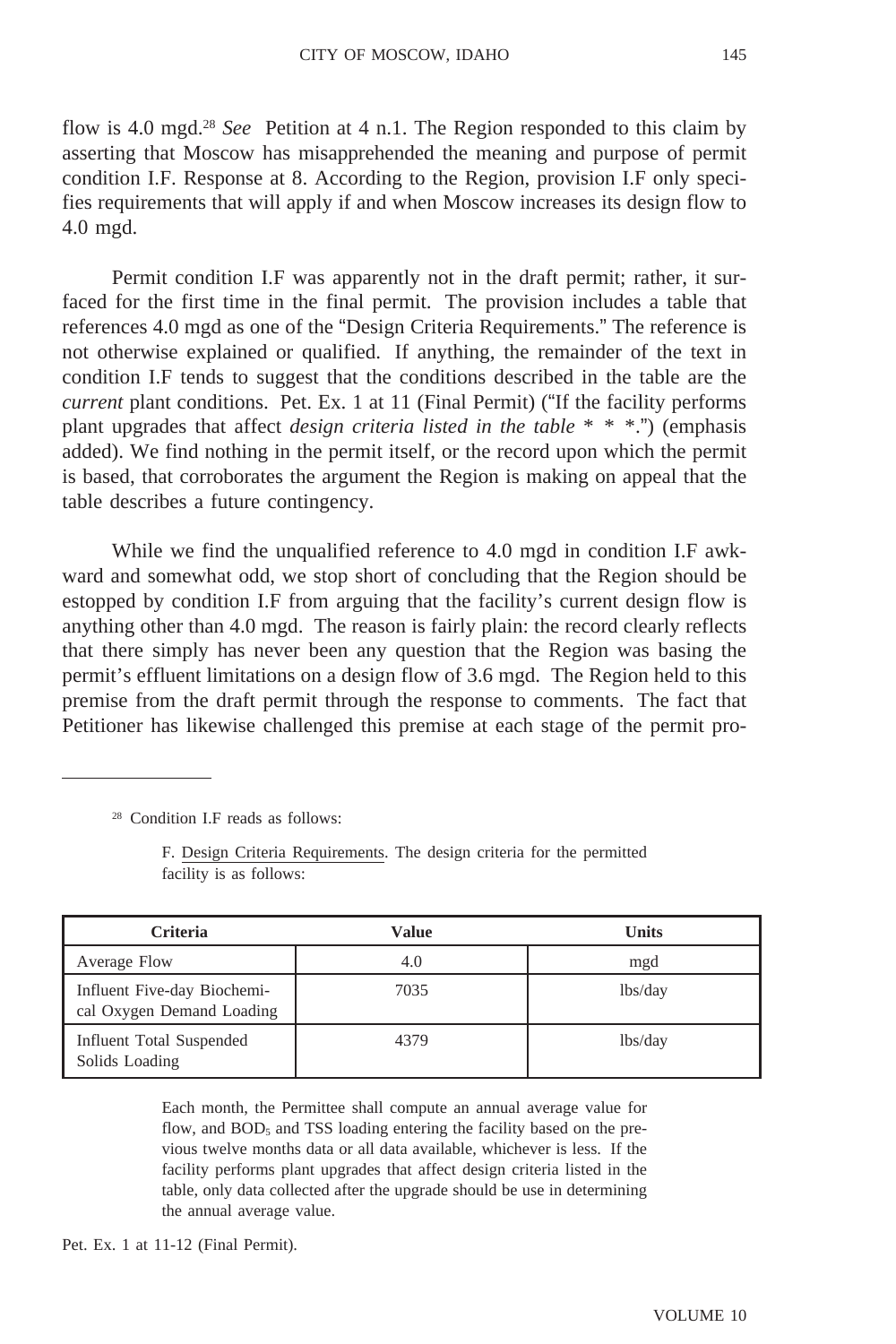ceedings belies any suggestion that with the advent of condition I.F Petitioner is now genuinely confused as to the design flow assumptions behind the permit's effluent limitations. Against this backdrop, we conclude that the unqualified reference to 4.0 mgd in condition I.F, inartful though it may be, is, at worst, harmless error.29

# 2. *Whether Need for Consistency With the Available TMDL and WLAs Required Use of Different Design Flow Assumption*

Petitioner's argument here is that Paradise Creek TMDL applies a 4.0 mgd flow rate and that, therefore, the mass-based limits in the NPDES permit must be based on a 4.0 mgd flow rate to produce consistency with the assumptions and requirements of the WLAs. Petition at 5. In essence, Petitioner is arguing that the Region was required to adopt in the final permit the same mass load allocations provided by the TMDL.

The controlling regulation here is section  $122.44(d)(1)(\n{\rm vii})(B)$  of 40 C.F.R., which requires consistency with the requirements of any WLA developed and approved for a particular discharge. More specifically, it provides that the permitting authority, "[w]hen developing water quality based effluent limits \* \* \* shall ensure that \* \* \* [e]ffluent limits developed to protect a narrative water quality criterion, a numeric water quality criterion, or both, are consistent with the assumptions and requirements of any available wasteload allocation  $* * *$ ." 40 C.F.R. § 122.44(d)(1)(vii)(B).

In the case at hand, the Paradise Creek TMDL includes concentration-based and mass-based allocations for a number of the pollutants of concern. The concentration-based and mass-based allocations in the TMDL are based on a "proposed permit discharge limit" of 4.0 mgd.<sup>30</sup> As we have discussed, the contested permit limitations are based on a different assumption. The Region did not, in our view, clearly err in applying the 3.6 figure in its calculation of mass-based WQBELs, rather than incorporating the mass-based allocations provided in the TMDL.

As we have observed, WLAs are fractions of a TMDL that are allocated to existing or future point sources of pollution to a receiving water body. Significantly, WLAs are not permit limits *per se*; rather they still require translation into

<sup>29</sup> *See, e.g., In re Steel Dynamics, Inc*., 9 E.A.D. 740, 749 (EAB 2001); *In re Chem. Waste Mgmt. of Ind., Inc.,* 6 E.A.D. 144, 163 n.18 (EAB 1995); *In re J & L Specialty Prods. Corp.*, 5 E.A.D. 31, 79-80 (EAB 1994).

<sup>30</sup> The TMDL constantly refers to 4.0 mgd as the "proposed permit discharge limit*.*" *See* Pet. Ex. 4 at 34-36, 43, 50, 52 (TMDL).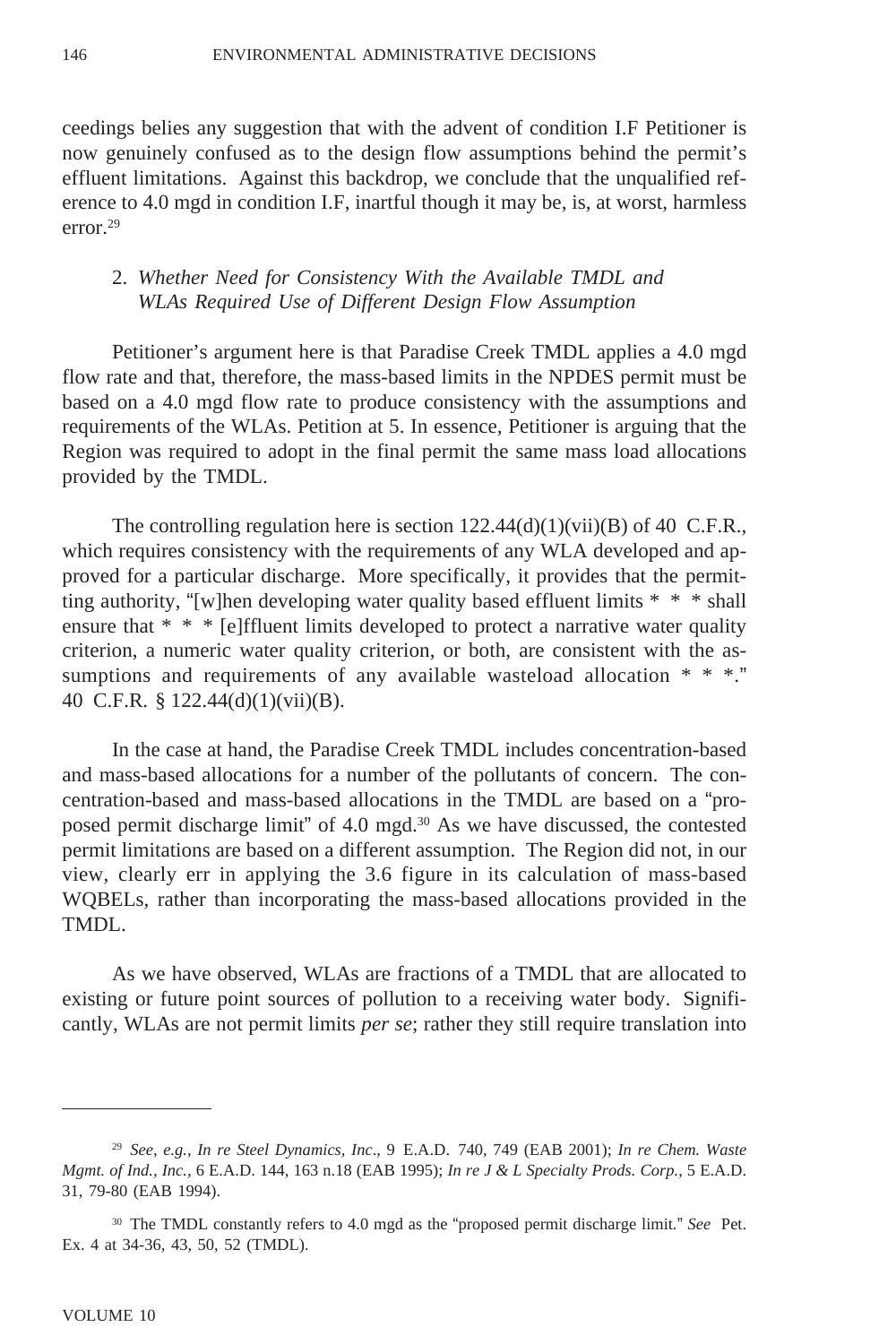permit limits (i.e.,  $WQBELs$ ).<sup>31</sup> Of note here is that while section 122.44(d)(1)(vii) prescribes minimum requirements for developing WQBELs, it does not prescribe detailed procedures for their development.<sup>32</sup> The lack of a detailed procedure for establishing permit limits from available WLAs was intended to give "the permitting authority the flexibility to determine the appropriate procedures for developing water quality-based effluent limits." 54 Fed. Reg. 23,868, 23,879 (June 2, 1989).

Section 122.45, which pertains to the calculation of NPDES permit conditions, requires in general that limitations for POTWs be expressed as average weekly and monthly limits, and also that they be expressed in terms of mass. 40 C.F.R. § 122.45(d)(2), (f). The applicable regulations do not, however, specify the effluent flow rate to be applied in the derivation of mass-based limits when translating WLAs into permit limits.33 Indeed, there are no specific regulatory guidelines in this regard, other than the general direction that "[i]n the case of POTWs, permit effluent limitations \* \* \* shall be calculated based on design flow."34 As we have already discussed, we read this provision to contemplate the design flow of a facility at the time of permit issuance, in this case 3.6 mgd.

In the instant case, the permit writer adopted the concentration-based allocations from the TMDL as permit limits for Moscow. When converting from concentration-based limits to mass-based limits, however, the permit writer used the facility's design flow rate instead of the "proposed permit discharge limit" used in the TMDL to develop the mass-based limits. The fact sheet submitted with the draft permit and made available for public comment specifies that the loadings for TSS, TA and TP were recalculated because federal regulations require the limits

<sup>31</sup> EPA's Technical Support Document For Water Quality-Based Toxic Controls ("TSD") refers to the process of calculating permit limits from WLAs as the final step in the "standards to permit" process. U.S. EPA Office of Water, TSD § 5.1 (March 1991).

<sup>32</sup> *See* 54 Fed. Reg. 23,868, 23,879 (June 2, 1989) ("Subparagraph (vii) does not prescribe detailed procedures for developing water quality-based effluents limits. Rather, the regulation prescribes minimum requirements for developing water quality-based effluent limits and, at the same time, gives the permitting authority the flexibility to determine the appropriate procedures for developing water quality-based effluent limits.").

<sup>&</sup>lt;sup>33</sup> This contrasts with the regulatory scheme developed specifically for the Great Lakes, which establishes a procedure to calculate mass-based effluent limits from available WLAs. *See* 40 C.F.R. pt. 132, App. F, Procedure 7. Under that procedure, mass loading rates are calculated using effluent flow rates consistent with those used in establishing the concentration-based limitations. *Id.*; *see also* Proposed Water Quality Guidance for the Great Lakes System, 58 Fed. Reg. 20,802, 20,976 (Apr. 16, 1993).

<sup>34</sup> *See In re City of Port St. Joe*, 7 E.A.D. 275, 293-93 (EAB 1997) ("The NPDES regulations do not provide guidance to the Region on how to establish appropriate mass limits for a POTW, except for the general direction that '[i]n the case of POTWs, permit effluent limitations, standards, or prohibitions shall be based on design flow."(quoting 40 C.F.R. § 122.45(b)(1))).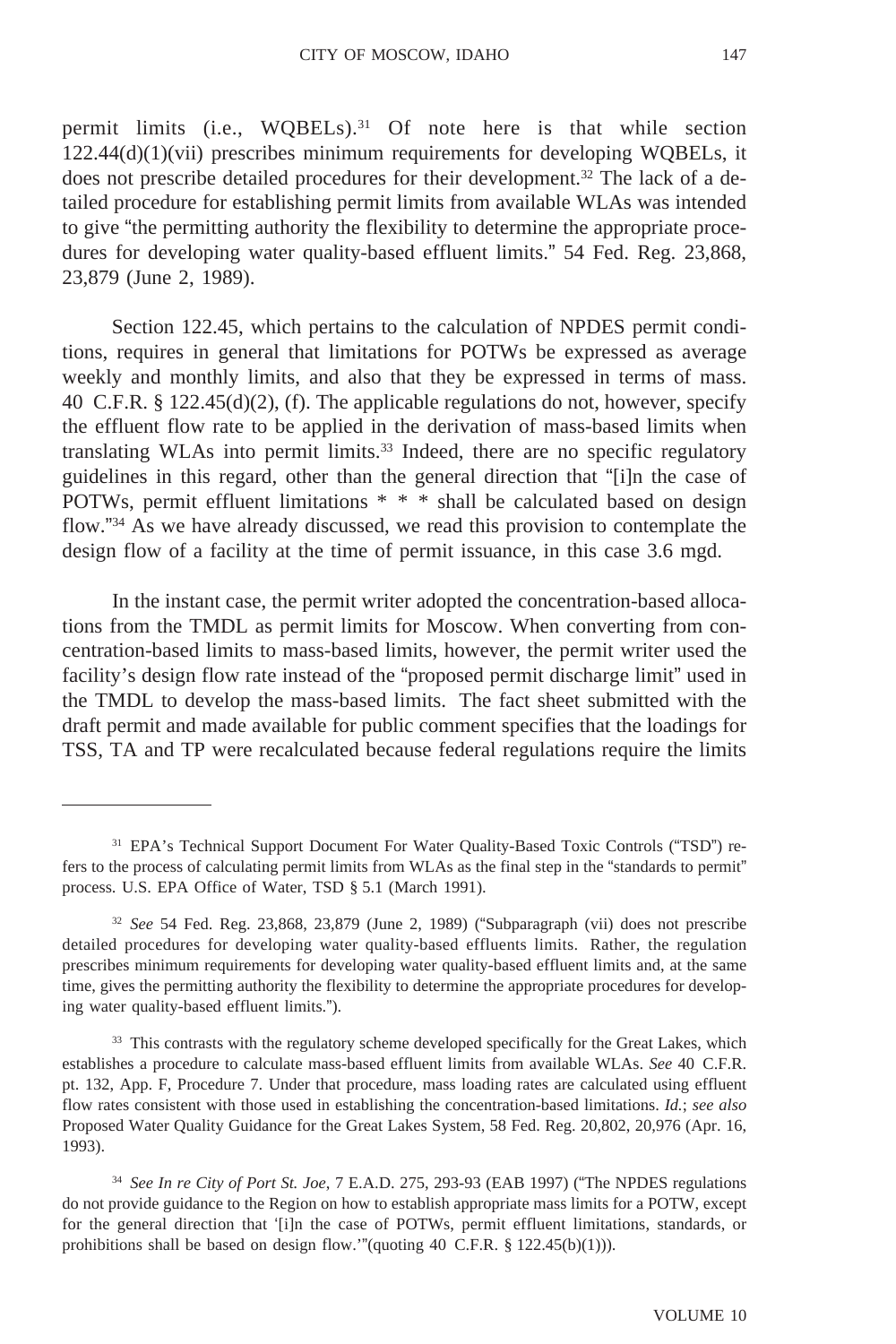be calculated based on the design flow of the facility and the information provided by the facility stated that the facility's design capacity is 3.6 mgd. Pet. Ex. 2 at 9 (Fact Sheet). While there may be some question whether the regulations *per se* precluded use of the TMDL's flow assumptions, we find that resort to the facility's actual design flow in calculating mass-based limits was within the discretion accorded the Region by the regulations and that the exercise of that discretion in the circumstances of this case was not clearly erroneous.

Moreover, although the record is not altogether clear on the point, there is some indication that the reference in the TMDL to a proposed discharge limit of 4.0 mgd was made in anticipation of a possible future upgrade of the facility to a design flow of 4.0 mgd. *See* Pet. Ex. 4 at 34-36, 43, 50, 52 (TMDL). In view of our discussion in section IV. A. 1. *supra*, this would not be surprising. As we have already stated, there is nothing in the record that indicates that the facility's current design flow is more than the 3.6 mgd figure relied upon by the Region. Thus, while the Region opted to be conservative and apply the current design flow of the facility to derive the contested permit limits, this was well within the discretion accorded the Region under the applicable regulatory scheme.

We do not regard the choice to use the facility's current, known design flow in developing WQBELs rather than the higher number reference in the TMDL as being in conflict with the requirement that WQBELs be consistent with available WLAs. While the governing regulations require *consistency*, they do not require that the permit limitations that will finally be adopted in a final NPDES permit be *identical* to any of the WLAs that may be provided in a TMDL.<sup>35</sup> TMDLs are by definition maximum limits; permit-specific limits like those at hand, which are more conservative than the TMDL maxima, are not inconsistent with those maxima, or the WLA upon which they are based.

Accordingly, here again we do not find that the Region's decision to use a design flow of 3.6 mgd to be clearly erroneous, and neither do we find that the issue presented involves an important matter of policy or exercise of discretion that warrants Board review.36

<sup>&</sup>lt;sup>35</sup> The intent of section  $122.44(d)(1)(vii)$ , as stated in its preamble, is to ensure that "when WLAs are available, they [are] used to translate water quality standards into NPDES permit limits." 54 Fed. Reg. 23,868, 23,879 (June 2, 1989). The preamble, however, does not mention that NPDES permit limits are to be identical to the allocations available in TMDLs. See for instance the interpretation given by EPA to 40 C.F.R. § 122.44(d)(1)(vii)(B) in the preamble of the Final Reissuance of NPDES Storm Water Multi-Sector General Permit for Industrial Activities ("Effluent limitations must be consistent with (*but not identical to*) wasteload allocations in TMDLs."). 65 Fed. Reg. 64,746-01, 64,792 (Oct. 30, 2000) (emphasis added).

<sup>&</sup>lt;sup>36</sup> One of the factors that plays an important role in the development of permit limits is the available dilution of the receiving water body. *See* U.S. EPA Office of Water, TSD § 5.1.1 (Mar. **Continued**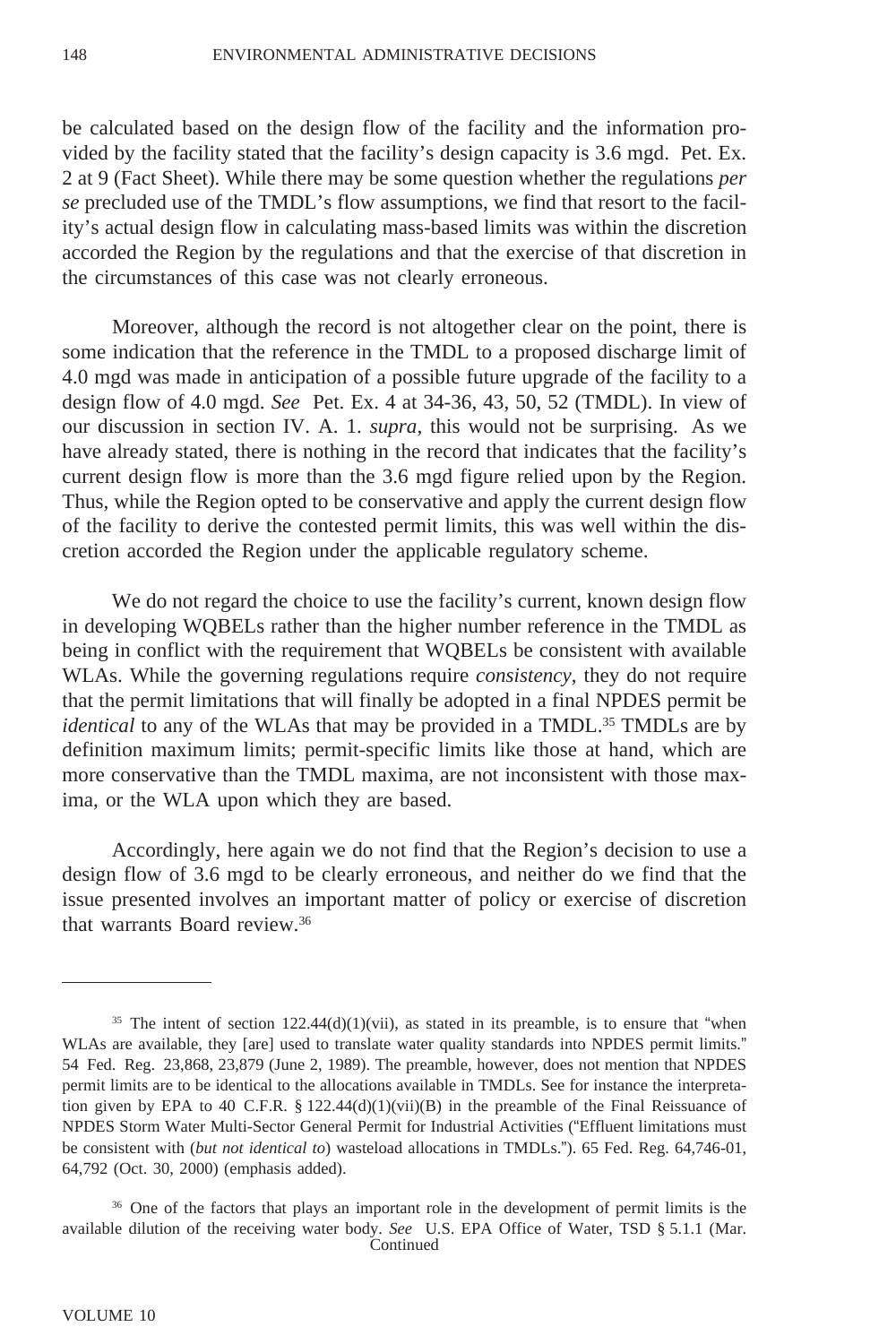# B. *Compliance Schedules for Total Ammonia, Total Phosphorus, Dissolved Oxygen and Temperature*

Moscow's second contention is that the Region incorporated incorrect and insufficient schedules of compliance for meeting the effluent limitations on TA, TP, dissolved oxygen (" $DO<sub>2</sub>$ ") and temperature. Petition at 5-9. In support of its position, Moscow raises two arguments. Moscow first argues that the compliance schedules set by the Region fail to conform to state certification requirements. Petition at 5. Moscow's second argument is that the compliance schedules are unattainable and therefore inconsistent with the compliance expectations set forth in the federal regulations, which, according to Moscow, require compliance *as soon as possible,* but *not sooner than possible*. Petition at 5, 8-9. Moscow thus requests that the compliance schedules be revised to allow compliance in a time frame consistent with the state certification because that schedule provides for compliance as soon as possible. Petition at 7, 9.

At the outset, we note that the state certification only provides compliance schedules for temperature, TP, and TA; thus, Moscow's request to conform the permit compliance schedules to Idaho's certification does not apply to DO2. Moreover, there is no mention in the comments on the draft permit or public hearing's transcript of the need for an extended compliance schedule for  $DO<sub>2</sub>$ .<sup>37</sup> As already stated, only those issues and arguments raised during the comment period can form the basis for an appeal before the Board (except to the extent that issues or arguments were not reasonably ascertainable at that time). *See* 40 C.F.R. § 124.13; *In re New England Plating*, 9 E.A.D. 726, 732 (EAB 2001).38 Because

 $37$  Petitioner raised other comments regarding  $DO<sub>2</sub>$  in its general and specific comments on the draft permit but none of them relates to the issue raised on appeal. *See, e.g.,* Pet. Ex. 5 (General Comments at 9-10) & (Specific Comments at 3).

<sup>(</sup>continued)

<sup>1991).</sup> In its analysis of WQBELs, the permit writer observed that Paradise Creek (the receiving water body) does not provide sufficient dilution for Moscow's effluent. *See* Pet. Ex. 2 at 8 (Fact Sheet) ("The flow volume in Paradise Creek is so small in relation to [Moscow's] effluent volume that it cannot provide dilution of the effluent  $* * *$ ."). It bears noting that utilizing the inflated design flow number advocated by Petitioner would have yielded effluent limits artificially high for the volume of wastewater entering Paradise Creek, further taxing the creek's assimilative capacity and imperiling water quality standards. *See, e.g.,* U.S. EPA Office of Water, NPDES Permit Writers' Manual § 6.5.1 (1996) ("The objective in the development of permit limits is to establish limits that promote compliance with WLA under normal operating conditions.").

<sup>&</sup>lt;sup>38</sup> Moscow submitted general and specific comments on the draft permit during the comment period. *See* Pet. Ex. 5. In its comments it raised the general issue of the need for a phased approach for temperature and TP. *Id.* The issue of conformance with state certification, which is now raised on appeal, was not specifically raised by Petitioner in its written comments. The State certification was issued after the deadline for submission of written comments on the draft permit, which ended September 16, 1998. Idaho's certification letter was issued on October 16, 1998. However, a public hear-Continued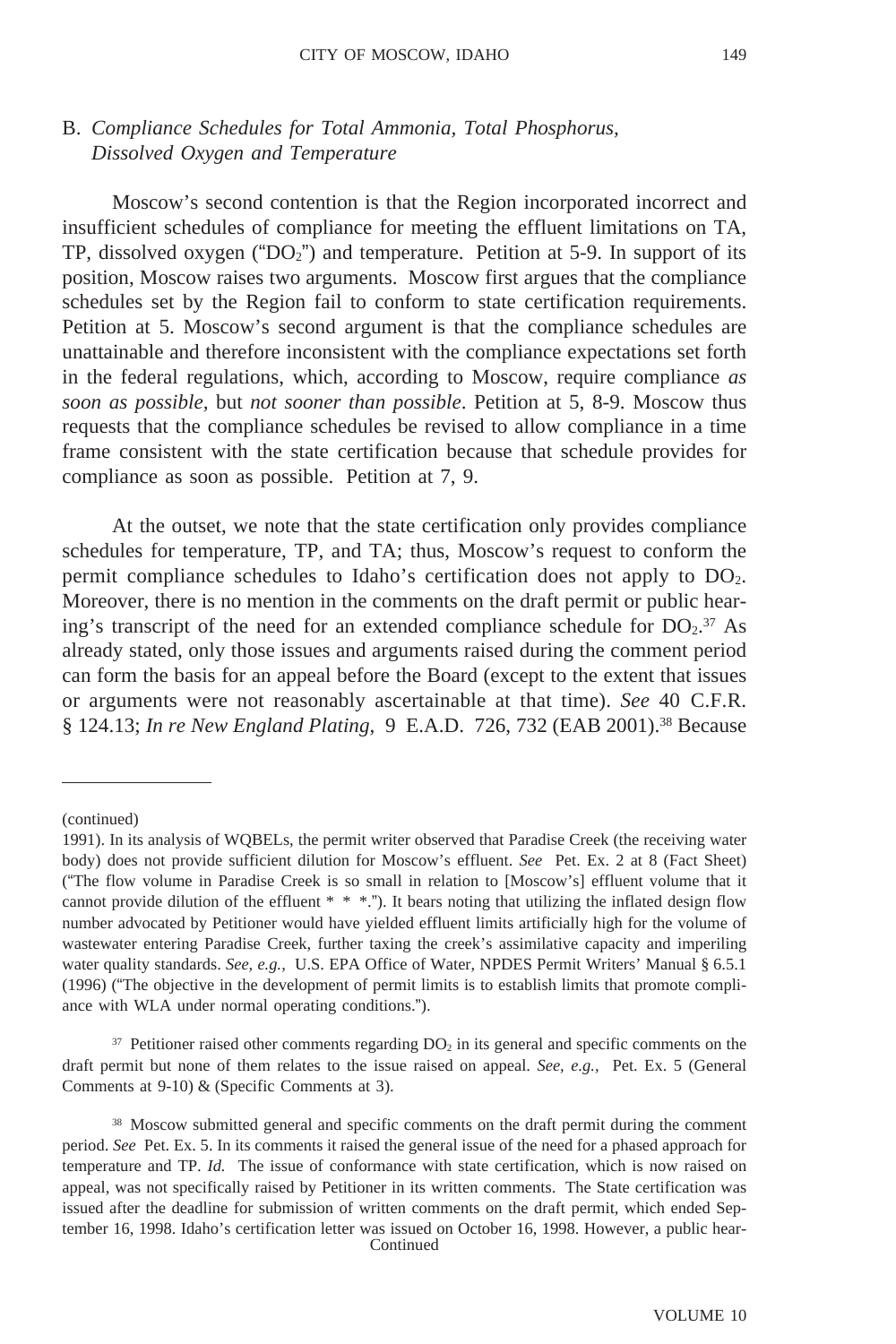Moscow did not earlier raise the issue of an extended compliance schedule for  $DO<sub>2</sub>$  and does not now argue that the issue was inascertainable, we will not consider the merits of this argument as it pertains to  $DO<sub>2</sub>$ .<sup>39</sup>

For a similar reason, we decline to consider the permit's compliance schedule for TA. In its comments on the draft permit Petitioner raised the issue of the need for a phased approach for TA to allow time to the States of Washington and Idaho to adopt EPA's new ammonia criteria.<sup>40</sup> The ammonia issue raised on appeal, however, is distinct from the one raised in comments. Indeed, the issue of an extended compliance schedule for TA as raised on appeal was not specifically raised in comments below.<sup>41</sup> Moreover, Petitioner did not mention the need for conformance with Idaho's certification in conjunction with TA during the public hearing as it did with temperature and TP. Because the issue of an extended compliance schedule for TA was reasonably ascertainable and Moscow earlier failed to raise this particular issue, we decline to entertain it at this juncture.

Consequently, the only permit conditions for which the issue of insufficient compliance schedules was preserved are those relating to TP and temperature. Because Petitioner's request is to conform the compliance schedules to the State's certification, we will first determine whether the Region clearly erred in concluding that it was not bound by the compliance schedules contained in the Idaho certification. Because we conclude that the Region did not err in this regard, we then turn to the question whether the Region nonetheless abused its discretion in not providing longer compliance schedules.

(continued)

ing on the draft permit was held on November 17, 1998, in which Moscow participated. In its appearance at the public hearing Petitioner's representative read excerpts from the State certification and raised Moscow's concerns about compliance with temperature and TP as scheduled in the permit. Pet. Ex. 9 at 12-13.

<sup>&</sup>lt;sup>39</sup> For instance, in its comments on the draft permit Petitioner specifically requested a compliance schedule for the full term of the permit to comply with the condition on temperature in the event EPA rejected its request to eliminate the permit limitation. *See* Pet. Ex. 5 at 4 (Specific Comments). We do not see why if Petitioner wished to preserve for review the issue of an extended compliance schedule for  $DO<sub>2</sub>$  it failed to address the issue in the same way it did with temperature.

<sup>40</sup> In its general comments Petitioner raised some concerns about TA in terms of conforming the TA limitations to new criteria developed by EPA. However, we do not view the comments raised below as sufficiently related to the issue on appeal to warrant further consideration. *See* Pet. Ex. 5 at 1 (Specific Comments).

<sup>41</sup> *See, e.g., New England*, 9 E.A.D. at 735 (denying review of an issue not specifically raised during the comment period and that was distinct from the only issue raised in comments below).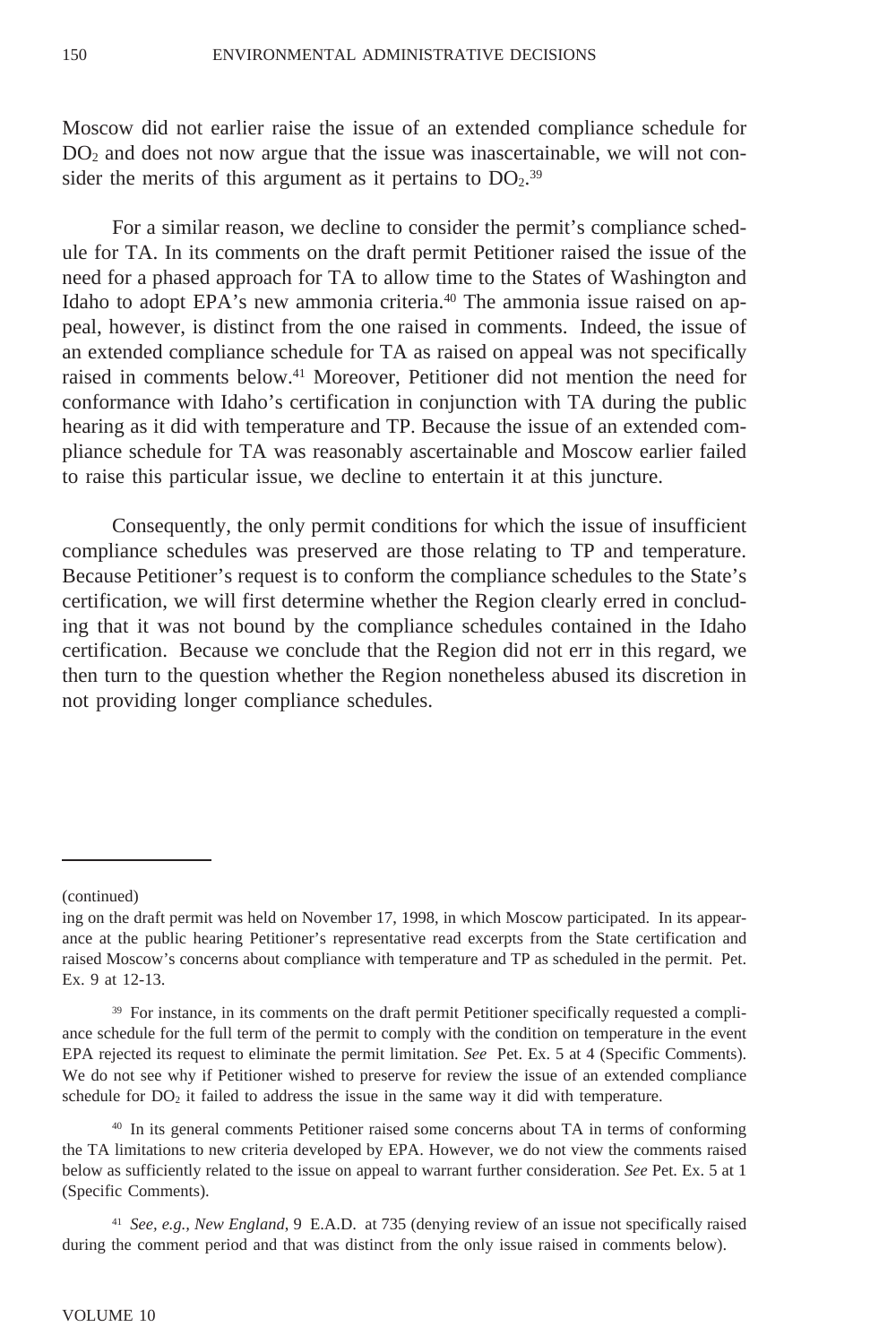### 1. *Conformance With State Certification*

Section 401(a)(1) of the CWA requires all NPDES permit applicants to obtain a certificate from the appropriate state agency validating the permit's compliance with the pertinent federal and state water pollution control standards. *See* CWA §  $401(a)(1)$ , 33 U.S.C. § 1341(a)(1). The regulatory provisions pertaining to state certification provide that EPA may not issue a permit until a certification is granted or waived by the state in which the discharge originates. 40 C.F.R. § 124.53(a). The regulations further add that "when certification is required  $* * *$ no final permit shall be issued \* \* \* [u]nless the final permit incorporates the requirements specified in the certification." 40 C.F.R. § 124.55(a).

In our decisions, we have often emphasized that the Region's duty under section 401 of the CWA to defer to considerations of state law is intended to prevent EPA from *relaxing* any requirements, limitations or conditions imposed by state law. *See, e.g., In re City of Jacksonville, Dist. II Wastewater Treatment Plant*, 4 E.A.D. 150, 157 (EAB 1992); *see also In re Ina Rd. Water Pollution Control Facility*, 2 E.A.D. 99, 100 (CJO 1985). When the Region reasonably believes that a state water quality standard requires a more stringent permit limitation than that specified by the state, the Region has an independent duty under section 301(b)(1)(C) of the CWA to include more stringent permit limitations. *See City of Jacksonville*, 4 E.A.D. at 158; *see also* 40 C.F.R. § 122.44 (d)(1), (5).

Based on the foregoing, it is plain that the certification process does not mandate a less stringent permit condition than the one EPA proposes to include, simply because State law may be less stringent in some respects. Certification does, however, call upon a state to identify "the extent to which each condition of the draft permit can be made less stringent without violating the requirements of State law, including water quality standards." 40 C.F.R. §§ 124.55(c), 124.53(e); *In re American Cyanamid Co.*, 4 E.A.D. 790, 801 n.11 (EAB 1993).

In the instant case, Idaho's Department of Environmental Quality ("IDEQ") issued a state certification which validated Moscow's permit, but which "conditioned" certification on the establishment of compliance schedules less stringent than those ultimately adopted by the Region $42$  for several permit limitations, including the limits for TP and temperature.<sup>43</sup> The stated basis for the longer compliance schedules was that Idaho's water quality standards allow for compliance

<sup>42</sup> The compliance schedules adopted by the Region require compliance with the TP and temperature limitations by no later than March 12, 2004. Pet. Ex. 1 at 6 (Final Permit).

<sup>43</sup> The Idaho certification states the conditions as follows:

Therefore, issuance of the state water quality certification of [sic] for NPDES Permit No. ID-002149-1 is conditioned upon the following: Continued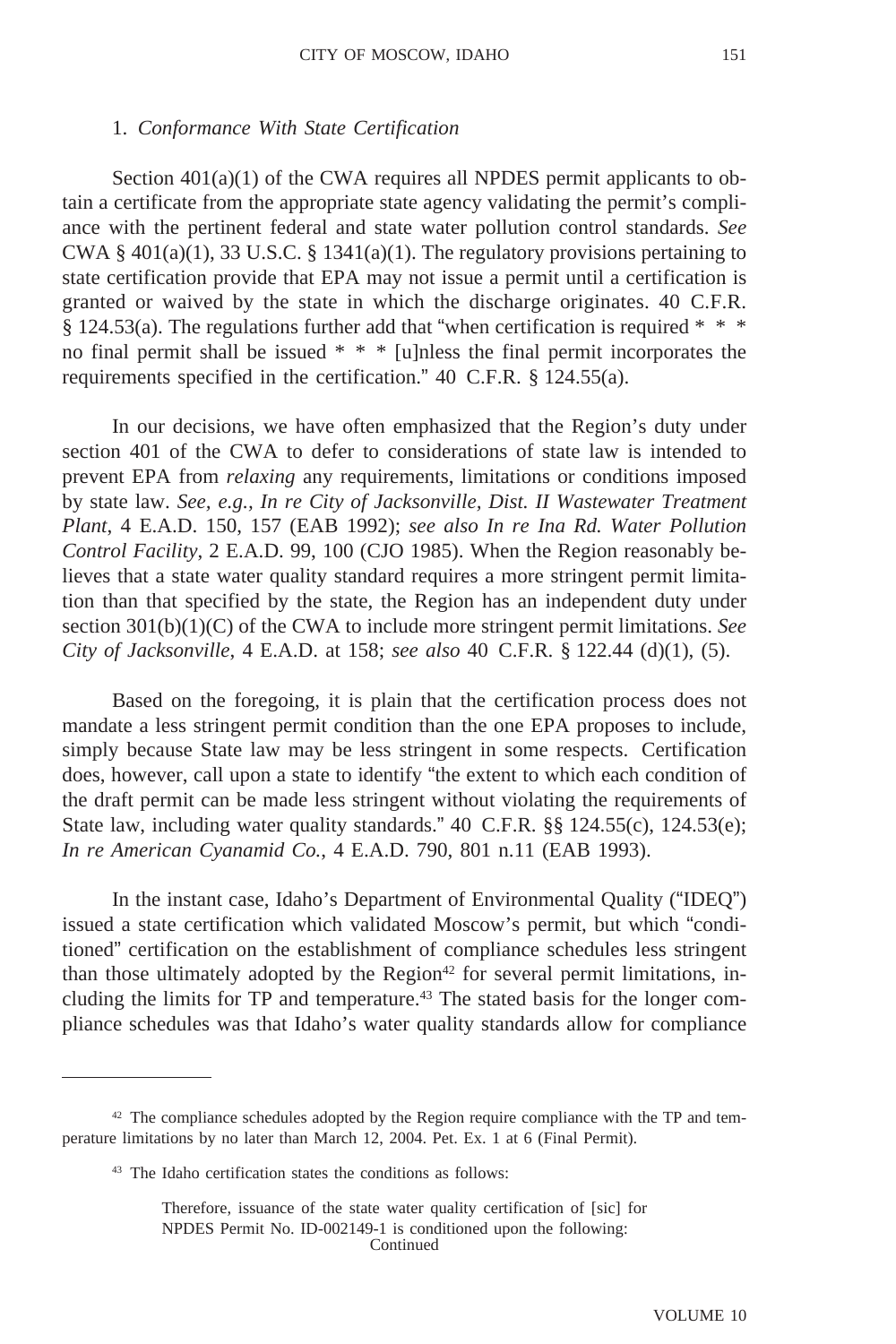schedules that go beyond the life of a permit, and IDEQ was concerned about Moscow's ability to achieve compliance within the time frames prescribed by Region X. *See* Pet. Ex. 10 (State Certification).

We note at the outset that, while it is true that the compliance schedules set forth in the State's certification are identified as "conditions," we do not interpret this to mean that the State's certification had vitality only if the Region incorporated verbatim the State's proposed compliance schedules. Rather, since, as we have discussed, the State's certification authority cannot limit the inclusion by the Region of any more stringent condition required by section  $301(b)(1)(C)$  of the CWA, we read these conditions as describing the least stringent compliance schedules that the State would consider acceptable under State law.44 Viewed in this light, an approach to compliance schedules that, while more stringent, is within the outer bounds of what the State deems acceptable, would not be *inconsistent* with the State's certification. Thus, we reject Petitioner's argument that, to be consistent with the State certification, the Region had to incorporate the specific time frames contemplated by the certification.

This, however, does not resolve the question whether, even if not required to do so, the Region nonetheless *should have* incorporated the State's compliance schedules, in view of the practicability concerns voiced by both Petitioner and the State.45 The Region makes two arguments in defense of its rejection of the time

(continued)

1. Effluent limitations for total phosphorus are as follows:

a) The permittee shall achieve compliance with the following interim total phosphorus effluent concentrations on or before February 2002:

\*\*\*\*\*

b) The permittee shall achieve compliance with following final phosphorus effluent concentrations *on or before December 2009*.

\*\*\*\*\*\*\*

2. Effluent limitations for flow are as follows:

a) The permitte shall achieve compliance with permit No. ID-002149-1 Table 1.A.1. listed effluent flow limitations *on or before December 2005.*

Pet. Ex. 10 at 2 (State Certification) (emphasis added).

<sup>44</sup> We note in this regard that the certification calls for compliance "on *or before*" the referenced compliance deadline. Pet. Ex. 10 at 2 (State Certification).

<sup>45</sup> Petitioner maintains that the Region's compliance schedules do not provide adequate time "for planning, designing, financing, and construction of the necessary major upgrades to Moscow's Continued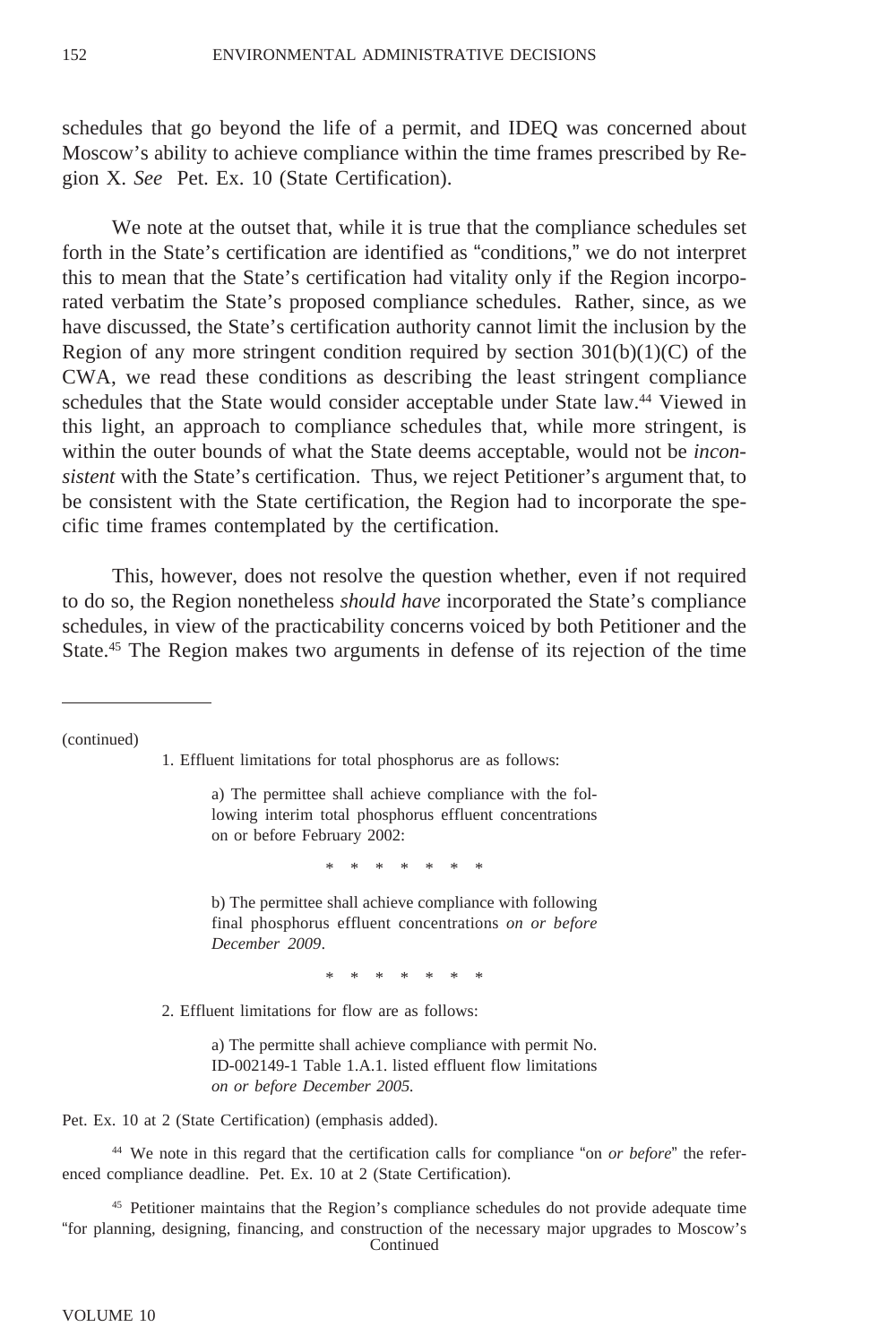frames proposed by the State. First, the Region argues that the schedules proposed by the State exceeded the authority accorded the State by its own water quality standards. *See* Response at 9. Second, the Region argues that 40 C.F.R.  $\S 122.47(a)(1)$  requires compliance "as soon as possible" and Petitioner has in any case failed to show that it is not possible to comply consistent with the time frames set forth in the Region's permit. *Id*. We approach these issues in turn.

### a. *Extending Compliance Schedules Beyond the Term of the Permit*

We have recognized in the past that a Region's authority to provide for compliance schedules in EPA-issued permits is limited to those circumstances in which the State's water quality standards or its implementing regulations "can be fairly construed as authorizing a schedule of compliance." *In re Star-Kist Caribe, Inc.*, 3 E.A.D. 172, 175 (Adm'r 1990), *modification denied*, 4 E.A.D. 33, 34 (EAB 1992); *In re City of Ames*, *Iowa* 6 E.A.D. 374, 380 (EAB 1996).46 Absent such flexibility under state law, compliance is required immediately upon issuance of the permit. *See In re J & L Specialty Prods. Corp.*, 5 E.A.D. 333, 344 (EAB 1994). Accordingly, in this case, the Region's capacity to provide compliance schedules is circumscribed by what Idaho's water quality standards allow.

Upon examination, Idaho's water quality regulations allow for the incorporation of compliance schedules into NPDES permits. This authorization is not unqualified, however. Rather, compliance schedules are allowed, under Idaho's regulations, when WQBELs are included in a permit for the first time, in which case the schedules are limited to five years or the life of the permit.47 In the instant case, as previously indicated, TP and temperature are new WQBELs for which Region X established compliance schedules allowing Moscow until March 12, 2004, nearly the entire term of the permit, to come into compliance.<sup>48</sup>

<sup>(</sup>continued)

facility that are needed to achieve compliance with the [effluent] limitations  $* * *$ ." Petition at 8. These appear to be the same considerations that factored into the State's view of an appropriate compliance schedule, as articulated in its certification.

<sup>46</sup> If the applicable state's water quality standards were promulgated after July 1, 1977, and if the state regulations allow for compliance schedules, EPA, when acting as the permitting authority, may grant compliance schedules in accordance with the requirements of 40 C.F.R. § 122.47.

<sup>47</sup> "Discharge permits for point sources may incorporate compliance schedules which allow a discharger to phase in, over time, compliance with water quality-based effluent limitations when new limitations are in the permit for the first time. Compliance schedules for NPDES permits are limited to five years or the life of the permit." Idaho State Water Quality Standards and Water Treatment Requirements ("IDAPA") 58.01.02.400 (Apr. 5, 2000).

<sup>48</sup> The permit is to expire on April 14, 2004, five years after issuance.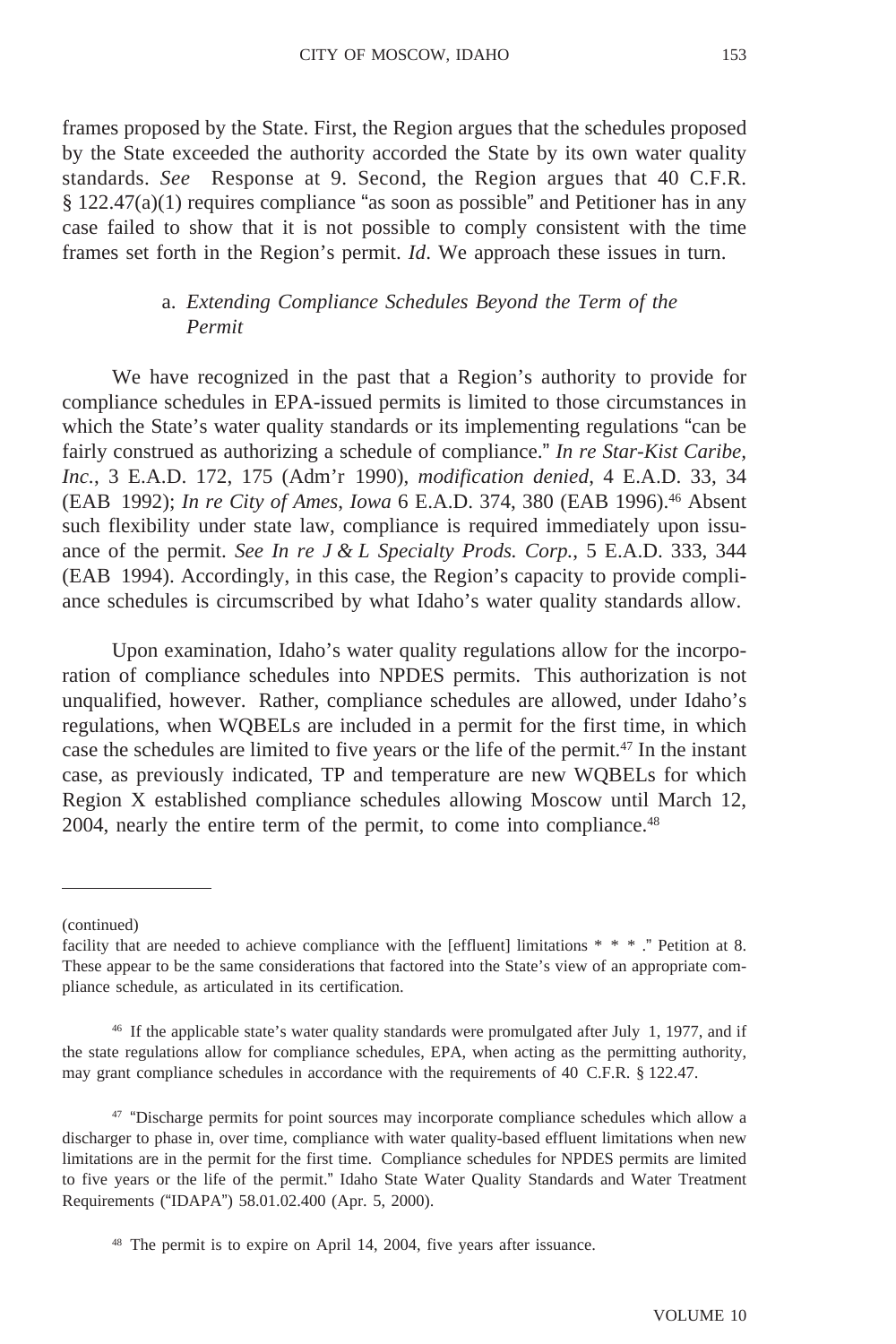The controversy here is that in its certification for Moscow's permit IDEQ proposed compliance schedules that extend well beyond the expiration date of the permit,49 and the Region did not modify the final permit to incorporate the State's proposed schedules. Rather, the Region opted to adopt more stringent compliance schedules.

The applicable state water quality regulation provides that "[c]ompliance schedules for NPDES permits are limited to five years or the life of the permit." Under the interpretation of this regulatory text reflected in the certification, the term "life of the permit" encompasses any administrative extensions; therefore, compliance schedules can go beyond the initial expiration date of an NPDES permit. Moscow's position is that the permit's compliance schedules are clearly erroneous because the Region not only failed to incorporate the compliance schedules certified by IDEQ, but also summarily dismissed Idaho's interpretation of its own rule. Petition at 7.

Petitioner maintains that the Region's approach was inappropriate, especially when measured against the Board's past pronouncements on this subject. Petition at 6. In particular, Petitioner cites a footnote from *American Cyanamid* that states: "[W]hen a State certification specifically prescribes a permit condition or limitation that interprets one of the State's water quality standards less strictly than the Region might prefer, \* \* \*, the Region would have to provide a compelling reason for rejecting the State's interpretation of the standard." *In re American Cyanamid Co.*, 4 E.A.D. 790, 801 n.12 (1993). Petitioner, thus argues that the Region is required to provide compelling reasons why it rejected Idaho's interpretation, and this it failed to do. Petition at 6.

Based on our review of the record, we cannot agree. Rather, it appears to us that the Region has, in fact, articulated a compelling reason for not utilizing the State's proposed compliance schedules. At bottom, the Region questions whether the State's certification can be taken as a clear and appropriate interpretation of State law. Based on our review, we conclude that the Region was not clearly erroneous in this conclusion.

As we have stated, the Region's authority to provide compliance schedules is dependent on the relevant state's first having recognized a role for compliance schedules in its articulation of its own water quality standards. Thus, the key question is what is authorized under *state* law. The Region maintains that the certification at issue premises its expansive approach to compliance schedules not on State law, but rather by reference to *federal* law. As noted above, the State regulations themselves limit compliance schedules to five years or *the life of the*

<sup>&</sup>lt;sup>49</sup> In its certification, IDEQ proposed extending the compliance dates for TP and temperature to December 2009 and December 2005, respectively.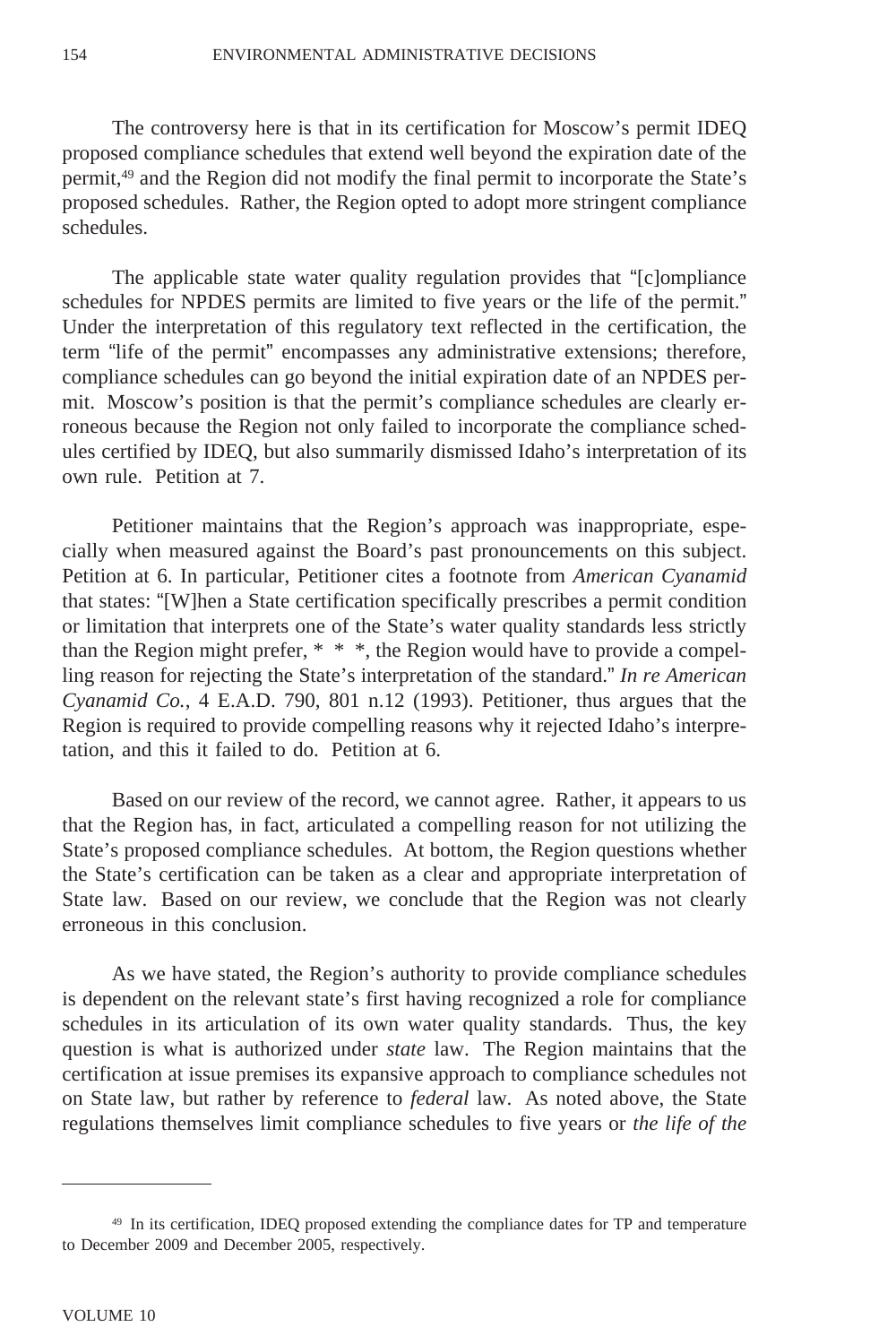*permit*. In concluding that compliance schedules that extend well beyond the *term* of a permit may nonetheless fall within the *life* of the permit, the certification observes:

> A compliance schedule under the Idaho water quality standards can be extended beyond 5 years if the life of the permit is administratively extended *by EPA*. In addition, a new compliance schedule may be included in a reissued permit that would allow the continued phase-in of activities to comply with water quality standards.

> The use of a compliance schedule as described above has been authorized *by EPA*. In EPA's Water Quality Guidance for the Great Lakes, 40 C.F.R. 132, Appendix F, Procedure 9, EPA provides that compliance schedules may be established that go beyond the expiration date of the NPDES permit. Under these circumstances, EPA is to establish an interim limit, and include in the administrative record the final limit and compliance date. EPA further provides that NPDES permits may provide for additional studies to determine whether criteria may be modified. The additional studies may result in the need for additional time for compliance, which may extend beyond the term of the permit.

Pet. Ex. 10 at 1 (State Certification) (emphasis added).

The only mechanism referenced in the certification as possible support for the State's conclusion that a compliance schedule can be extended beyond five years is an "Administrative extension" of a permit by EPA. As an initial matter, it is unclear from the certification and, for that matter, from the briefs, what the administrative extension mechanism is to which the State refers. We presume that the State is referring to 40 C.F.R. § 122.6, which allows a federal permit to continue in effect after its expiration date in circumstances in which an application for permit renewal has been filed and is pending Agency review. We note in this regard that neither the State in the certification nor the Petitioner here has pointed to case law or any other federal authority that suggests that 40 C.F.R. § 122.6 can serve as a predicate for fashioning federal permits with compliance schedules that extend more than five years.

Moreover, there is no indication in the State's certification that the State has its own authority comparable to the authority that the State finds in the federal

VOLUME 10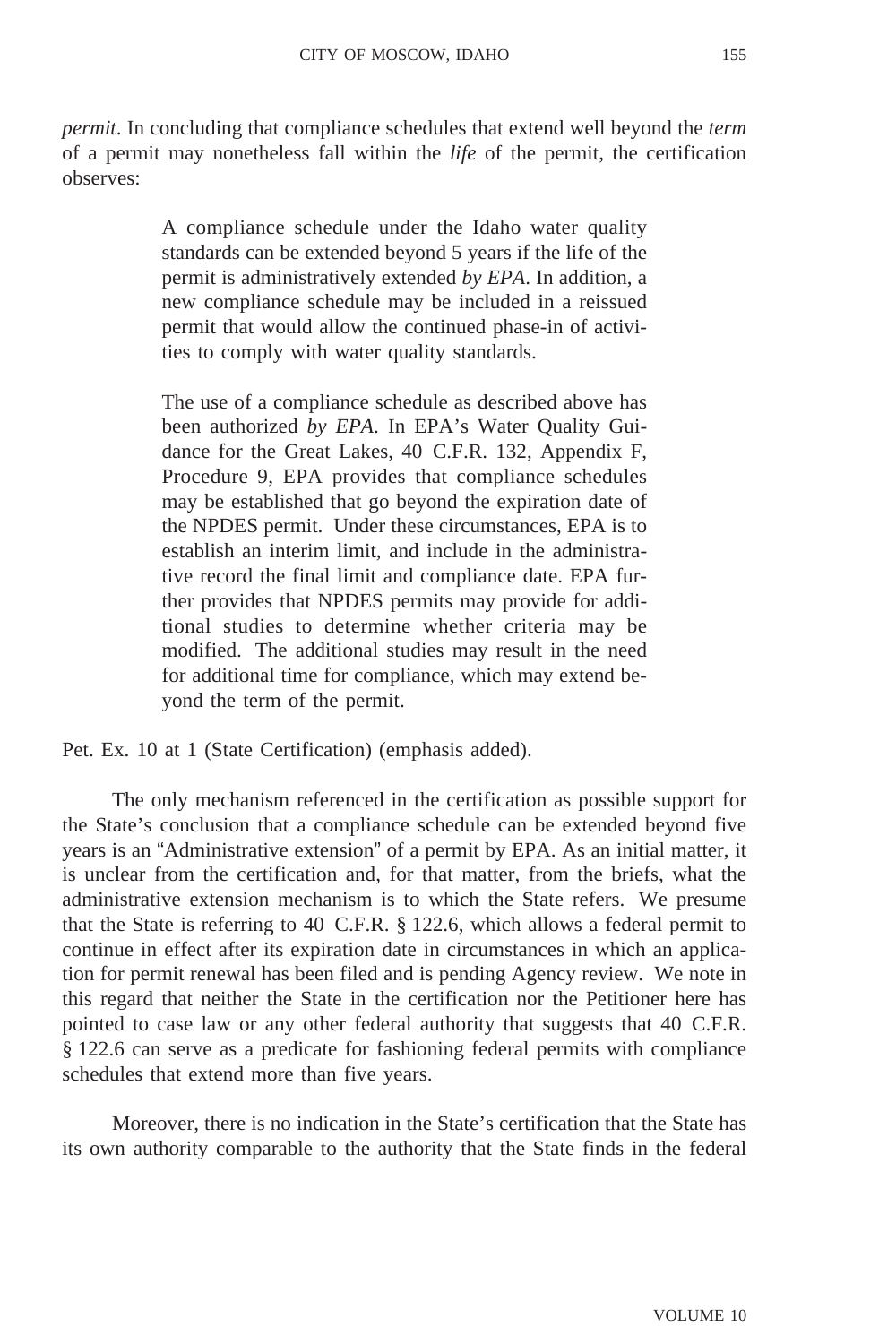regulations.50 Thus, the interpretation advanced in the certification would have the questionable effect of permitting the Region to issue a schedule extending well beyond five years, relying on federal authority, while the State could not issue a permit with such an extended schedule in its own right because of the unavailability of such authority under State law. In the face of this somewhat illogical result, we cannot conclude that it was clearly erroneous for the Region to disregard the interpretation advanced in the certification in favor of a course that more clearly complied with the letter of Idaho's regulations.

Additionally, as the Region observed in its Response to Comments, there is more than a little awkwardness in relying on the possibility of a future event like an "administrative extension"51 as a basis for a compliance schedule extending well beyond the term of the permit: "[T]here is no guarantee, at the time of permit issuance, that a permit will be administratively extended in the future" and therefore "there is no basis for EPA to conclude, at this point that a compliance schedule greater than five years would still be within the life of the permit as required by State Law." Pet. Ex. 8 at 7 (Response to Comments).

Simply put, IDEQ's interpretation is based on the occurrence of a future event which may or may not occur. As the Region argued in its brief, this:

> [P]uts the permittee in an impossible position because the permit's full compliance schedule is contingent upon a *possible future event*. If the permit were written allowing until 2009 to achieve compliance, but then was not administratively extended, the compliance schedule could not be carried forward into a new, reissued permit, because that would be beyond the life of the permit. Therefore, the new permit would require immediate compliance, but Moscow would still be several years away from complying and therefore would be subject to enforcement action.

Response at 14.

<sup>50</sup> The only regulation cited by the State is IDAPA 16.01.02.400.03, the provision requiring compliance with five years or the life of the permit. Relying on the federal authorities discussed above, the State concludes, "IDAPA 16.01.02.400.03 allows a compliance schedule of more than 5 years if the life of the permit is administratively extended." Pet. Ex. 10 at 2 (State Certification). There is no indication in the State certification that the State has its own administrative extension mechanism.

<sup>&</sup>lt;sup>51</sup> The same awkwardness would appear to be inherent in betting on a reissued or modified permit at some point in the future.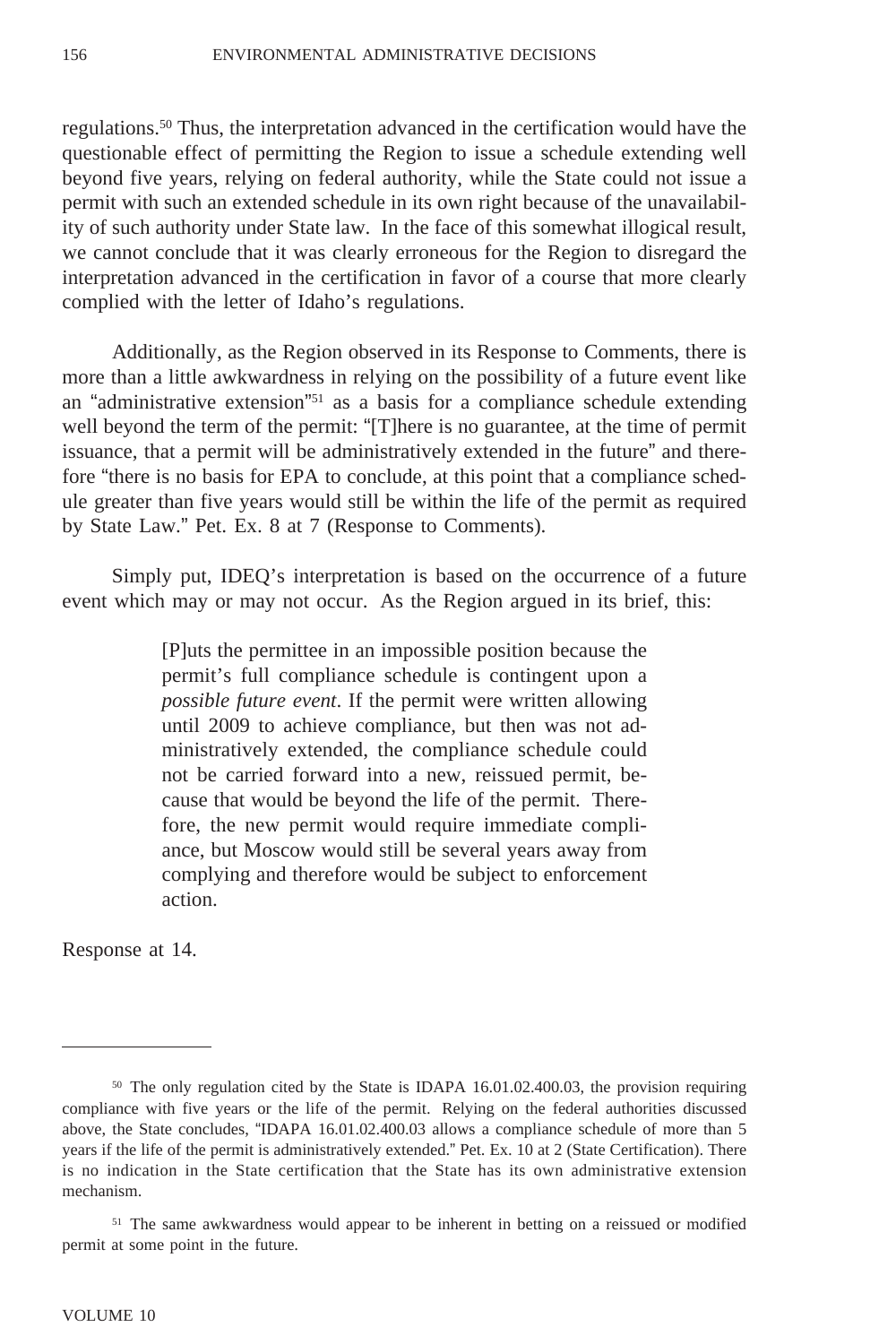In sum, given the difficulties inherent in the State's analysis, and the attendant uncertainty regarding whether there was authority under State law to provide a compliance schedule that extended beyond the expiration date of the permit, it was certainly not clear error for the Region to decide not to adopt the State's compliance schedule proposal and to instead require compliance within the term of the permit. The question remains, albeit now in less stark form, whether the compliance schedules set forth in the permit are consistent with the "as soon as possible" test from 40 C.F.R. § 122.47(a)(1).

### b. *The* "*As Soon as Possible*" *Test*

Petitioner maintains that the Region misapplied the "as soon as possible" test in this case, arguing that the compliance schedules do not provide adequate time "for planning, designing, financing, and construction of the necessary major upgrades to Moscow's facility that are needed to achieve compliance with the [effluent] limitations \* \* \*." Petition at 8. Indeed, these seem to be the same considerations that factored into the State's view of an appropriate compliance schedule, as articulated in its certification.

In its brief in opposition to the Petition, the Region argues that Petitioner has failed to demonstrate why instead of the time-consuming upgrades referenced in its Petition, Petitioner could not achieve compliance by "removing users from the system; requiring pretreatment by users; or, in the case of phosphorus, imposing a local ban on phosphate use." Response at 12. Of note here is the fact that we find no reference or meaningful discussion of these considerations, or, for that matter, of the "as soon as possible" requirement of 40 C.F.R. § 122.47(a)(1), in the Region's Response to Comments. Without some discussion in the Response to Comments of this issue, it is difficult to ascertain whether the permit decision was fully informed.

Nevertheless, we decline to remand the case for further development of this issue. In light of our conclusion that the Region acted reasonably in staying within the term of the permit in constructing the compliance schedules at issue, and, given that the schedules are only one month short of the permit's expiration date, we view this oversight in the Response to Comments as harmless error.<sup>52</sup>

<sup>52</sup> *See, e.g.*, *In re Chem. Waste Mgmt. of Ind., Inc.,* 6 E.A.D. 144, 163 n.18 (EAB 1995) (Region's failure to include in administrative record conversations with state officials which were the basis for including challenged permit condition regarded as harmless error); *In re J & L Specialty Prods. Corp.*, 5 E.A.D. 31, 79-80 (EAB 1994) (alleged technical violations to notification procedures under 40 C.F.R. § 124.10(c) and Region's failure to respond to permittee's request for a copy of the administrative record as regarded harmless error absent demonstration of harm to permittee); *In re Spokane Reg'l Waste-to-Energy*, 2 E.A.D. 809, 815 (Adm'r 1989) (failure of permit issuer to consider certain technology in its best available control technology ("BACT") analysis deemed harmless error Continued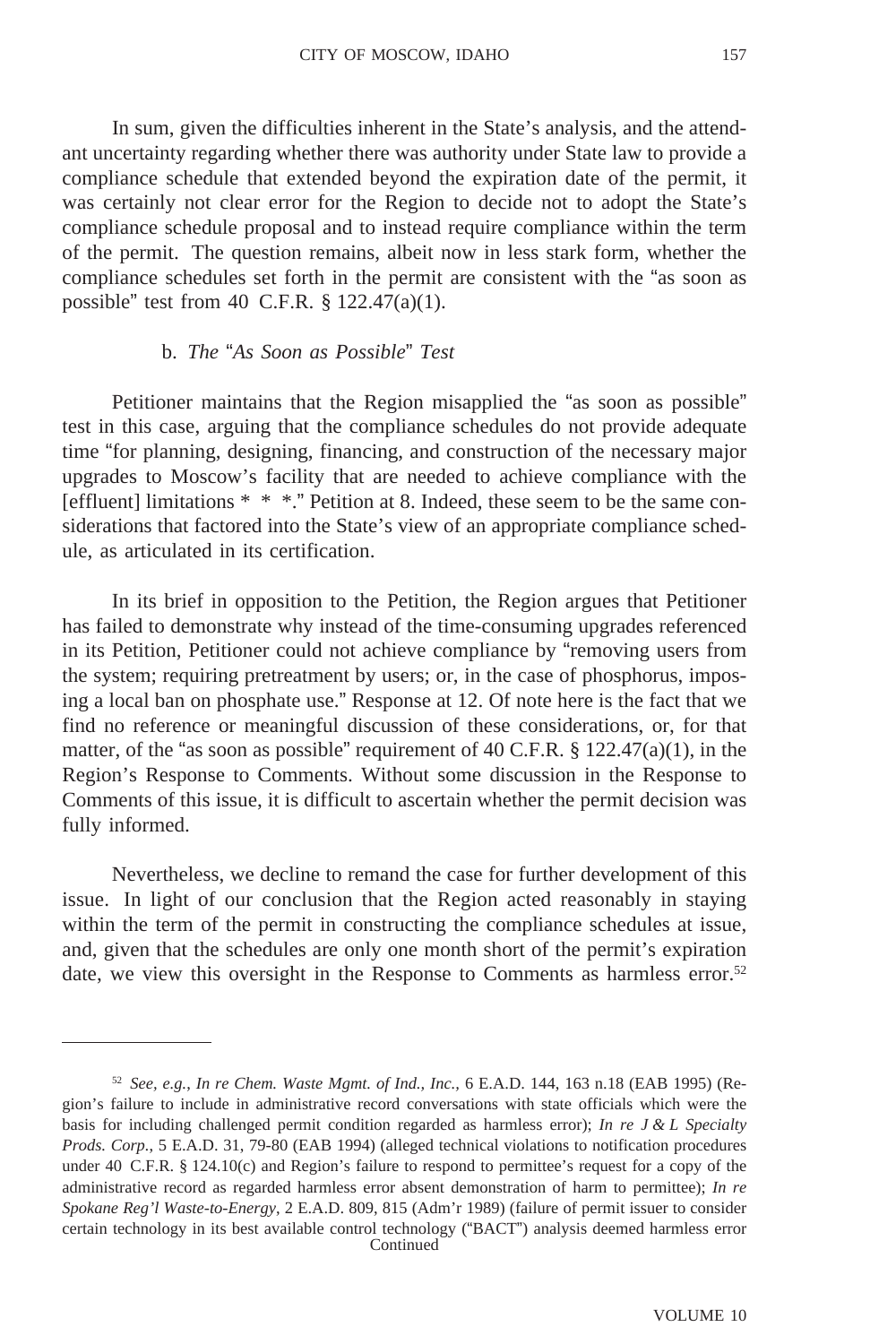Remanding the permit to the Region so that it could either defend its current schedules or extend them for one month would not appear to serve any of the interests before us in any meaningful way.

#### C. *Seasonal Constraints on Phosphorus Limits*

Petitioner argues that Region X erred in its establishment of a limitation for phosphorus. Petition at 10. The permit's restriction on phosphorus is applicable only during the growing season for nuisance algae,<sup>53</sup> identified as the period from May 15 through October 15. *See* Pet. Ex. 1 at 4 (Final Permit). In Petitioner's view, the seasonal constraint adopted in the permit does not accurately represent the actual duration of algal growth in Paradise Creek. Petition at 10.

The permit's seasonal constraint was taken from the TMDL, which defines the normal growing season as the months of May to October. The TMDL relied on data from the Spokane River/Long Lake system, which recommended May 15 to October 15 as the initial period for limiting discharge of phosphorus to Paradise Creek and suggested that "further study to determine site specific algal characteristics \* \* \* be performed and corresponding adjustments to the growing season discharge period [be] implemented *as more site specific information becomes available*." Pet. Ex. 4 at 42 (TMDL) (emphasis added).<sup>54</sup>

According to Petitioner, the Region erred in relying "solely on comments in the TMDL" rather than site-specific information, and, in the absence of "relevant or reliable scientific information, the length of the seasonal limitation established by Region X is arbitrary and capricious as well as unduly burdensome". Petition at

(continued)

<sup>54</sup> In this regard the TMDL states:

A review of existing literature and documents prepared over the past 25 years by agencies in Washington and Idaho on phosphorus in the Spokane River/Long Lake system resulted in a recommendation of May 15 to October 15 as the initial period for limiting discharge of phosphorus to Paradise Creek from the Moscow Wastewater Treatment Plant \* \* \*. As many differences as similarities can be identified between the Spokane/Long Lake system and the Idaho portion of Paradise Creek, so further study to determine site specific algal characteristics should be performed and corresponding adjustments to the growing season discharge period implemented as more site specific information becomes available.

Pet. Ex. 4 at 42 (TMDL).

because it would not have had any effect on the outcome of the permit determination); *see also In re Steel Dynamics, Inc*., 9 E.A.D. 740, 749 (EAB 2001).

<sup>53</sup> The limitation on phosphorus is designed to address nuisance algal growth and for that reason it only applies during "normal growing season months" and not during the entire year. *See* Pet. Ex. 4 at 42 (TMDL).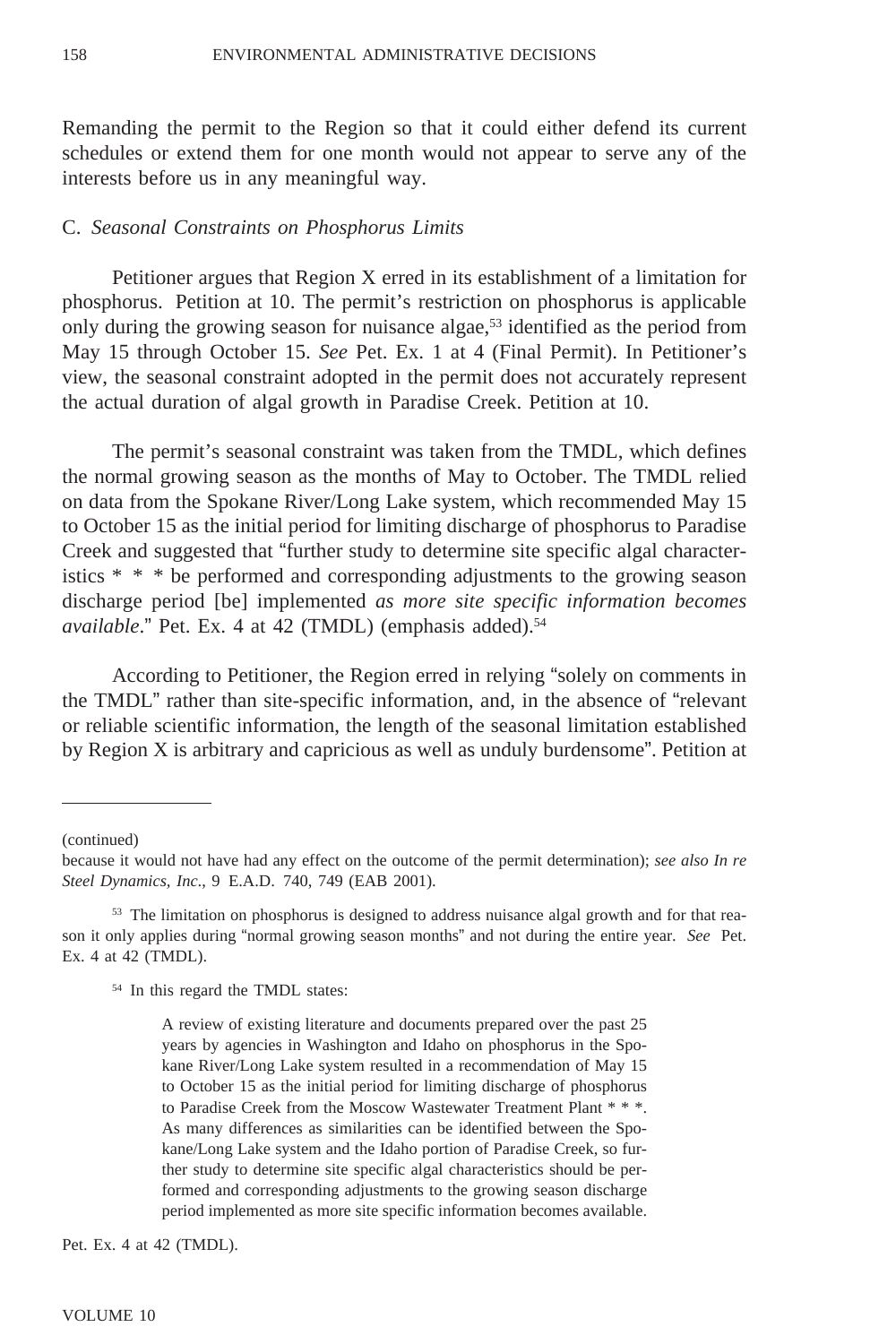10-11. Petitioner's request is that the permit be modified to allow Moscow time to study and model the Creek's algal growing season before the limitation in the permit takes effect. Petition at 11.

We do not agree with Petitioner that the Region's decision to incorporate the contested seasonal constraint for phosphorus is arbitrary and capricious. The Region in its Response to Comments explained that the seasonal constraint would remain in the final permit to ensure the permit's consistency with the available WLA for Moscow's POTW. *See* Pet. Ex. 8 at 3 (Response to Comments). As discussed previously, section  $122.44(d)(1)(vi)(B)$  requires consistency with the *assumptions and requirements* of any available WLA.

Petitioner relies on the reference in the TMDL to the development of site-specific data to insinuate that the May 15 to October 15 constraint was not intended as a TMDL requirement, and that, therefore, the Region should not have used it as a permit limitation. We disagree here as well. The TMDL states clearly that the May 15 to October 15 period is appropriate "as the initial period for limiting discharge phosphorus to Paradise Creek," and, even though it recommends further site specific studies, it seems plain that the initial limitation is intended to apply in the present while "*more site specific information becomes available.*" Pet. Ex. 4 at 42 ("TMDL") (emphasis added). Therefore, we do not find clear error in the Region's decision to include the May 15 to October 15 constraint in the permit for Moscow's discharges into Paradise Creek, at least for now, until site-specific data become available.<sup>55</sup>

As to Petitioner's claim that the initial algal growing period incorporated from the TMDL into the permit is erroneous, we find that this is not the appropriate forum for raising this issue. We agree with the Region that Petitioner's allegations are in essence challenges to the underlying determinations of the TMDL (*i.e.*, the initial algal growth assumption) and to the Region's decision to approve the Paradise Creek TMDL. As explained below, Petitioner's challenge should have earlier been brought either as a challenge to the TMDL itself in state court or in federal court as a challenge to EPA's approval of the TMDL under the Administrative Procedure Act ("APA"), 5 U.S.C. § 701 et seq.

As previously explained, section 303(d) of the CWA requires each state to develop TMDLs for its impaired waters. *See* CWA § 303(d), 33 U.S.C. § 1313(d). Federal regulations also require states to provide for public participation in the process of developing TMDLs, consistent with the state's continuing

<sup>55</sup> Petitioner can request a permit modification under 40 C.F.R. § 122.62 to the extent that site specific data become available that points to a different growing season. With this mechanism available, there is no reason to disregard the initial TMDL-based limitation while Petitioner performs new studies and gathers data to model Paradise Creek's growing season.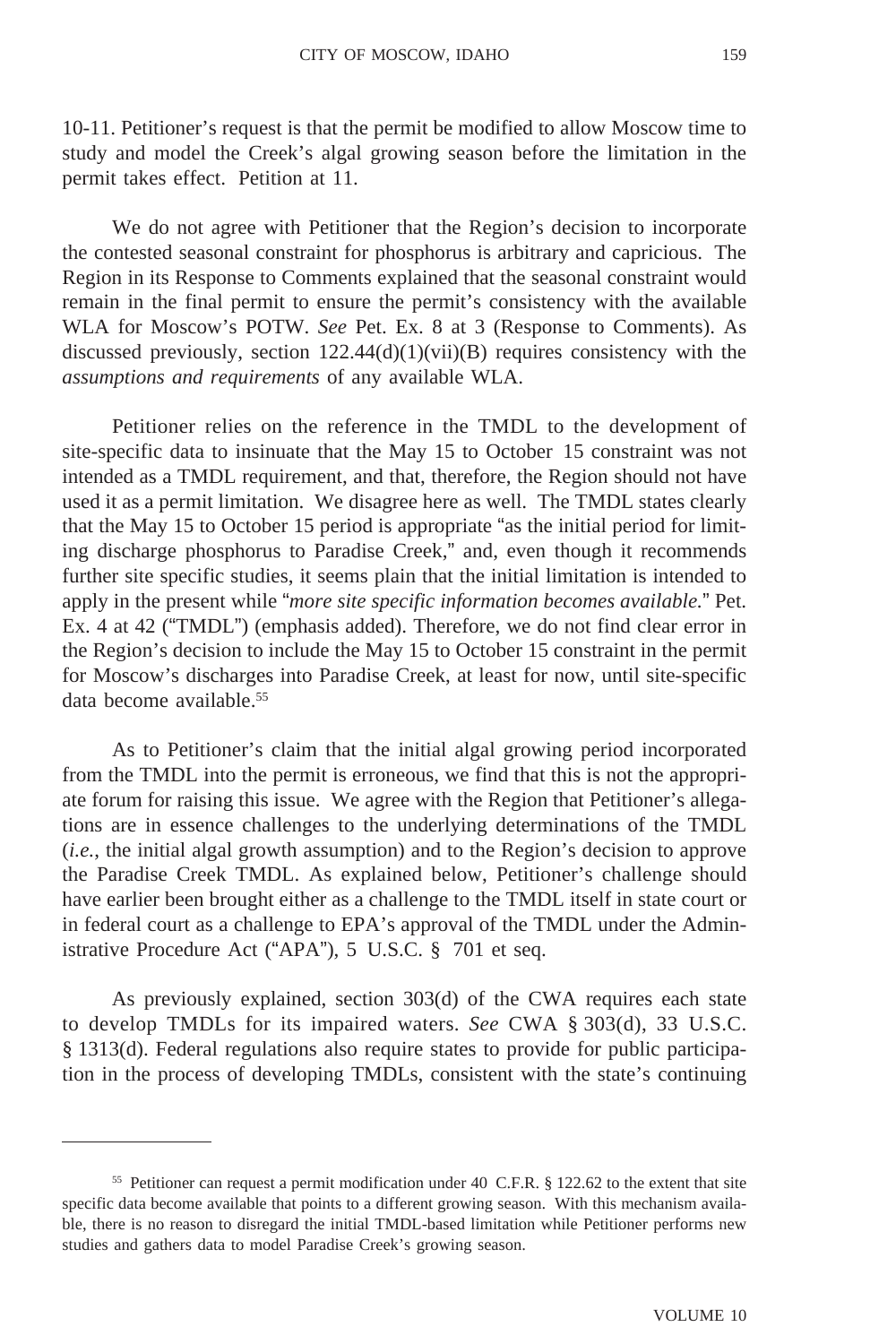planning process. *See* 40 C.F.R. §§ 25, 130.7(c)(1)(ii). The Idaho regulations accordingly provide requirements for public participation in water quality decisions. *See* IDAPA 16.01.02.052. The record before us shows that Paradise Creek's TMDL was made available for public review and comment for a period of 30 days starting on November 5, 1997.56 *See* Pet. Ex. 8 at 8 (Response to Comments). In addition, Idaho's Administrative Procedure Act provides that any aggrieved party may seek judicial review of agency actions in accordance with section 67-5270 of the Act. Idaho Code § 67-5270 *et seq*. 57

Once a TMDL is developed and has gone through the process of public review, the State submits the TMDL to the EPA for approval. *See* CWA  $\S$  303(d)(2), 33 U.S.C.  $\S$  1313(d)(2). It is well settled that a party dissatisfied with EPA's approval may seek review of EPA's approval decision in United States district court under the APA. *See, e.g., Scott v. City of Hammond*, 741 F.2d 992, 997 (7th Cir. 1984) ("The only recognized avenue for challenges to the substance of EPA's actions taken with respect to state submissions [of TMDLs] is a suit for judicial review under the [APA]."); *United States Steel Corp. v. Train,* 556 F.2d 822, 836-37 (7th Cir. 1977) (EPA "had no authority to consider challenges to the validity of state water quality standards" in the context of a permit proceeding. The "[a]uthority to approve or disapprove a state's identification of polluted waters and calculation of total maximum daily loads is conferred on the Administrator by  $\S 303(d)(2)$ . These determinations are reviewable in an action in the district court under the judicial review provisions of the APA."); *Hayes v. Browner*, 117 F. Supp. 2d. 1182, 1197 (N.D. Okla. 2000) ("Although Plaintiff's wording of the argument may have some appeal, determining whether or not the submitted and approved 'TMDLs' really are 'TMDLs' requires the Court to review something that the EPA has actually approved. Such an evaluation is appropriately left to an APA action.").

In contrast to Idaho's Administrative Procedure Act and the APA, the rules governing permit appeals before the Board do not in the ordinary course contemplate review of Agency decisions of this kind. Section 124.19 of 40 C.F.R., which addresses Board review of permit decisions, authorizes the Board to review "contested permit conditions." 40 C.F.R. § 124.19(a). As we have held in a number of different contexts, this does not ordinarily extend to considerations of the

<sup>&</sup>lt;sup>56</sup> The record shows that Petitioner recognized that, because it did not challenge the TMDL in the proper forum, a permit appeal challenging the content of the TMDL was likely to be dismissed. Pet. Ex. 5 (Attachment F) (letter addressed to IDEQ regarding Moscow's considerations to appeal Paradise Creek's WLAs and TMDL); Reg. Ex. 14 at 2 ("The city may appeal all or portions of the permit to the EPA Administrative Appeals Board in Washington D.C. Since the permit is based on the TMDL we most likely will be turned down. The City can then further appeal through the court system.").

<sup>57</sup> For a discussion of Idaho's administrative procedure, see Idaho Division of Environmental Quality, Guidance for Development of Total Maximum Daily Loads 14 (1999).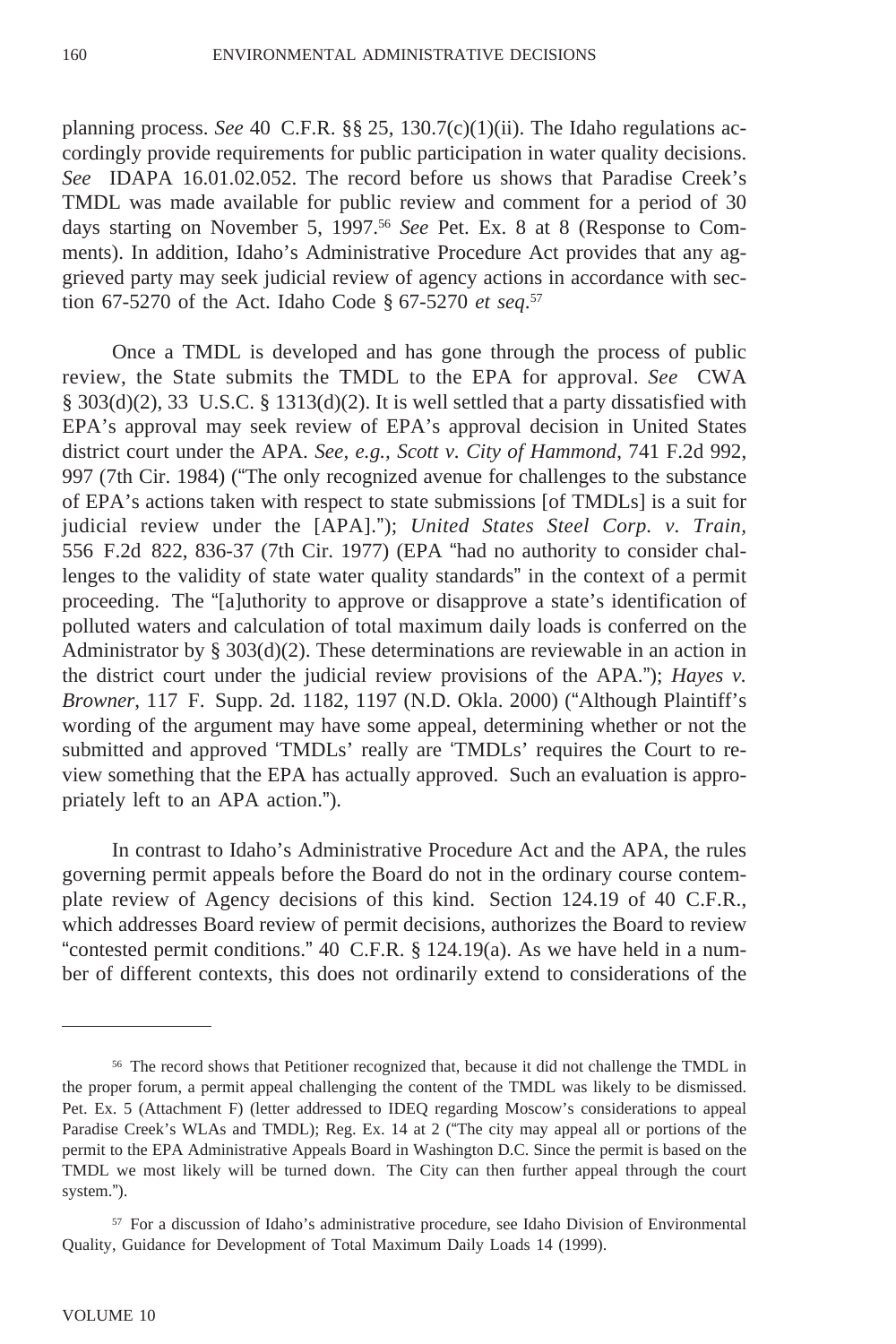validity of prior, predicate regulatory decisions that are reviewable in other fora. *See, e.g., In re City of Irving, Tex.*, 10 E.A.D. 111, 124 (EAB 2001) (NPDES permit); *In re Woodkiln, Inc*., 7 E.A.D. 254, 269-70 (EAB 1997) (Clean Air Act Certificate of Compliance); *In re Suckla Farms, Inc.*, 4 E.A.D. 686, 699 (EAB 1993) (Underground Injection permit); *In re Ford Motor Co.*, 3 E.A.D. 677, 682 n.2 (Adm'r 1991) (RCRA permit).

This Board has thus denied in the context of NPDES permit appeals review of challenges to EPA's approval of state water quality standards. *See, e.g., In re City of Hollywood, Fla.*, 5 E.A.D. 157, 175-76 (EAB 1994). In essence, TMDLs are components of state water quality standards, required to be developed and implemented by section 303(d) of the CWA. As such, the principles that the Board applied in *Hollywood* apply with equal force in this setting. *See also, e.g., In re American Cyanamid Co.,* 4 E.A.D. 790, 796 (EAB 1993) ("[T]he permit reliance on toxicity testing was not subject to challenges in a federal permit proceeding, because such testing is an integral component of the [state] effluent toxicity standard  $* * *$ ."). The Board will review the vitality of a predicate and earlier reviewable regulatory decision only in "an exceptional case," such as where a challenged regulatory decision has been effectively invalidated by a court but has yet to be formally repealed by the Agency. *In re Echevarria,* 5 E.A.D. 626, 635 n.13 (EAB 1997); *see also In re B.J. Carney Indus.*, 7 E.A.D. 171, 194 (EAB 1997) (holding that the Board will entertain a challenge to an Agency regulation only in "the most compelling circumstances"). Nothing in Moscow's brief or in the administrative record persuades us that this case presents any compelling circumstances warranting a departure from our general practice of not reviewing predicate regulatory decisions in the context of Board cases. Therefore, to the extent that Moscow's reference to the inaccuracy of the seasonal constraint on phosphorus represents a challenge to the underlying TMDL, the challenge is not one that this Board will entertain.

Because we do not find clear error of fact or law in the Region's decision to follow the applicable TMDL in the incorporation of a seasonal constraint for phosphorus, we decline to grant review on this basis.

#### D. *Application of Washington State's Water Quality Standards*

Petitioner's fourth contention is that the Region violated the CWA by misapplying Washington State's water quality standards for temperature and  $DO<sub>2</sub>$ .<sup>58</sup>

<sup>58</sup> The CWA and its implementing regulations require each NPDES permit to include conditions necessary to conform to the applicable water quality standards when the permitted discharge affects a state other than the certifying state. CWA §  $401(a)(2)$ , 33 U.S.C. § 1341(a)(2); 40 C.F.R. § c; 122.44(d)(4). Moscow's POTW is located one half mile upstream from the Washington State border. The Region determined that the POTW's discharges may affect the water quality of Paradise Continued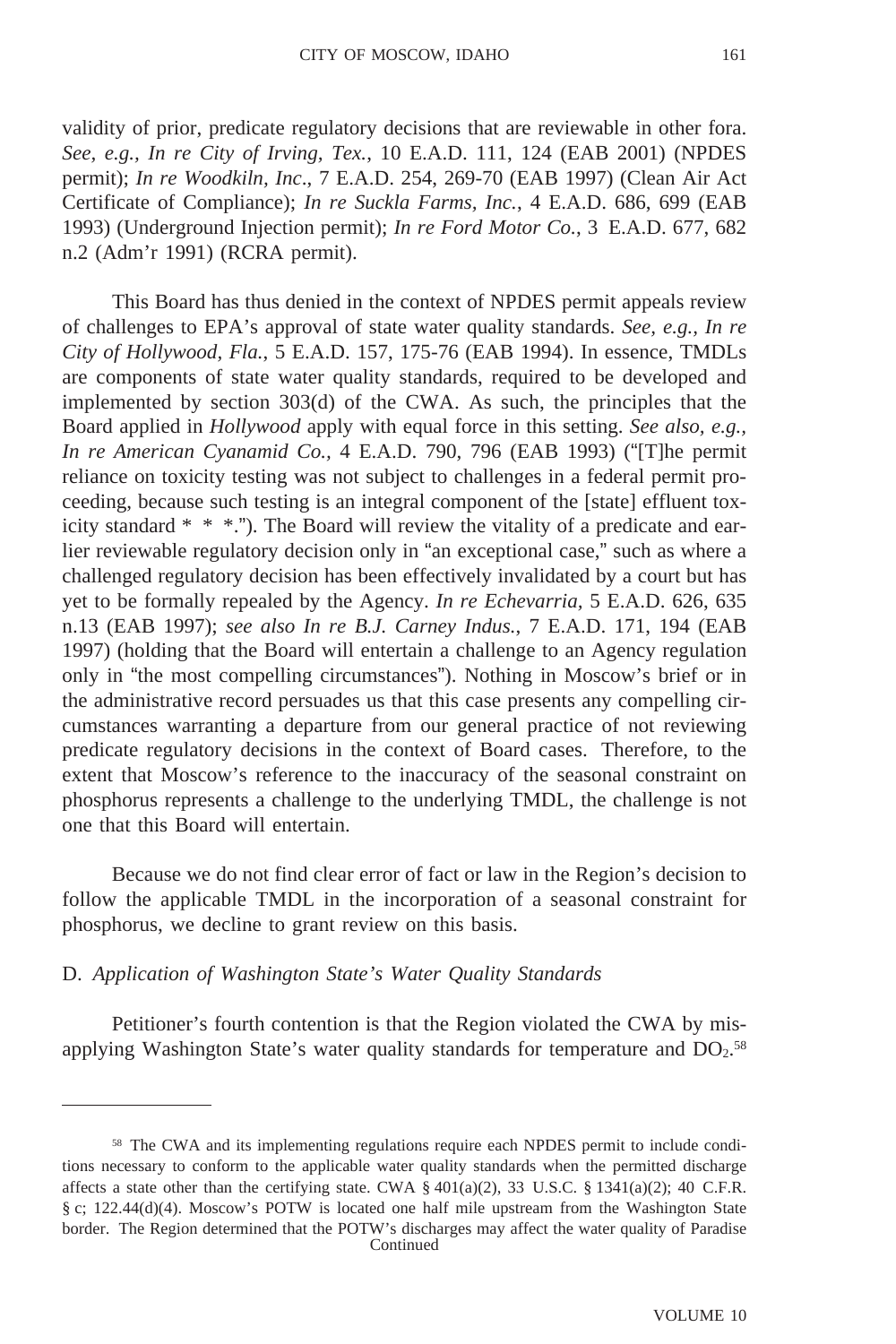Petition at 12-16. In support of its argument about EPA's misapplication of Washington State's water quality standard for temperature, Petitioner alleges that Washington State's temperature standard is a variable standard and that the Region erred in interpreting it as an absolute standard by applying 18ºC as a default, and in disregarding the need for an evaluation of the natural conditions of the receiving water body. Petition at 14. In addition, Petitioner contends that the State of Idaho erroneously incorporated the 18ºC into the TMDL.

In regard to  $DO<sub>2</sub>$ , Petitioner maintains that, even though, as written, Washington State's regulations establish that  $DO<sub>2</sub>$  at Paradise Creek shall exceed 8.0 milligrams per liter ("mg/L"), as applied by the State of Washington,  $DO<sub>2</sub>$  is subject to less stringent and more achievable target levels. On this basis, Petitioners asserts that the applicable  $DO<sub>2</sub>$  limit is 6.0 mg/L and not 8.0 mg/L. In support of its argument for an "as applied"  $DO<sub>2</sub>$  standard, Moscow makes reference to two documents: (1) the TMDL for the South Fork of the Palouse River; and (2) the Fact Sheet for the NPDES permit Washington State proposed to issue for the Town of Albion.<sup>59</sup> Petition at 15.

#### 1. *Temperature Standard*

Washington State's water quality standards provide that "[t]emperature shall not exceed 18.0 $\degree$ C \* \* \* due to human activities. When natural conditions exceed 18.0 $\degree$ C \* \* \*, no temperature increases will be allowed which will raise the receiving water temperature by greater than 0.3ºC." Wash. Admin. Code § 173-201A-030(2)(c)(I)(iv) (2001). Based on its interpretation of the standard, IDEQ determined in the TMDL that "[t]o meet the water quality target stream temperature within Paradise Creek must not exceed 18ºC at any time," and that "in order to meet the target established at the state line, the temperature of water discharged to the stream must be at or below 18ºC unless the ambient air temperature

<sup>(</sup>continued)

Creek in Washington State, and considered Washington's water quality standards in developing Moscow's permit.

<sup>59</sup> The Region alleges that these two documents are not in the Administrative Record, that Moscow did not raise the issue previously, and that, therefore, Petitioner is barred from raising this issue on appeal. Response at 22. Nonetheless, our review of the record reveals that the issue was adequately raised during the comment period and therefore preserved for review. *See* Pet. Ex. 5 at 10 (General Comments); Pet. Ex. 5 at 3 (Specific Comments); Petition at 16; Pet. Ex. 8 at 10 (Response to Comments). In terms of whether the specific documents on which Petitioner relies can be considered relative to this issue, the South Fork TMDL was submitted to the Board as an attachment to Petitioner's comments on the draft permit. Taken at face value, this suggests that the TMDL is appropriately considered part of the administrative record. The Fact Sheet for the Albion permit was not available during the public comment period. While not technically part of the record, we nonetheless consider it as relevant information that was inascertainable during the public comment period. *See* 40 C.F.R. § 124.13.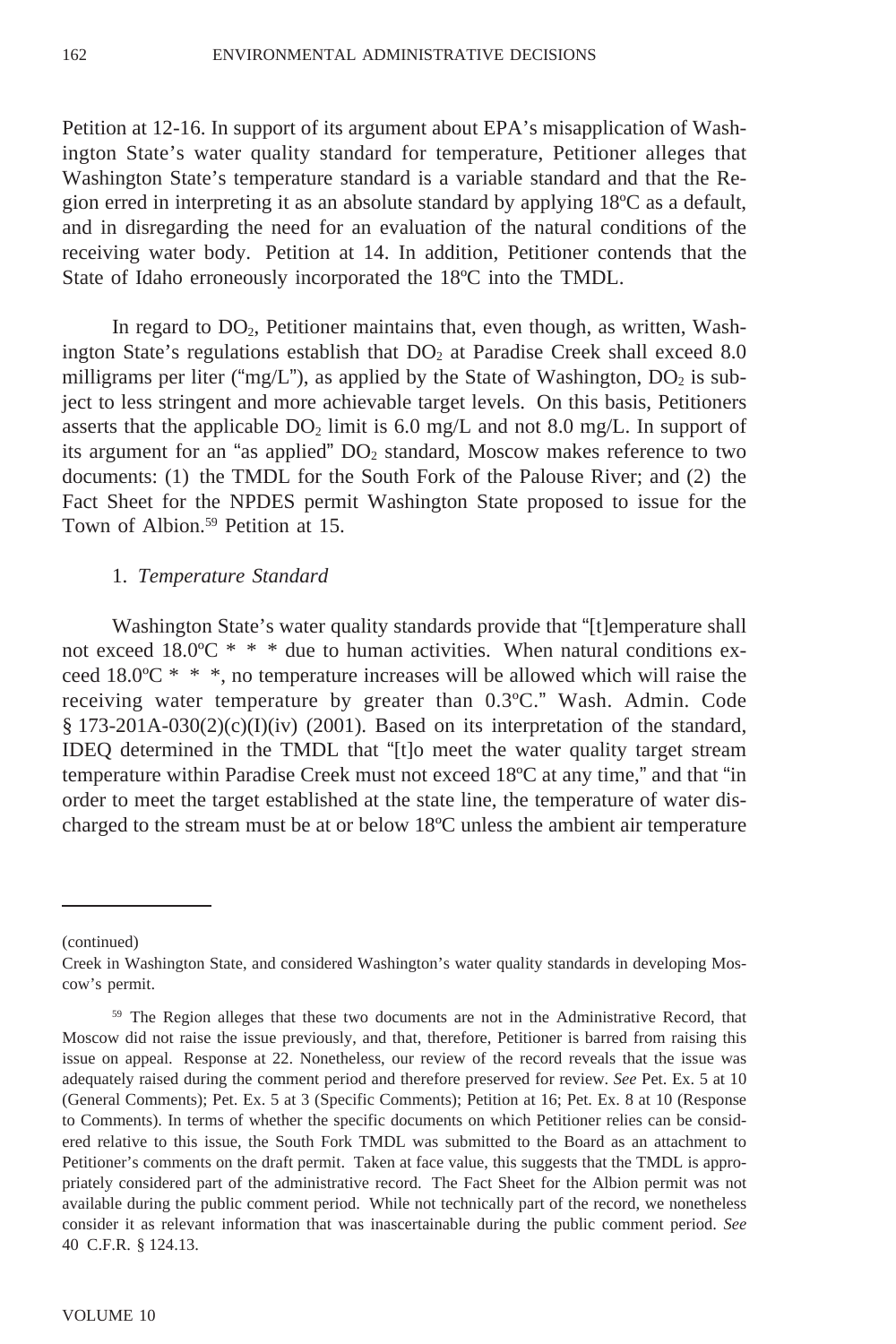or the stream temperature is less than 18ºC."60 Pet. Ex. 4 at 38 (TMDL).

Basically, the TMDL allows Petitioner to discharge into Paradise Creek if the effluent's temperature is at 18ºC or below. Only when Paradise Creek's in-stream temperature is less than 18ºC is Petitioner allowed, subject to restrictions, to discharge effluent above the 18ºC limitation.

The TMDL prescribes the "allowable effluent flow" that Moscow is permitted to discharge without causing the stream to exceed the established in-stream temperature limit. Tables correlating Moscow's effluent flow and temperature with Paradise Creek's flow and temperature determine Moscow's allowable effluent flow. *See* Pet. Ex. 4 at 38, Appendix B (TMDL).

Petitioner challenges permit condition I.1.6, which, as we read it, simply incorporates and restates the temperature allocations and allowable daily effluent flow for Moscow's facility as prescribed in the TMDL. *See* Pet. Ex. 1 at 5 (Final Permit). In explaining its dissatisfaction with the permit, Petitioner argues that "IDEQ \* \* \* blindly accepted just a limited portion of the Washington State" water quality standard. Pet. Ex. 5 at 7-9 (General Comments). Petitioner claims that the TMDL and the permit are erroneous because consideration was only given to the first portion of the applicable standard, which prescribes that the stream temperature should not exceed 18.0ºC *due to human activities*, and the second portion of the standard, which accounts for *natural conditions* and allows a 0.3ºC increase over natural conditions, was disregarded. *See* Pet. Ex. 5 at 7-8 (General Comments) ("Neither the permit nor the TMDL have correctly understood Washington's temperature standards nor did they correctly account for the normal water temperatures and flow rates and seasonal variations.").<sup>61</sup>

<sup>61</sup> According to Petitioner:

<sup>&</sup>lt;sup>60</sup> In this regard the TMDL further explained that "point source temperature loading to a stream may increase the stream temperature near the outfall, then decrease as energy is dissipated to cooler ambient air or by mixing with cooler stream temperatures. However, such a decrease in temperature of effluent discharge to the stream can only occur when the ambient air or stream temperature is less than the effluent temperature."Pet. Ex. 4 at 37 (TMDL).

In other larger rivers in eastern Washington the WDOE has made determinations that a higher temperature standard of 20ºC complete with additional provisions identifying allowable increases of up to 0.3ºC above the natural temperature from human activities when the natural temperature exceeds 20ºC. Many of these determinations were found to be necessary and appropriate for river segments that entered the state from Idaho  $* * *$ .

IDEQ and EPA need to recognize that Washington now has different temperature standards for rivers and streams in the same area, even though those rivers and streams are subject to the same climate and the **Continued**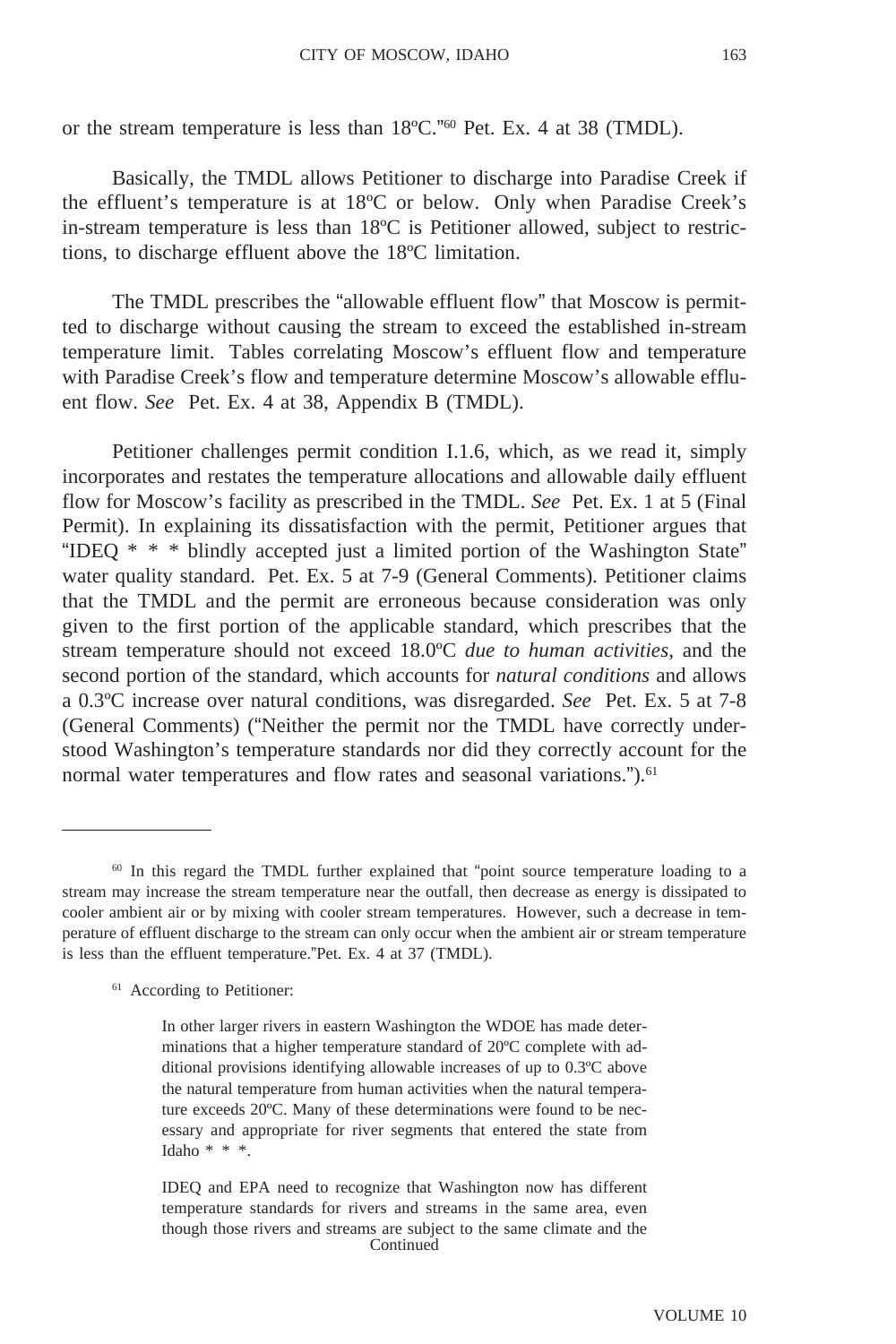At the public hearing on the draft permit, Moscow's representative maintained that "Moscow's temperature limits should be adjusted to allow a point three increase over the natural conditions of approximately twenty-one to twenty-five degrees centigrade rather that the strict eighteen degrees centigrade." Pet. Ex. 9 at 18 (Public Hearing).

The Fact Sheet and the Region's Response to Comments explained that the temperature limitation of 18ºC was adopted from the TMDL.62 *See* Pet. Ex. 2 at 13 (Fact Sheet); Pet. Ex. 8 at 9 (Response to Comments). In its Response, the Region states that the permit limit on temperature does not attempt to interpret the underlying Washington State water quality standards beyond the interpretation and translation afforded by the TMDL. According to the Region, where a limit is provided by a TMDL, it cannot be error to incorporate the TMDL limit in a permit. *See* Response at 20.

We agree. As explained previously, the applicable regulations require consistency with the assumptions and requirements of any available WLA. 40 C.F.R. § 122.44(d)(1)(vii)(B). Here, the applicable TMDL provides a temperature WLA for Moscow. We do not find clear error in the Region's decision to include the TMDL's temperature allocations in the permit. Therefore, we deny review of this issue.<sup>63</sup>

Moreover, in regard to Petitioner's argument that the TMDL itself erroneously interprets Washington State's temperature standard, we find that this is a challenge to the determinations underlying the TMDL. As explained previously, this is not the appropriate forum in which to bring a challenge of this nature.

(continued)

same solar air exposures as Paradise Creek, and these are all considered to be "protective." Hence, implementation of the 18ºC standard as a default, without even considering the natural temperatures, or allowable increases under Washington's standards, is not necessary "to assure protection and propagation of a balanced, indigenous population of shellfish, fish and wildlife."

Pet. Ex. 5 at 9 (General Comments).

 $62$  The Fact Sheet further explained that "the instream temperature criterion can be met by either requiring the temperature of the effluent discharged to the stream to be at or below 18.0ºC, or, if the ambient temperature of the stream is less than 18.0ºC, by determining the effluent flow volume that can be discharged to the stream without causing an exceedance of the criterion". Pet. Ex. 2 at 13 (Fact Sheet).

<sup>63</sup> As already stated, when WLAs are available for a particular discharger the Region is not required to adopt the same WLAs as permit limits. Section  $122.44(d)(1)(vi)(B)$  of 40 C.F.R. calls for *consistency* and not for *identical* limits. Nonetheless, the incorporation of identical TMDL limits can be a proper exercise of the Region's authority.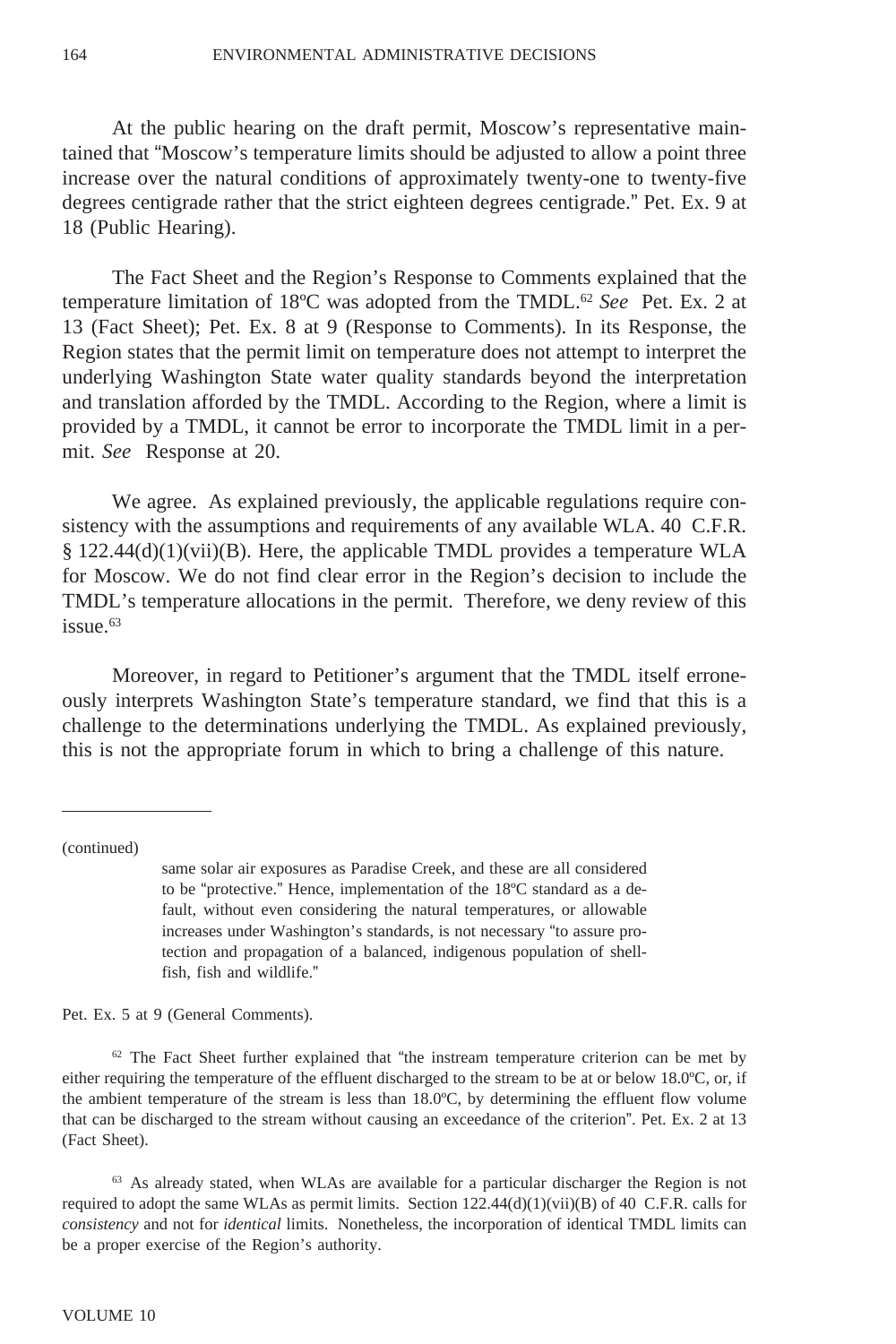### 2. *Dissolved Oxygen Standard*

Washington State's water quality standard for  $DO<sub>2</sub>$  provides that "dissolved" oxygen shall exceed 8.0 mg/L."<sup>64</sup> Under Idaho's water quality standards,  $DO<sub>2</sub>$  is to exceed 6.0 mg/L at all times.<sup>65</sup> In the Fact Sheet, the Region explained that "data collected upstream and downstream of Moscow's facility indicate that Paradise Creek is not meeting Washington's or Idaho's water quality criterion for dissolved oxygen." Pet. Ex. 2 at 10 (Fact Sheet). The Region found that the effluent's  $DO<sub>2</sub>$  ranged from 6.6 mg/L to 9.7 mg/L with a median value of 7.5 mg/L, and determined that an effluent limit of 8.0 mg/L was required. *Id*.

In its comments on the draft permit, Moscow indicated that even though Washington's water quality criteria for Paradise Creek contemplates that  $DO<sub>2</sub>$ should be no less than 8.0 mg/L, the  $DO<sub>2</sub>eff$ luent limitation on Petitioner's discharge should be 6.0 mg/L. *See* Pet. Ex. 5 at 9-10 (General Comments); Pet. Ex. 5 at 3 (Specific Comments). Petitioner alleged that the Washington State Department of Ecology ("WDOE") recognized that the standard of 8.0 mg/L instantaneous minimum would not be attainable under critical conditions for most of the year, and has identified instead "targets for attainable  $[DO<sub>2</sub>]$  for Paradise Creek and the South Palouse River" that range from 4 mg/L to 6 mg/L on a seasonal basis.66 Pet. Ex. 5 at 3 (Specific Comments); Pet. Ex. 5 at 40 (South Fork Palouse River TMDL). Petitioner basically asserts that the permit limitation should be calibrated to Washington State's as-applied standard reflected in the South Fork Palouse River TMDL, instead of relying on the 8.0 mg/L figure referenced in the Washington water quality criteria. Petition at 15-16.

The Region's Response to Comments addressed Petitioner's comments by explaining that EPA is required by 40 C.F.R. §§ 122.4(d) and 122.44(d) to apply the criteria currently in effect in the Idaho and Washington water quality standards. The Region further explained that "[i]f, in the future the State changes their water quality standards, the [p]ermittee may request a modification of the permit to reflect the new criteria." Pet. Ex. 8 at 10 (Response to Comments).

We agree with the Region. Federal permits are required to meet state water quality standards. CWA § 301(b)(1)(C); 33 U.S.C. § 1311(b)(1)(C); CWA § 401(a)(2), 33 U.S.C. § 1341(a)(2); 40 C.F.R. § 122.44(d)(4)*; see also In re Mass. Corr. Inst.-Bridgewater,* NPDES Appeal No. 00-9, at 9 (Oct. 16, 2000)

<sup>64</sup> Wash. Admin. Code § 173-201A-030(2)(c)(ii) (2001).

<sup>65</sup> IDAPA 58.01.02.250.02.a (2000).

<sup>66</sup> Neither the South Fork Palouse River nor the Paradise Creek "targets" referenced by Petitioner are directly applicable in this case; Petitioner cites them only for the purpose of showing how Washington has applied its WQS in practice. The applicable TMDL for Paradise Creek does not itself include a  $DO<sub>2</sub>$  limit; hence the need to consider Washington's WQS for  $DO<sub>2</sub>$ .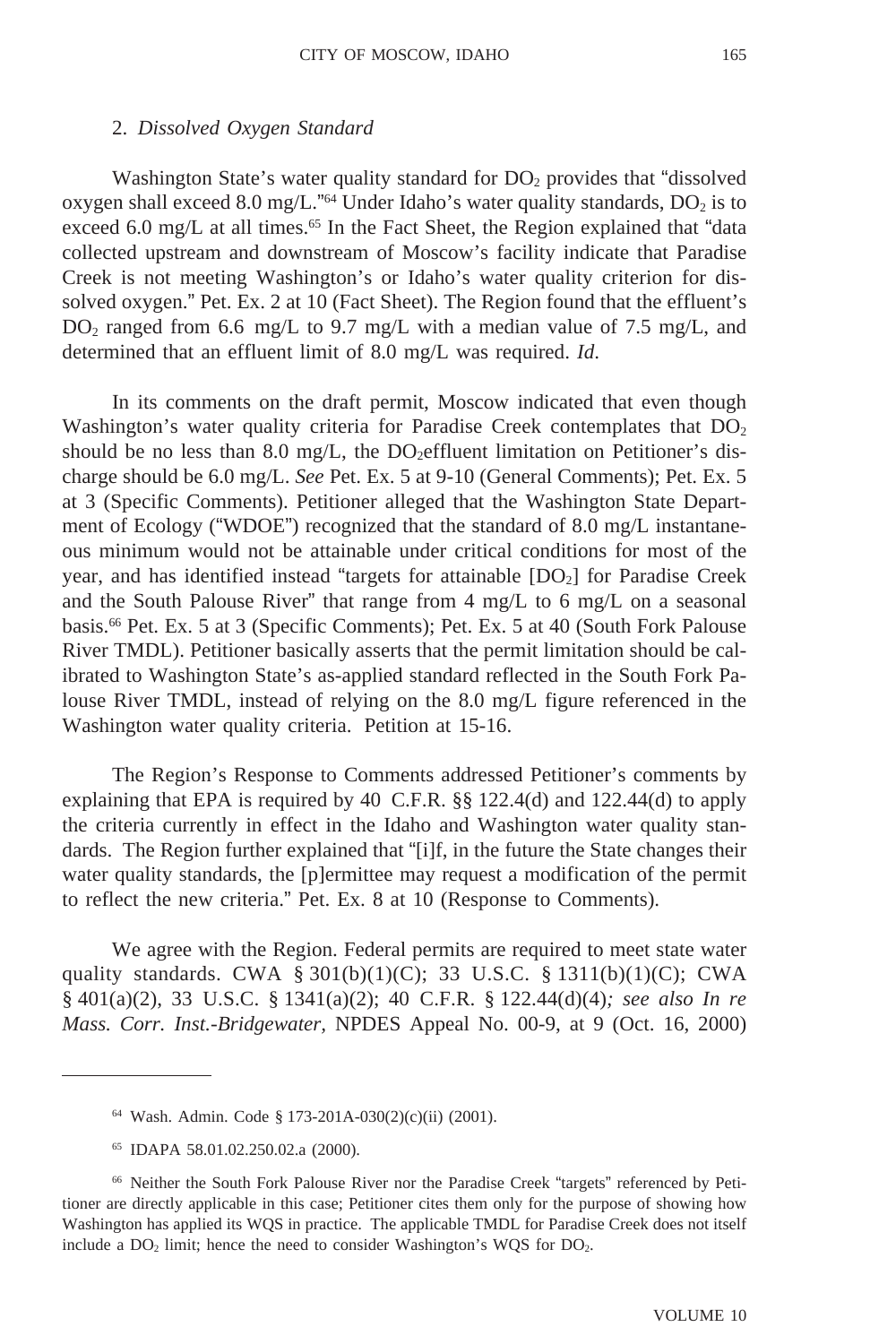(Order Dismissing Petition for Review) ("In setting permit limits, EPA is required under CWA  $301(b)(1)(C)$  to set permit limitations necessary to meet water quality standards \* \* \*."); *In re City of Fayetteville, Ark.*, 2 E.A.D. 594, 600-601 (CJO 1988) ("The meaning of [section 301(b)(1)(C)]  $* * *$  is plain and straightforward. It requires unequivocal compliance with applicable water quality standards, and does not make any exceptions for cost or technological feasibility."), *aff'd sub nom. Arkansas v. Oklahoma*, 503 U.S. 91 (1992).

In the case at hand, the Region reasonably determined that a limit of 8.0 mg/L was necessary to ensure that Washington's water quality standards were met. *See* 40 C.F.R. § 122.4(d) ("No permit may be issued \* \* \* [w]hen the imposition of conditions cannot ensure compliance with the applicable water quality requirements of all affected States."). The fact sheet shows that Region X concluded that the inclusion of a limit on  $DO<sub>2</sub>$  was required based on the results of uncontested effluent data that showed  $DO<sub>2</sub>$  in Moscow's effluent below the minimum level established for the receiving water body, along with data showing that the receiving water body itself was not meeting the State criteria. The fact that there is some indication that WDOE has in practice applied  $DO<sub>2</sub>$  limits less stringent than that reflected in the applicable standard does not provide a basis for the Region to depart from the standard in establishing a permit limit. Rather, until such time that WDOE actually changes its water quality criteria for  $DO<sub>2</sub>$ , the Region has no choice but to apply it. *See, e.g.*, *Mass. Corr. Inst.-Bridgewater*, at 9. Accordingly, we find no error in the Region's decision to establish a  $DO<sub>2</sub>$  limit of 8.0 mg/L, and review of this issue is denied.

#### E. *Arguments Regarding Public Policy*

Petitioner's fifth contention is that the Region's incorporation of temperature and phosphorus limitations of such stringency is contrary to public policy because it degrades rather than maintains water quality. Petition at 16-18. Petitioner alleges that the permit conditions are such that to achieve compliance, Moscow will in all likelihood be forced to cease discharging to Paradise Creek. As a consequence, Petitioner maintains, Paradise Creek will lose substantial flow, and nuisance algae growth, high temperature, and low dissolved oxygen concentration would be exacerbated by the loss of flow to the creek. Petition at 18. Petitioner adds that this would result in a significant loss and impairment of aquatic habitat and degradation of creek aesthetics, and that these unfavorable environmental effects would come at a substantial financial cost to the public. Petition at 18. Petitioner's request is that the EAB revise the temperature and phosphorus limitations in a manner that acknowledges the alleged benefits of Moscow's effluent on flow, applies a phased approach to compliance, and avoids the extreme environmental and financial costs associated with such stringent standards. Petition at 18.

In articulating its fifth contention, Petitioner seems to raise two issues that, while intertwined, differ slightly. In one respect, Petitioner is basically arguing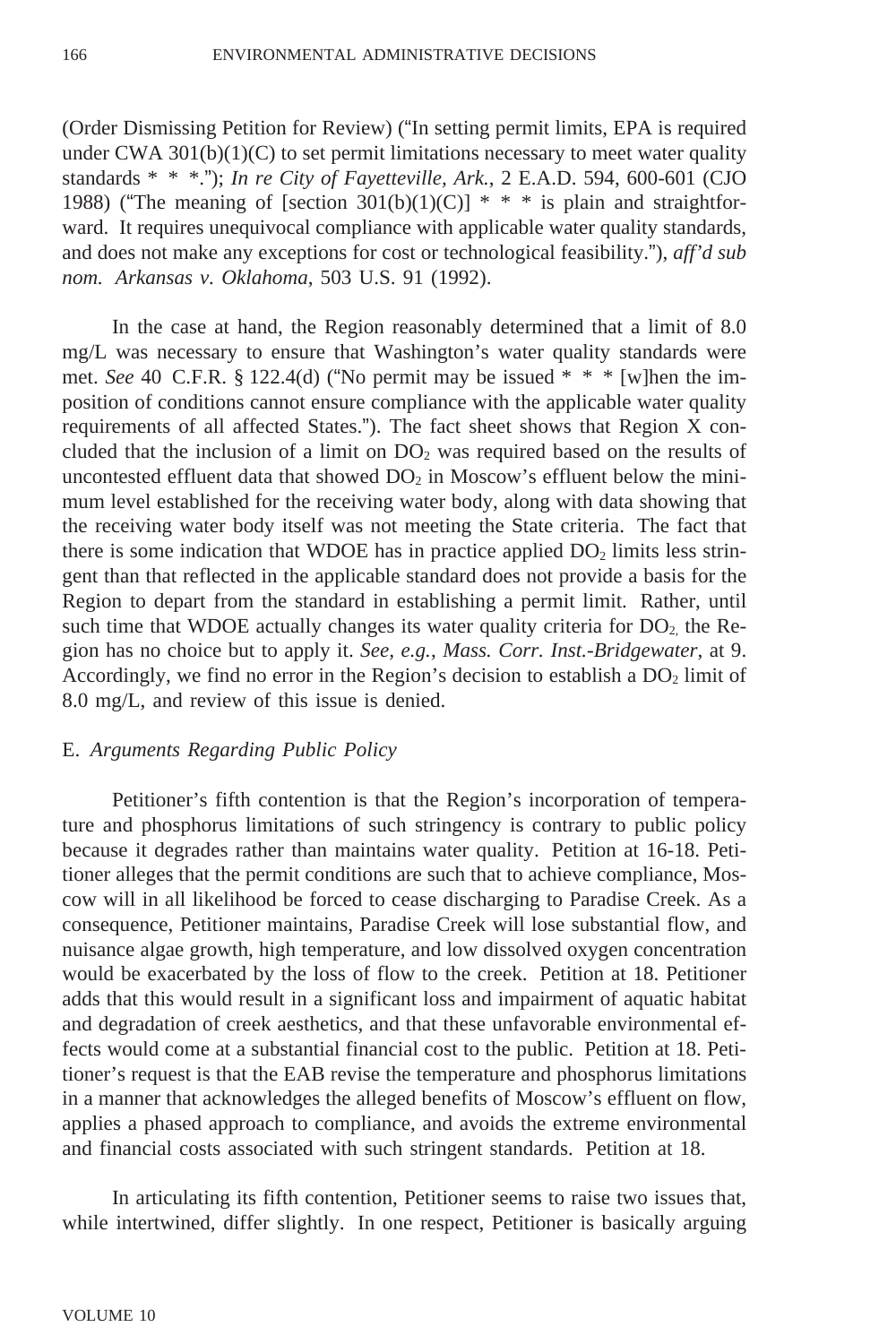that the Region erred in setting permit limitations for temperature and phosphorus *without considering* the potential harmful effects to water quality that could result from the elimination of Moscow's discharge to Paradise Creek. In another respect, Petitioner argues that the Region should not have established permit limitations so stringent that Moscow will be forced to cease discharging. This latter idea, while not expressly articulated as such, essentially argues that compliance with the permit is technologically and/or economically infeasible. Thus framed, we now proceed to analyze these issues.

### 1. *Consideration of the Potential Harmful Effects*

Petitioner's comments on the draft permit stressed the lack of consideration in the TMDL and permit of the potential harmful effects that could result from the elimination of Moscow's discharge, and how a zero discharge scenario was not evaluated against present discharge conditions. Pet. Ex. 5 at 1-3 (General Comments). Petitioner also provided examples where state authorities had specifically considered the alleged benefits of effluent on the receiving water body. *Id*. at 3. The Region's response to these arguments was that the limitations on phosphorus and temperature were included in the permit to be consistent with the available WLAs, and that "[i]t is beyond the scope of the permitting program to modify or adjust WLAs in a TMDL." Pet. Ex. 8 at 5 (Response to Comments).

While it is true that the Region's Response to Comments does not address the potential positive effects of Moscow's effluent, we see Petitioner's argument, at bottom, as another attempt to challenge the TMDL and the Region's decision to incorporate TMDL-based limitations as permit conditions, in that the permit's effluent limitations for temperature and phosphorus are basically the same as the WLAs prescribed in the TMDL. In this regard, we have already concluded that the Region did not err in including the temperature and phosphorus allocations in Moscow's permit, for section 122.44(d)(1)(vii)(B) of 40 C.F.R. requires the permitting authority to be consistent with the assumptions and requirements of any available WLA.67 We have also explained that we will not entertain a challenge of the TMDL or WLA.68

<sup>67</sup> We note on this regard that the TMDL does mention the impact of Moscow's effluent on the creek's total stream flow during low flow periods. *See* Pet. Ex. 4 at 25 (TMDL) ("During the low flow periods of the year, the effluent from the plant can comprise upward of 90 percent of the total stream flow downstream of the treatment plant."). Whether this particular element was actually factored into the calculations of WLAs for Moscow is beyond our scope of review.

<sup>&</sup>lt;sup>68</sup> Petitioner further requests this Board to revise the compliance schedules for these two parameters. We already determined, however, that the Region's decision to stay within the term of the permit was reasonable. *See* Section IV.B *supra*.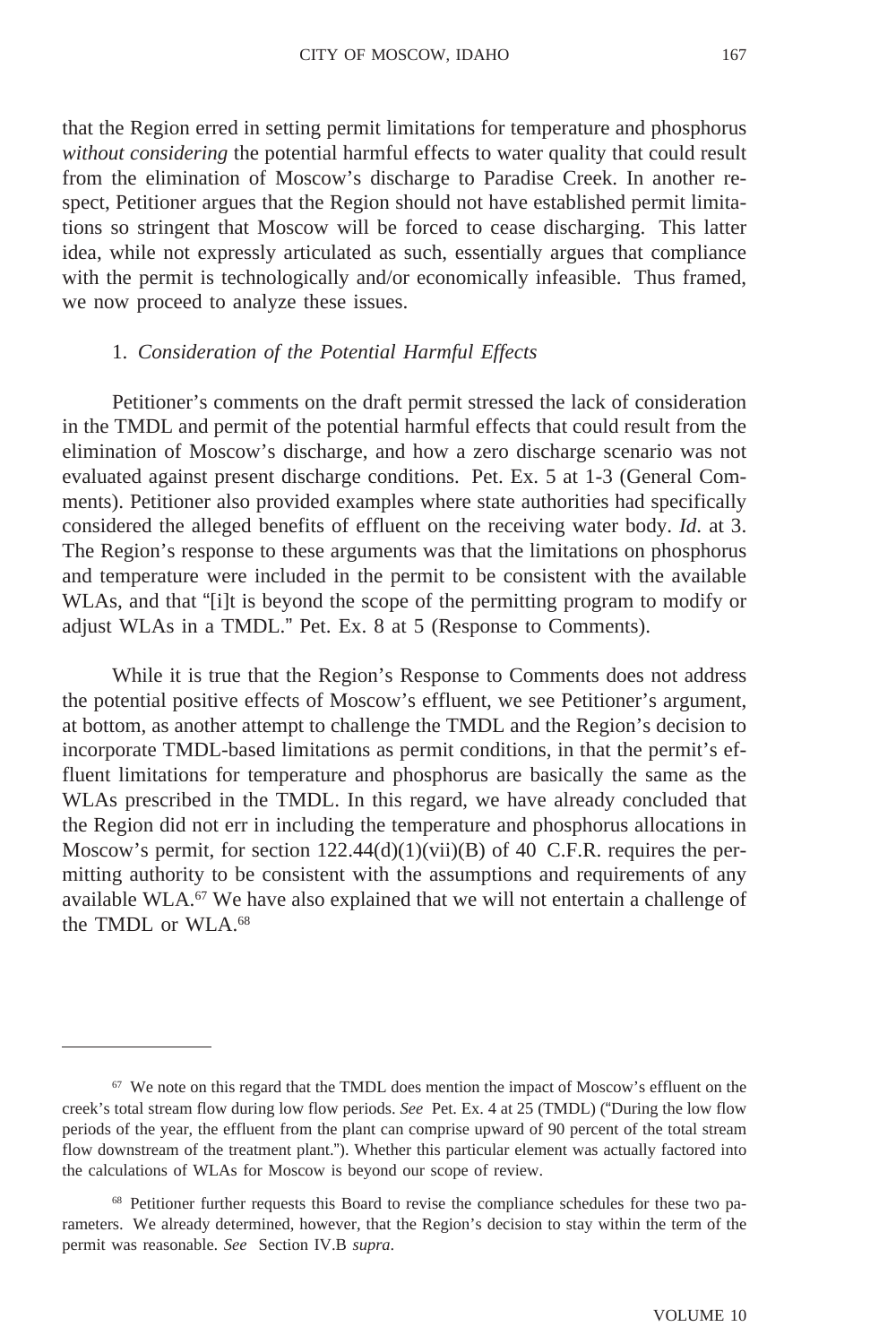#### 2. *Forcing Moscow to Cease Discharging*

As discussed above, Moscow's petition can also be construed as claiming technological and/or economical infeasibility, in that it raises concerns about the cost of compliance and the need to undergo major modifications to achieve compliance,69 and argues that, based on these considerations, the permit may become "another driver to get the effluent totally out of the creek."70

In this regard, we have often emphasized that the legal standard is that cost and technological considerations are not factors in setting water quality-based effluent limits. *See In re Town of Maynard, Mass. Maynard Water Pollution Control Facility*, NPDES Appeal No. 01-5, at 9, (EAB, May 18, 2001) (Order Denying Review); *In re Town of Hopedale*, NPDES Appeal No. 00-04, at 24 (EAB, Feb. 13, 2001) (Order Denying Review); *Mass. Corr. Inst.-Bridgewater*, at 10. *See also, e.g., Defenders of Wildlife v. Browner*, 191 F.3d 1159, 1163 (9th Cir. 1999) (EPA obligated to "require that level of effluent control which is needed to implement existing water quality standards without regard to the limits of practicability."); *United States Steel Corp. v. Train,* 556 F.2d 822, 838 (7th Cir. 1977) (holding that even if permittee's assertion about the impossibility of achieving compliance with the present technology was true, it does not follow that the contested effluent limitations were invalid); *In re J & L Specialty Prods. Corp.*, 5 E.A.D. 31, 48-49 (EAB 1994) (Region not authorized under CWA to grant variances from water quality-based limitations because of lack of technical feasibility). Rather, section  $301(b)(1)(C)$  of the CWA requires unequivocal compliance with applicable water quality standards, and does not recognize an exception for cost or technological infeasibility. *See In re New England Plating Co.*, 9 E.A.D. 726, 738 (EAB 2001) ("In requiring compliance with applicable water quality standards, the CWA simply does not make any exceptions for cost or technological feasibility.") (quoting *Mass. Corr. Inst.-Bridgewater*, at 10).

In light of the foregoing, review on the basis of Petitioner's fifth contention is denied.

<sup>69</sup> *See, e.g., In re Town of Maynard, Mass. Maynard Water Pollution Control Facility*, NPDES Appeal No. 01-5, at 6-7, (EAB, May 18, 2001) (Order Denying Review) (construing similar arguments as "technological feasibility" issues); *see also In re Town of Hopedale*, NPDES Appeal No. 00-04, at 23-24 (EAB, Feb. 13, 2001) (Order Denying Review).

 $70$  Pet. Ex. 5 at 11 (General Comments) ("The short time frame to achieve 98% removal of Total Phosphorus is unattainable and unnecessary and becomes just another driver to get the effluent totally out of the creek with the resultant harmful effects due to loss of flow.")*; see* Pet. Ex. 5 at 6 (General Comments) ("In view of the high costs for engineering and construction and operation and maintenance, allowing the implementation over a period of greater than 5 years \* \* \* is also appropriate."); *see also* Pet. Ex. 9 at 35-42 (Public Hearing).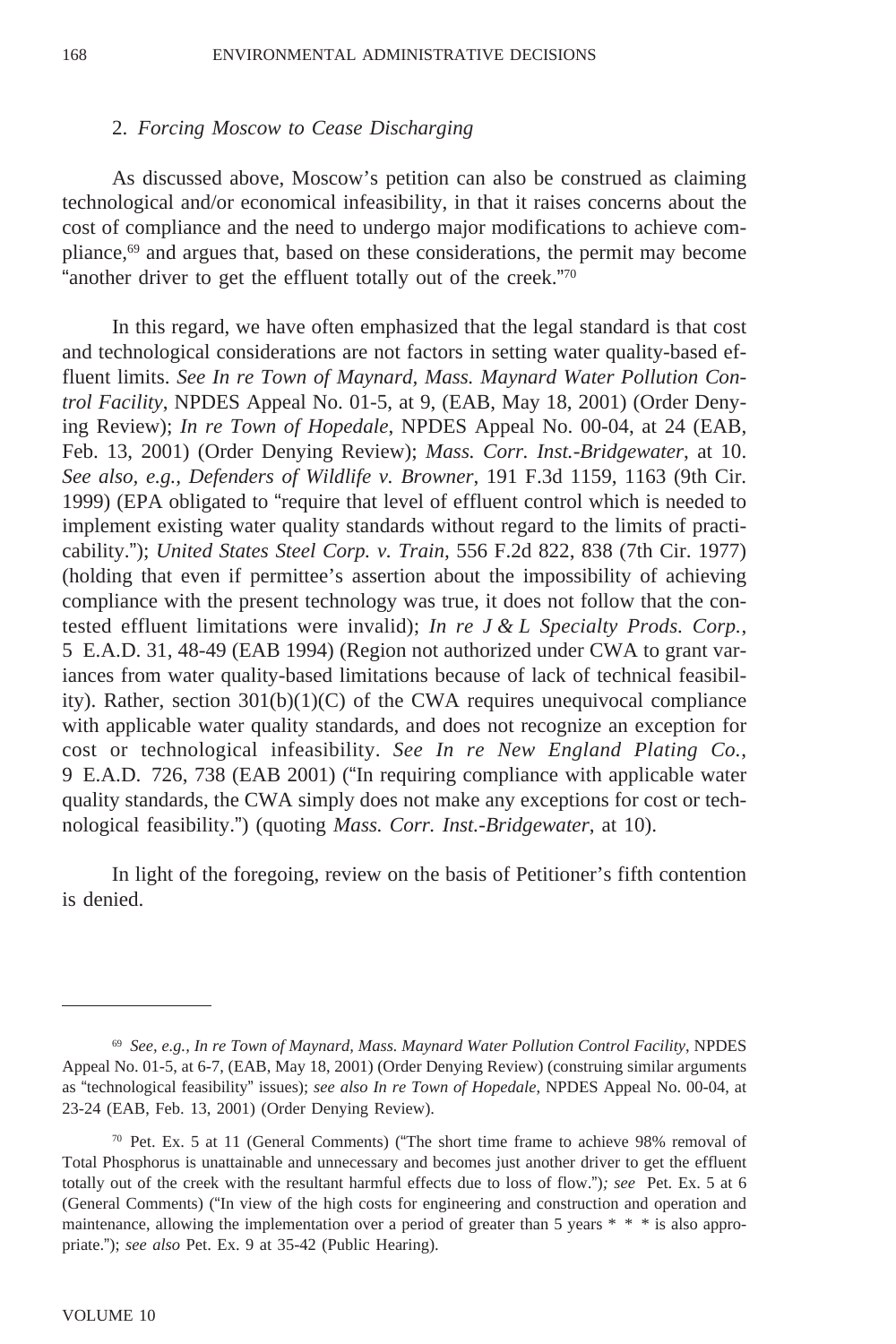#### F. *Quality Assurance Project Plan*

Petitioner's final allegation is that the Region erroneously required "submittal and agency review and approval of a quality assurance project plan ("QAPP") as a condition of permit issuance." Petition at 19. Petitioner claims that preparation of a QAPP is superfluous and unreasonably burdensome on the permittee, and that it is neither required by the CWA nor necessary to assure compliance with any regulatory requirement. Petition at 20.

The Region explained in the Fact Sheet accompanying the draft permit that the draft permit required development and submission of a QAPP in order to ensure consistency and accuracy in the monitoring data submitted by the permittee, and that the QAPP will "consist of standard operating procedures the permittee must follow for collecting, handling, storing and shipping samples, laboratory analysis and data reporting." Pet. Ex. 2 at 18 (Fact Sheet). In its comments on the draft permit, Petitioner expressed its concerns about the incorporation of a QAPP as a permit requirement and inquired about the legal basis for the requirement. Pet. Ex. 5 at 6 (Specific Comments). The Region explained in its Response to Comments that the basis for the QAPP is found at 40 C.F.R.  $\S$  122.41(e), which requires proper operation and maintenance of all facilities and systems of treatment and control installed and used to achieve compliance with permit conditions, and which defines proper operation and maintenance as including adequate laboratory controls and appropriate quality assurance procedures. Pet. Ex. 8 at 11 (Response to Comments).71

Petitioner alleges that section 122.41(e) merely provides that an NPDES permit must contain a generic condition requiring the permittee to properly operate and maintain all facilities and systems of treatment and control, and that because permit condition III.E "tracks verbatim the generic language" of section 122.41(e) the QAPP requirement should be eliminated. Petition at 19. Petitioner further maintains that because condition I.E.2 requires the use of EPA's guidance documents on quality assurance, quality control, and chain-of-custody, the preparation of a QAPP is unnecessary. Accordingly, Petitioner requests the elimination of permit condition I.E.1 requiring the development of a QAPP, condition I.E.3

(e) *Proper operation and maintenance*.

 $71$  Section 122.41(e) provides:

The permittee shall at all times properly operate and maintain all facilities and systems of treatment and control(and related appurtenances) which are installed or used by the permittee to achieve compliance with the conditions of this permit. Proper operation and maintenance also includes adequate laboratory controls and appropriate quality assurance procedures.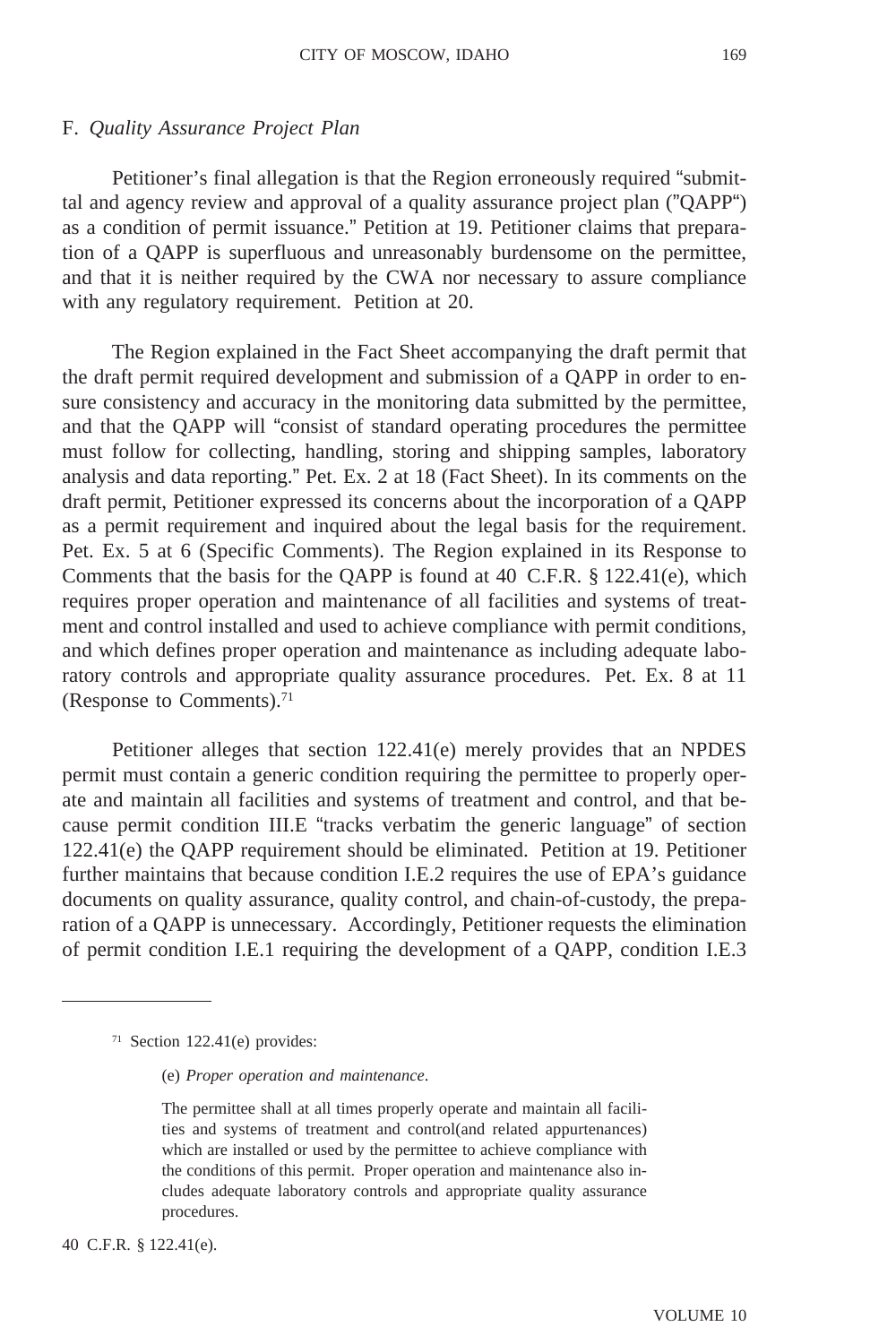requiring submission of the QAPP within 90 days of the effective date of the permit, and conditions I.E.4 and I.E.5 establishing elements of the QAPP.

Contrary to Petitioner's assertions, and as explained by Region X in its Response, the contested permit condition does not require approval by EPA of the QAPP as a condition of permit issuance, it only requires the development and submission of a QAPP containing the elements specified in permit condition I.E. Thus, while Petitioner would be subject to enforcement for failure to have a QAPP, Petitioner's concern about being subject "to enforcement for permit violations based solely on the terms of a yet to be approved plan" is misplaced.

In essence, Petitioner is questioning the Region's authority under the CWA and its implementing regulations to require the development and submission of a QAPP. It is self-evident that the purpose of the QAPP requirement is to ensure the accuracy of the monitoring data submitted by the permittee.<sup>72</sup> Monitoring data play a crucial role in fulfilling the objectives of the CWA and its implementing regulations. Such data are used, among other things, to evaluate a facility's discharge characteristics and compliance status over time.73 As a consequence, the accuracy of monitoring data is essential.74

The CWA does not specifically require the development of QAPPs as a mean of ensuring monitoring data integrity. However, section 308 of the CWA bestows upon the Administrator broad authority to require owners and operators of point sources to establish monitoring, maintenance and recordkeeping methods,

<sup>74</sup> *See, e.g.*, U.S. EPA Office of Water, NPDES Permit Writers' Manual at 115 (1996) ("Permit writers should be aware of and concerned with the potential problems that may occur in a self-monitoring program such as improper sample collection procedures, poor analytical techniques, and poor or improper report preparation and documentation. To prevent or minimize these problems, the permit writer should clearly detail monitoring and reporting requirements in the permit.").

<sup>72</sup> *See* U.S. EPA Office of Water, Technical Support Document For Water Quality-Based Toxic Controls § 6.3 (March 1991) ("Since most of the routine information gathered in compliance monitoring results from permittee self-monitoring, quality assurance (QA) is as important as compliance with limits. It is essential that permittees develop and adhere to a QA plan consistent with the required monitoring and analysis. The permittee is responsible for maintaining data to demonstrate compliance with QA procedures established in the test methodology or as specified in the permit.").

<sup>73</sup> *See, e.g.*, NPDES General Permits and Reporting Requirements for Storm Water Discharges Associated with Industrial Activity, 56 Fed. Reg. 40,948, 40,956-57 (Aug. 16, 1991) ("Monitoring data serves a number of functions under the NPDES program. [Among others,] [d]ischarge monitoring data can be used to assist in the evaluation of the risk of the discharge by indicating the types and the concentrations of pollutant parameters in the discharge[,] \* \* \* in evaluating the potential of the discharge to cause or contribute to water quality impacts and water quality standards violations[,] [and] \* \* \* to evaluate the effectiveness of controls on [sic] reducing pollutant discharges. \* \* \* Where numeric or toxicity effluent limits are incorporated into permits, discharge monitoring data plays a critical role by providing EPA and authorized NPDES States with data to evaluate compliance with effluent limits.").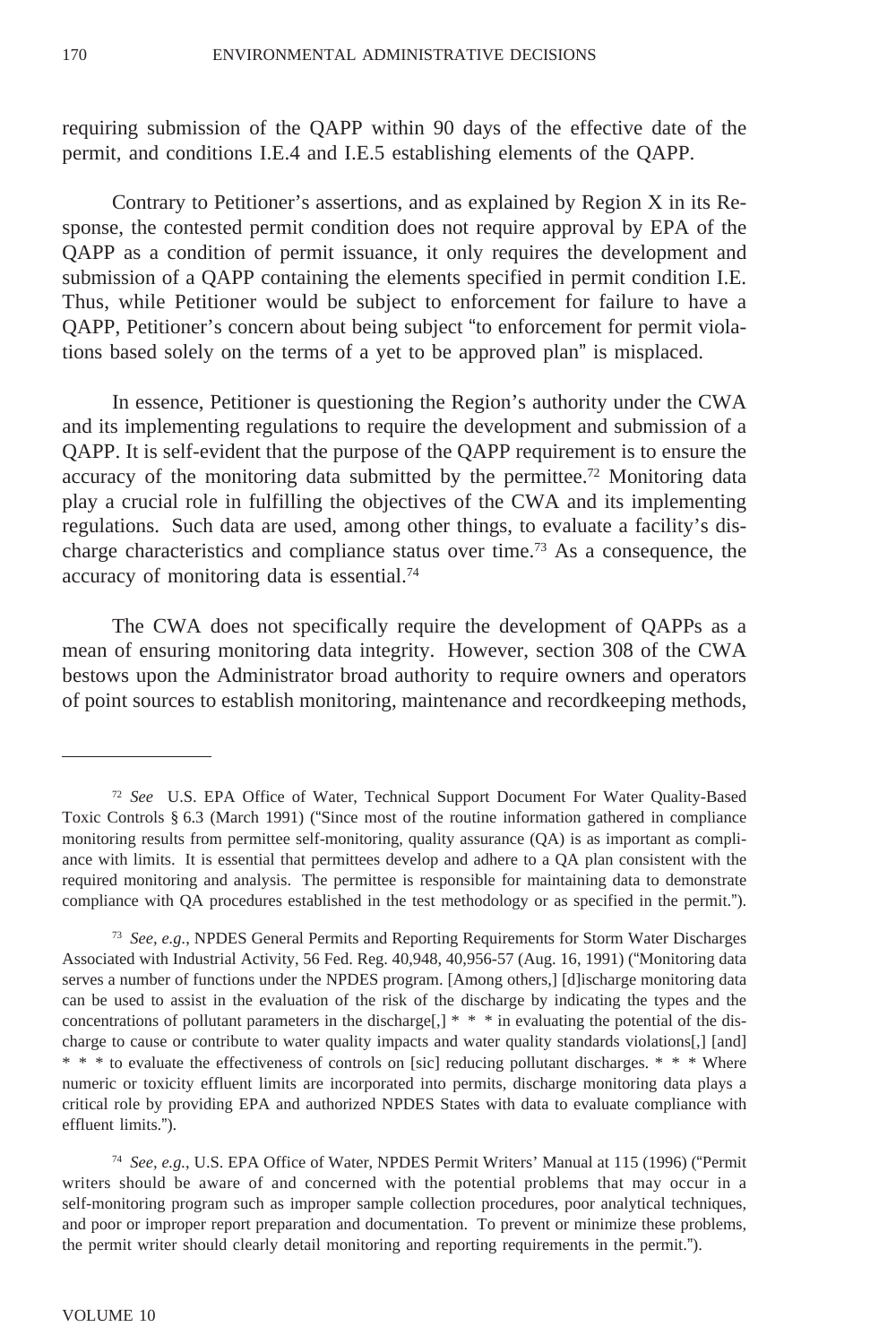and to "provide any such other information as [she] may reasonably require." CWA § 308(a)(4)(A); 33 U.S.C. § 1318(a)(4)(A); *see also In re Town of Ashland Wastewater Treatment Facility*, 9 E.A.D. 661, 671-72 (EAB 2001) (holding that the CWA confers broad authority on the Region to impose monitoring requirements in NPDES permits and that there is nothing in the Act or its implementing regulations that would limit monitoring requirements to just those that might be necessary to assess compliance with effluent limits established by the permit); *In re City of Port St. Joe*, 7 E.A.D. 275, 306 (EAB 1997) (holding that section 308(a) confers broad authority on the Region to impose monitoring requirements). In addition, section  $402(a)(2)$  of the CWA authorizes the Administrator to prescribe permit conditions for data and information collection, reporting, and such other requirements as she deems appropriate to carry out the objectives of the Act. CWA § 402(a)(2); 33 U.S.C. § 1342(a)(2).

Section 123.41(e) of 40 C.F.R. specifically addresses quality assurance procedures and establishes their connection to a permittee's duty to properly maintain and operate all the facilities and control systems deployed in the process of achieving compliance with permit conditions. 40 C.F.R. § 122.43(a). Additionally, section 123.43(a) authorizes the Regional Administrator to "establish conditions, as required on a case-by-case basis, to provide for and assure compliance with all applicable requirements of the CWA and regulations." 40 C.F.R. § 122.43(a). Likewise, section 123.48(a) authorizes the incorporation of permit requirements concerning the proper use, maintenance, and installation of monitoring equipment or methods. 40 C.F.R. § 122.48(a). It seems plain that the CWA and its implementing regulations authorize the Region to include permit requirements like the QAPP here in conjunction with the ultimate goal of assuring compliance with the CWA. In this regard, we conclude that the Region did not abuse its discretion in requiring a QAPP as a permit condition.

Petitioner also raises the argument that the QAPP requirement is superfluous and unreasonably burdensome, the reason being that condition III.E already adequately serves the purposes of 40 C.F.R.  $\S$  122.41(e).<sup>75</sup> As explained by the

Pet. Ex. 1 at 20 (Final Permit).

<sup>75</sup> Condition III.E reads as follows:

Proper operation and maintenance. The permittee shall at all times properly operate and maintain all facilities and systems of treatment and control (and related appurtenances) which are installed or used by the Permittee to achieve compliance with the conditions of this permit. Proper operation and maintenance also include adequate laboratory controls and appropriate quality assurance procedures. This provision requires the operation of back-up or auxiliary facilities or similar systems which are installed by a Permittee only when the operation is necessary to achieve compliance with the conditions of the permit.